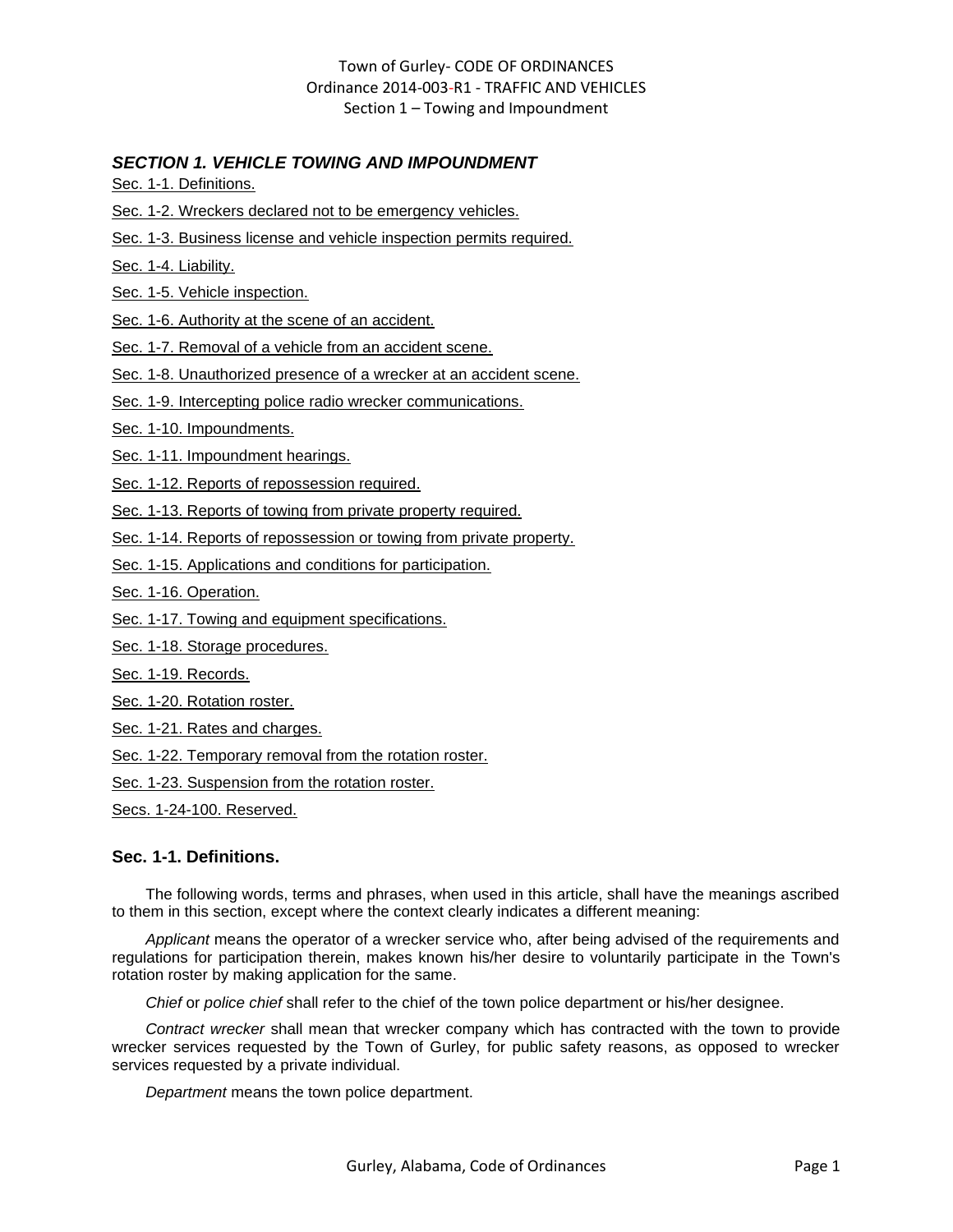### Town of Gurley- CODE OF ORDINANCES Ordinance 2014-003-R1 - TRAFFIC AND VEHICLES Section 1 – Towing and Impoundment

*Disabled vehicle* means any vehicle which has lost its ability of self-propulsion or its ability to be transported or drawn on a public street by normal methods other than by a wrecker.

*Fire extinguisher* shall mean a portable device used for extinguishing fires as defined by the National Board of Fire Underwriters, dry chemical extinguisher with either a 5- or 10-B.C. rating and underwriters laboratory approval in a quick release carrier which is capable of extinguishing fires.

*Large wreckers* shall be classified as any of the following types of wreckers: Tandem dual wheel or tandem rear end wreckers, or twin booms with factory rated or tested lifting capacity of 12.5 tons or over per drum and per winch and per winch line, with dual drum capacity, hydraulic or power take-off driven, and shall be equipped with dual rear twin-screw axles, and shall be equipped with quick air couplings for towing vehicles with air brakes, and shall be utilized to tow any vehicle having a gross vehicle weight exceeding 10,000 pounds, or any vehicle having dual rear axles or any tractor-trailer combination. The wrecker company shall provide documentation of lifting capacity from the factory or qualified testing facility.

*Motor vehicle* shall mean every vehicle which is self-propelled.

*Owner* means any person who holds a legal title to a motor vehicle or who has the legal right of possession thereof.

*Person* means any individual, partnership or association, syndicate, company, firm, trust, corporation, department, bureau, agency, business, bank, or any entity recognized by law.

*Place of business* shall mean the place where the wrecker company conducts business and is licensed pursuant to municipal law.

*Police officer* means any duly sworn law enforcement officer employed by the town.

*Repossessor* shall mean any person in the business of providing repossession services to others or who performs repossession services on its own behalf, and includes, but is not limited to, officers, managers, agents or employees thereof.

*Repossession wrecker* shall mean any wrecker or large wrecker, as defined herein, used for the sole purpose of repossessing vehicles. Repossession wrecker shall include vehicles commonly referred to as "snatch trucks," as well as any and all motor vehicles used to tow or remove any vehicle from one location to another. Repossession wrecker shall not apply to wreckers used for the dual purpose of performing regular wrecker services and repossession services.

*Rotation roster* means the rotation list of wrecker companies available for request by private individuals as prepared and used as provided in the execution of this chapter.

*Street* means a thoroughfare including public streets, lanes, alleys, etc., within the town and its police jurisdiction which is reserved for vehicle traffic.

*Town* means the Town of Gurley Al.

*Traffic hazard* means any disabled vehicle, other than those resulting from a vehicular accident as defined herein, and which is an obstruction to the normal movement of traffic on any public street.

*Vehicle* shall mean every device in or by which any person or property is or may be transported or drawn upon a public street, except devices moved only by human power, or used exclusively upon stationary rails or tracks, and shall include trailers and semi-trailers.

*Vehicular accident* means any incident involving contact between a vehicle and any other object or vehicle which results in disabling damage to any vehicle requiring the services of a wrecker.

*Wrecker* shall mean any motor vehicle used for the purpose of towing or removing motor vehicles from one location to another location, for any purpose.

*Wrecker business* shall mean the act of towing or removing motor vehicles from one location to another location, for any reason, where either the beginning or ending location is within the town. This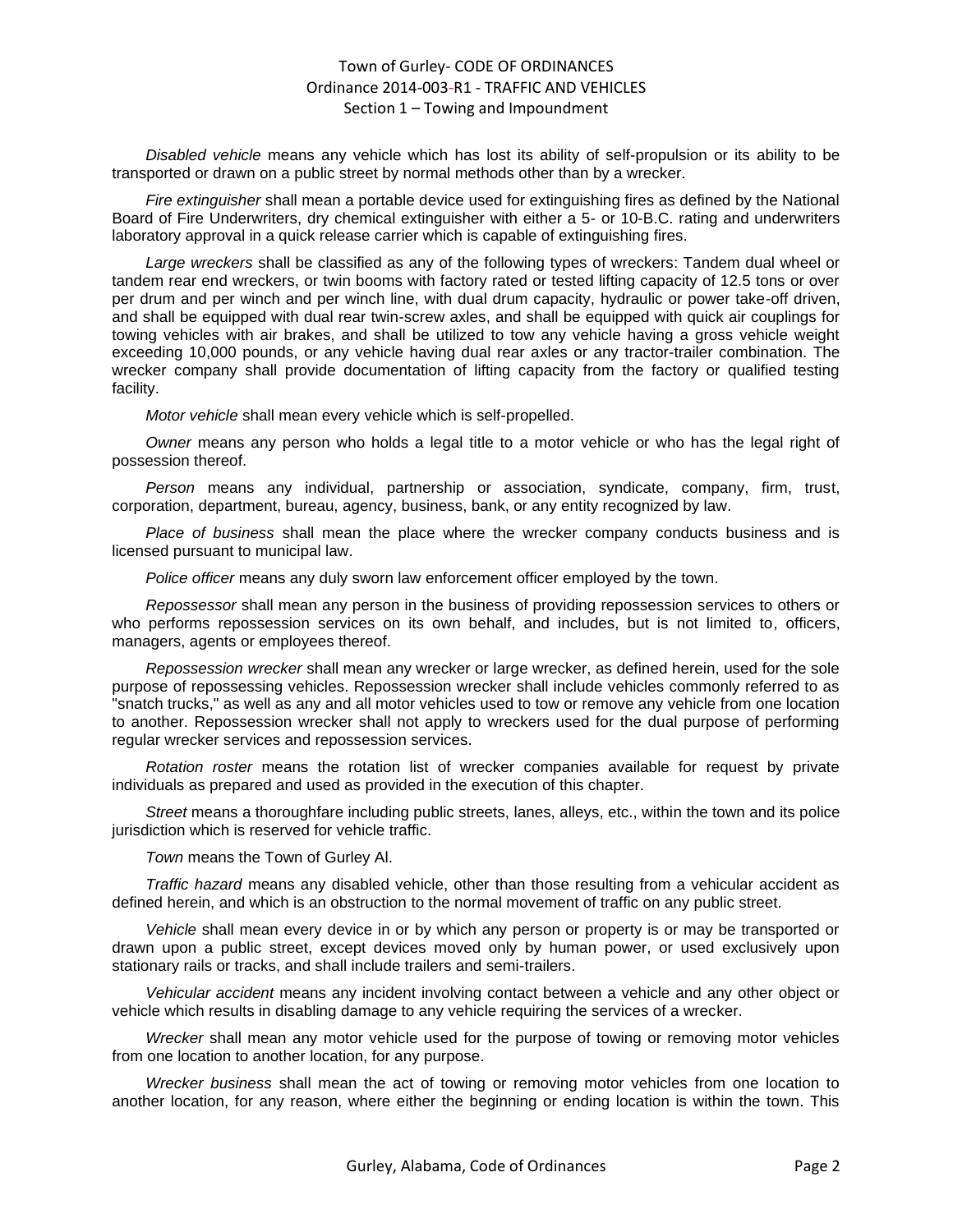#### Town of Gurley- CODE OF ORDINANCES

#### Ordinance 2014-003-R1 - TRAFFIC AND VEHICLES

#### Section 1 – Towing and Impoundment

definition shall not include situations whereby a business owns or leases wreckers for the sole purpose of towing other vehicles owned or leased by the business.

*Wrecker company* shall mean any person engaged in the wrecker business.

*Wrecker operator* means any person who drives or otherwise uses a wrecker for wrecker business as defined herein.

#### <span id="page-2-0"></span>**Sec. 1-2. Wreckers declared not to be emergency vehicles.**

It is hereby declared and determined that wreckers and large wreckers are not emergency vehicles and shall comply with all laws and ordinances relating to motor vehicles.

#### <span id="page-2-1"></span>**Sec. 1-3. Business license and vehicle inspection permits required.**

No person shall engage in the wrecker business or operate wreckers on the streets within the town without first obtaining a license to do business from the Town Administrator, and without first obtaining a vehicle inspection certificate for each wrecker to be operated, in accordance with this chapter, to be issued by the police department on an annual basis.

#### <span id="page-2-2"></span>**Sec. 1-4. Liability.**

Each wrecker operator doing business in the town who moves or otherwise makes contact with any vehicle to be towed, assumes liability for injury to persons, property damage, fire, theft or any other acts of negligence stemming from the towing process.

#### <span id="page-2-3"></span>**Sec. 1-5. Vehicle inspection.**

Each wrecker company doing business in the town shall be inspected by the Gurley Police Department or a qualified person designated by the Chief of Police at least once per year, but more often if complaints arise, to ensure compliance with the following provisions:

- (a) *Equipment necessary for all wreckers:*
	- (1) All equipment necessary for the towing vehicle or combination of towing vehicle and towed vehicle must comply with the applicable requirements of 49 C.F.R. §§ 390-399, of the Federal Motor Carrier Rules and Regulations, as the same currently exist or as they may be amended in the future. Any future amendments of the Federal Motor Carrier Rules and Regulations which results in a conflict with the additional requirements contained in this section shall be resolved in favor of compliance with the Federal Motor Carrier Rules and Regulations;
	- (2) Certification: A garage or mechanic licensed to do business, who is not an owner, employee or otherwise connected with any wrecker company regulated by this article, must inspect and issue a certificate upon inspection that all wreckers of the wrecker company are in safe operating condition, the following mechanical functions and systems are in proper working order and each wrecker of the company has the following additional equipment in the vehicle:
		- a. Wheels: Bearings, lugs;
		- b. Tires: Front left and right (no recap) minimum tread depth 5/32; rear left, outside, and all drive tires minimum tread depth 4/32;
		- c. Brakes: Master cylinder; fluid level, leaks; wheel cylinder; brake hose and lines; hydrovac and lines; vacuum or air tanks; parking brake; vacuum or air gauge and buzzer or light; brake pedal fade; pedal pads, if factory equipped; adjustment; brakes;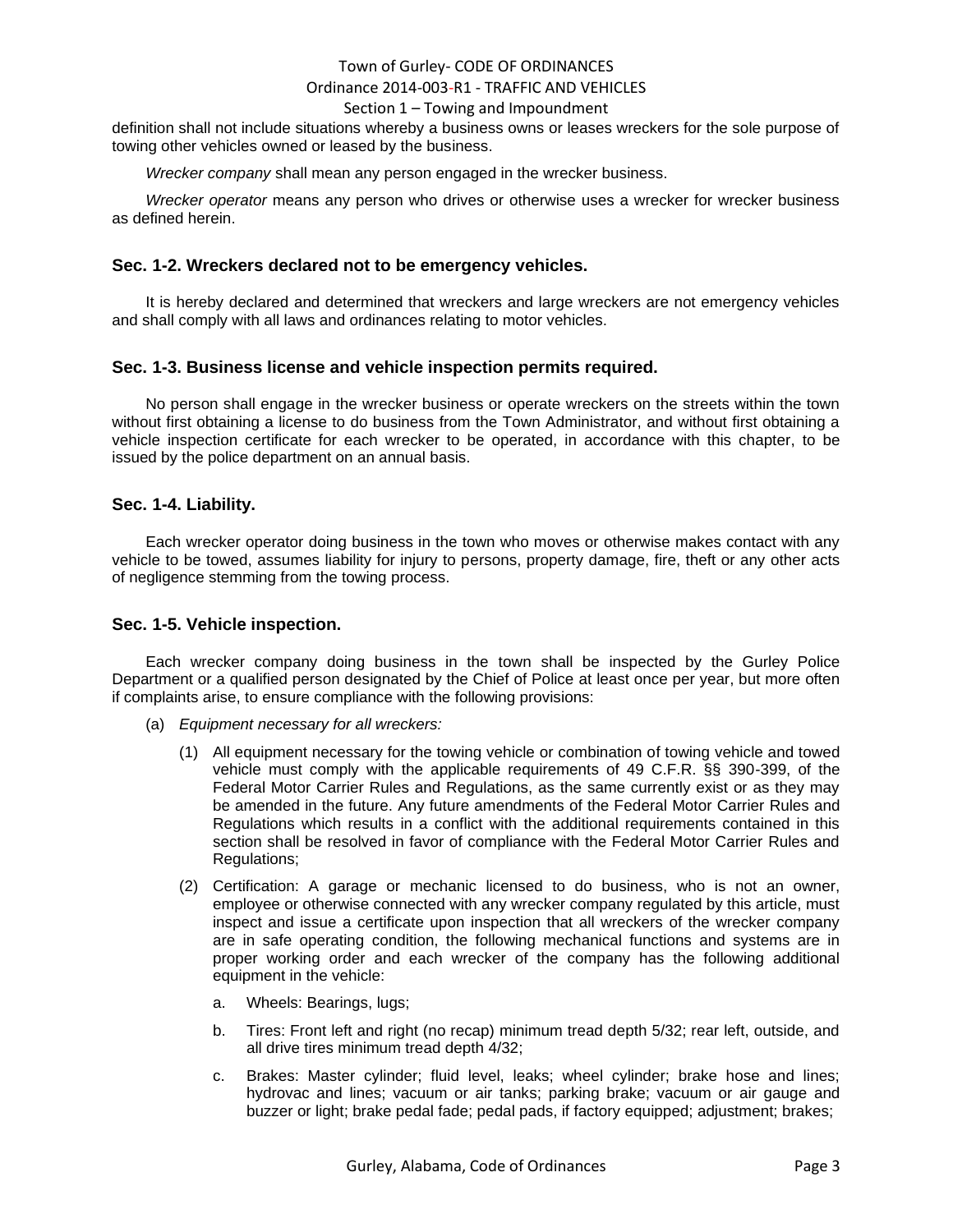#### Section 1 – Towing and Impoundment

- d. Exhaust system: Exhaust manifold; exhaust pipe; muffler; tail pipe;
- e. Rear end: Springs, shackles and clamps; leaks;
- f. Clutch and transmission: Adjustment, release;
- g. Body: Seats securely fastened and in good condition; no broken glass in any window, and no broken or cracked glass in any windshield which obstructs the driver's vision; mirrors, left and right; wipers, windshield washers; horn; fire extinguisher; markings; driver's and passenger seat belts; flags and flares; sun visor for driver;
- h. Steering: Steering arm; tie rod-ends and drag-link; front springs, shackles and clamps; sector to frame mounting; steering free play;
- i. Most current edition of the Department of Transportation Emergency Response Guide Book.
- (3) Each wrecker shall be equipped with factory installed one-ton capacity dual wheels. Dummy wheels are prohibited;
- (4) Each wrecker shall be equipped with a power winch, winch line, and boom with a factory rated lifting capacity, or a tested capacity, of not less than 8,000 pounds single line capability. At the time of application, the wrecker operator shall provide documentation of lifting capacity from the factory or qualified testing facility;
- (5) Appropriate equipment shall be attached to each wrecker in order to prevent any vehicle being hauled or towed from being further damaged by coasting, rocking, swinging, or slamming into the wrecker or any part thereof;
- (6) Each wrecker shall have the following standard equipment: Tow bar; safety chains; operating, fully charged 5-B.C. rated fire extinguisher mounted in an easily accessible location; wrecking bars; brooms; shovel; axe; dolly; at least three reflective road warning devices; a minimum of 40 pounds of oil dry; and a minimum of 100 feet of three-eighthsinch diameter or larger steel cable;
- (7) Yellow emergency lights shall be affixed above the top of the cab of the wrecker. The warning lights shall be visible from a distance of not less than 1,500 feet under normal atmospheric conditions at night. Sirens are prohibited;
- (8) The name, address, and telephone number of the wrecker operator shall be permanently affixed to and prominently displayed on both sides of the wrecker, using letters and numerals of a contrasting color than the rest of the vehicle that are clearly visible from a distance of 100 feet. The lettering used for the operator name shall be at least four inches tall and the lettering and numerals used for the address and telephone number shall be at least two inches tall;
- (9) The wrecker company shall not place or imprint on its vehicles, buildings, equipment, clothing, advertisements, or correspondence anything suggesting or implying any official relationship between the wrecker company and the town. Without limitation, the wrecker company shall not use any colors or paint schemes similar to those used by the police department; decals similar in design to department decals; any logo similar to those employed by the town or any of its departments; or any other language or wording which would cause the general public to believe the wrecker is owned or operated by the town;
- (10) Each wrecker shall be properly equipped with clearance and marker lights and all other equipment as required by law;
- (11) Each wrecker shall be equipped with warning devices, as the same are required by law applicable to trucks;
- (12) Each wrecker shall be equipped with dual rear adjustable floodlights with a minimum of 20,000 candlepower each.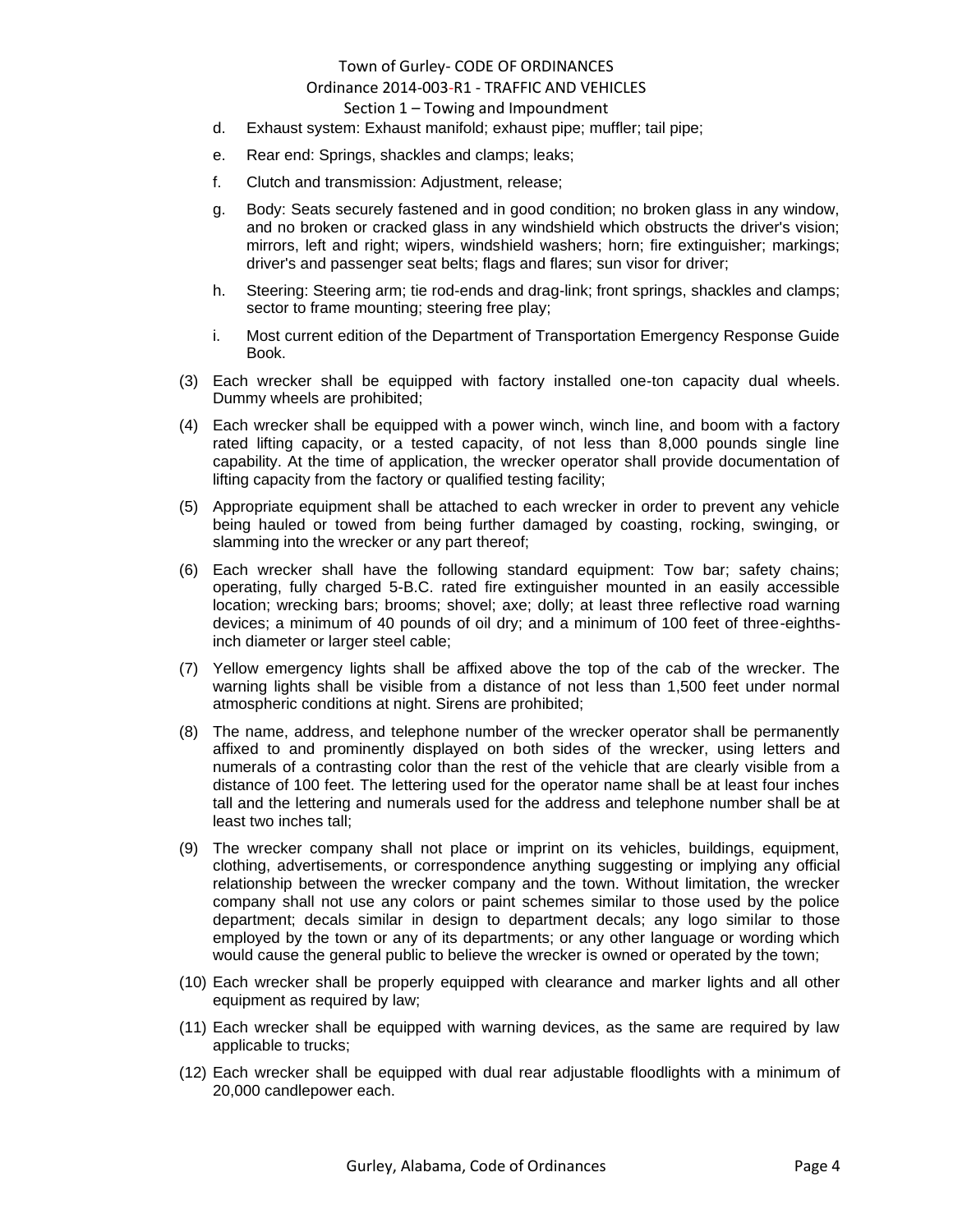#### Section 1 – Towing and Impoundment

- (b) *Equipment necessary for large wreckers.* In addition to the requirements contained in subsection (a), large wreckers, as defined herein, are required to be equipped with the following additional items and equipment:
	- (1) Air control valve or an electrical break capability with an electrical break control box for the purpose of providing braking capability for the vehicle or trailer being towed or removed;
	- (2) Two chock blocks to prevent rolling or slippage of the wrecker. These chock blocks should have the capability of being secured firmly to the wrecker and should be of a width equal to that of the dual wheels of the wrecker;
	- (3) A minimum of 200 feet of five-eighths-inch steel cable on multiple drums;
	- (4) Air brakes constructed to lock the rear wheels automatically upon failure and to supply air to disabled vehicles;
	- (5) One pair of bolt cutters with a minimum one-half-inch opening;
	- (6) A minimum total of two operating, fully charged 10-B.C. rated fire extinguishers mounted in easily accessible locations;
	- (7) External air hookups and hoses;
	- (8) At least six reflective road warning devices;
	- (9) A minimum of 80 pounds of oil dry.
- (c) *Equipment necessary for roll back wreckers.* In addition to the requirements contained in subsection (a), roll back wreckers are required to be equipped under the following modifications:
	- (1) A one-ton truck with a 19-foot bed, dual wheels, and one power winch with an 8,000-pound capacity;
	- (2) A brake lock device;
	- (3) Two safety tie-down chains at least ten feet in length;
	- (4) The following standard equipment shall be substituted for the requirements of subsection (a)(6) above: Tow bar; safety chains; operating, fully charged 5-B.C. rated fire extinguisher mounted in an easily accessible location; wrecking bars; brooms; shovel; axe; at least three reflective road warning devices; a minimum of 40 pounds of oil dry; and a minimum of 50 feet of three-eighths-inch diameter or larger steel cable.
- (d) *Equipment necessary for repossession wreckers.* In addition to the requirements contained in subsection (a), repossession wreckers, as defined herein, are required to be equipped under the following modifications:
	- (1) The following standard equipment shall be substituted for the requirements of subsection (a)(6) above: Tow bar; safety chains; operating, fully charged 5-B.C. rated fire extinguisher mounted in an easily accessible location; wrecking bars; and at least three reflective road warning devices.
	- (2) The following shall be substituted for the requirements of subsection (a)(8) above: The initials of the repossessor business name and USDOT number of the repossessor shall be permanently affixed to and prominently displayed on both sides of the wrecker, using letters and numerals of a contrasting color than the rest of the vehicle that are clearly visible from a distance of 100 feet. The lettering used for the repossessor name shall be at least four inches tall and the lettering and numerals used for the USDOT number shall be at least two inches tall. Additionally, all repossession wreckers shall also be clearly marked as a "Repossession Wrecker" or "Repo Wrecker" in lettering of equal size to the repossessor name.
	- (3) Repossession wreckers shall comply with all other requirements as stated in the above subsections.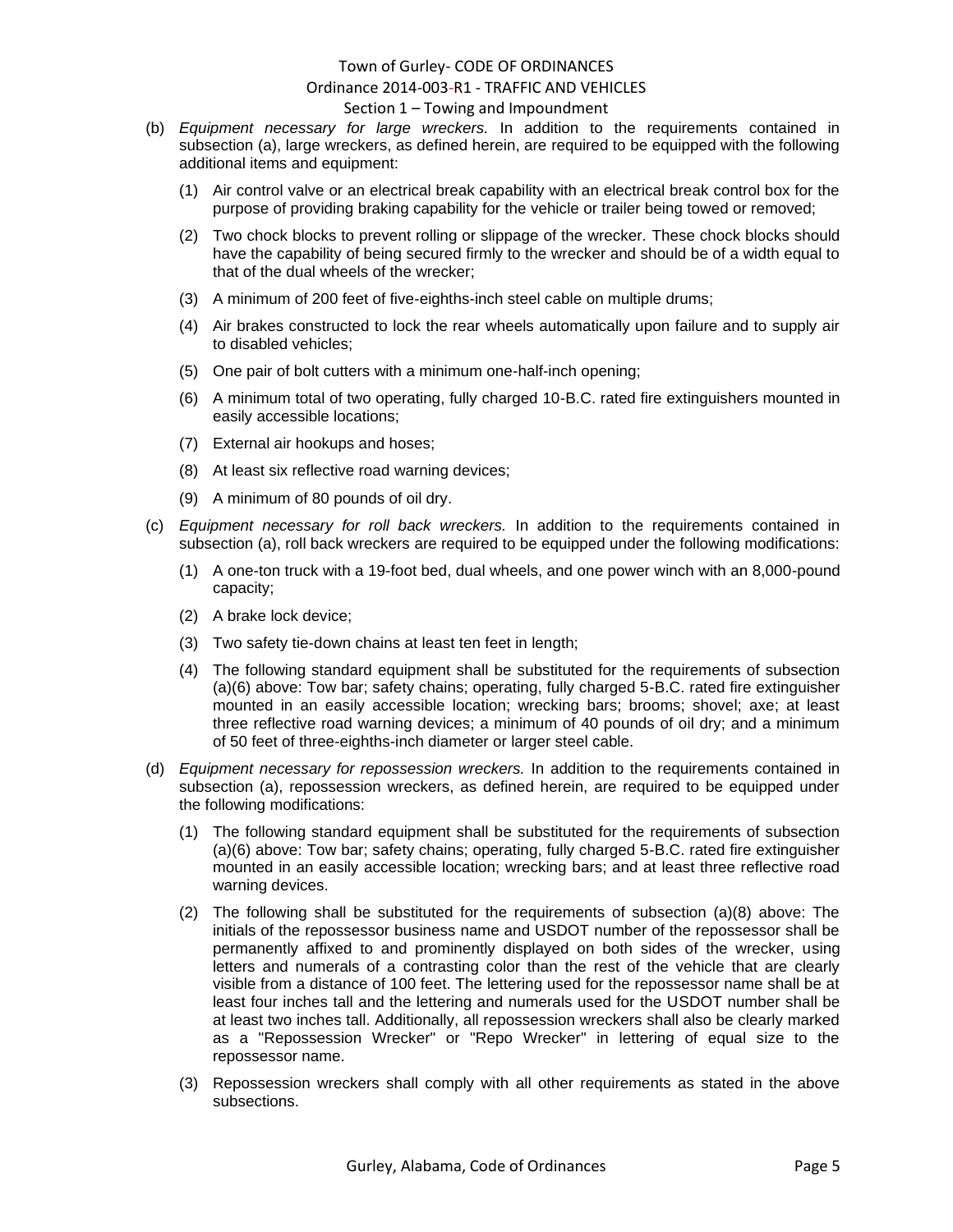#### Section 1 – Towing and Impoundment

Following inspection by the Gurley Police Department, each wrecker shall be issued a certificate which shall be kept inside the wrecker and presented when requested by any police officer. Each certificate shall indicate the wrecker permit number and the current calendar year. The fee for each annual inspection and issuance of each annual inspection certificate shall be \$15.00. If a wrecker is not issued an inspection certificate following any Gurley Police Department inspection or if the certificate is expired or not properly kept in the wrecker for which it was issued, that wrecker is not authorized to do business within the Town of Gurley.

#### <span id="page-5-0"></span>**Sec. 1-6. Authority at the scene of an accident.**

The police officer in charge of the scene of an accident shall have the ultimate authority to direct all activities concerning the removal of vehicles and any cleanup activities including requesting any additional assistance that is needed, or canceling any unneeded wreckers, vehicles, or other unneeded assistance in the interest of public safety and welfare. No wrecker company shall be allowed to clean up, load, unload or otherwise handle the cargo or contents of any wrecked or disabled vehicle beyond that which is necessary in order to properly tow the vehicle and clean the street or highway of debris as necessary without the expressed consent of the police officer in charge of the scene, the owner of the vehicle and/or the owner of the vehicle's contents and/or his agent.

#### <span id="page-5-1"></span>**Sec. 1-7. Removal of a vehicle from an accident scene.**

Any police officer at the scene of an accident, who in the exercise of his discretion as a police officer suspects that a vehicle involved in an accident may have been used during the commission of a crime, may direct that such vehicle be taken by the driver of the contract wrecker towing the vehicle directly to the location designated by the police officer and there held by the town for any lawful purpose, and the town will be responsible for payment of towing and/or storage fees. Where allowed by law, the Town may recover the costs of towing and/or storage from the owner of any impounded vehicle.

## <span id="page-5-2"></span>**Sec. 1-8. Unauthorized presence of a wrecker at an accident scene, solicitation prohibited.**

No person, agent or employee of a wrecker company shall drive a wrecker or large wrecker to or near the scene of a vehicular accident or disabled vehicle on the streets of the town and park the same unless such wrecker has been authorized to proceed to the scene of the vehicular accident or disabled vehicle by the police department of the town or the owner(s) or operator(s) of the vehicle(s), nor shall any representative, agent or employee of a wrecker company solicit business in any manner for a wrecker company at the scene of a vehicular accident, disabled vehicle, or on the streets of the town. The unauthorized presence of any wrecker or large wrecker parked on any public street or highway in the town at or near the scene of any accident, collision, or disabled vehicle shall be prima facie evidence of a solicitation in violation of this section.

### <span id="page-5-3"></span>**Sec.1-9. Intercepting police radio wrecker communications.**

No person shall intercept any message emanating through the radio frequencies utilized by the town police department or shall divulge or publish the existence, contents, substance, purpose, effect or meaning of such intercepted communication, and use the same or any information therein contained for the purpose of soliciting or aiding another in the solicitation of wrecker business.

#### <span id="page-5-4"></span>**Sec. 1-10. Impoundments.**

(a) Any unoccupied vehicle parked upon a public street or any public alley in the town at a place, in a manner or for a length of time prohibited by any ordinance of the town is declared to be an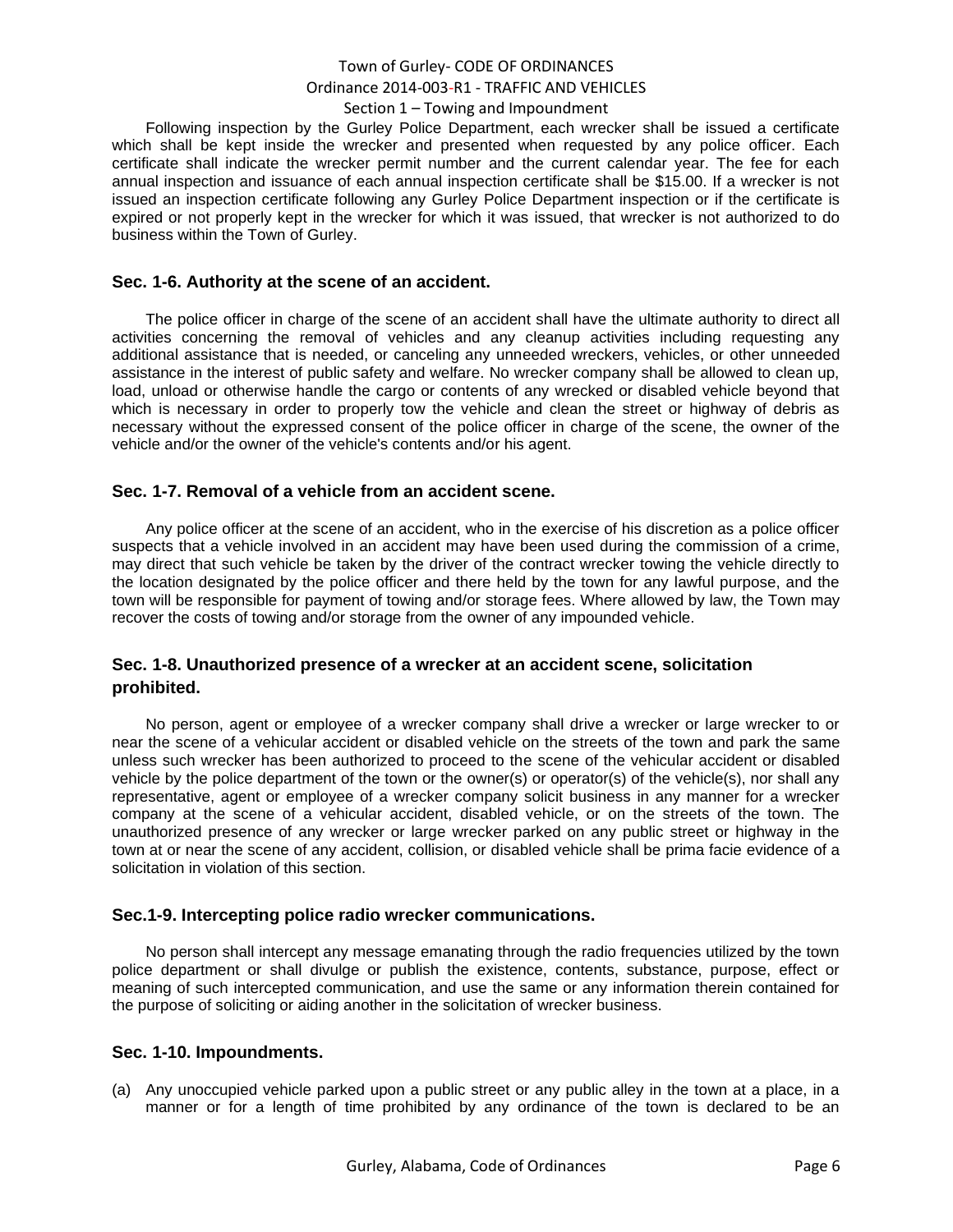#### Section 1 – Towing and Impoundment

obstruction to traffic and a public nuisance. Any police officer and the Town Administrator are authorized to remove such vehicle or to cause the vehicle to be removed and impounded at police headquarters or in a depository provided for such purposes. Such removal may be done by hauling the vehicle by wrecker. Any charge for the removal and/or impoundment of the vehicle, unless otherwise provided, shall be charged against the owner of the vehicle.

- (b) Whenever any police officer shall find within the town limits any vehicle which he has reasonable cause to believe to be lost, stolen or abandoned, or any vehicle which is, or is likely to become, an obstruction on a public way, or to be without proper protection by reason of the person in charge or control thereof having been arrested and incarcerated, such officer shall have authority immediately to remove such vehicle or cause the vehicle to be removed to and impounded at police headquarters or in a depository provided for such purposes.
- (c) Whenever the driver of a motor vehicle fails to produce a valid driver's license upon the lawful request of an officer who is acting in his capacity as a law enforcement officer, such officer shall have authority immediately to remove such vehicle or cause the vehicle to be removed to and impounded at police headquarters or in a depository provided for such purposes, regardless of ownership, subject to the following conditions:
	- (1) The officer shall make a reasonable attempt to verify the license status of a driver who claims to be properly licensed, but who is unable to produce the license on demand. A notation of the officer's attempt to verify that the driver is properly licensed shall be noted on the departmental report. If the officer is unable to verify that the driver is a properly licensed driver, the vehicle shall be impounded and the driver and occupants of the motor vehicle will be transported to a place of safety by the impounding officer.
	- (2) The officer shall not impound a motor vehicle pursuant to this section if the license of the driver expired within the preceding 60 days and the driver would otherwise have been properly licensed.
	- (3) The officer shall not impound a motor vehicle pursuant to this section if the owner of the motor vehicle or a family member of the owner is present in the motor vehicle, has a valid license, and agrees to take possession of and responsibility for the vehicle.
	- (4) The officer may elect not to impound the motor vehicle in the event there is a medical necessity jeopardizing life or limb.
- (d) A motor vehicle impounded pursuant to this section shall be released if the person redeeming the motor vehicle satisfies in full the cost of removing and impounding the vehicle, plus such reasonable amount as may be charged by the depository for storing the vehicle, and:
	- (1) The registered owner appears at the Gurley Town Hall, and presents a valid driver's license and either the original vehicle title or a copy of both the front and back of the title or a copy of the current vehicle tag receipt in the registered owner's name; or
	- (2) If the registered owner does not have a valid driver's license, the registered owner must present some form of picture identification along with either the original vehicle title or a copy of both the front and back of the title or a copy of a current vehicle tag receipt in the registered owner's name, and must be accompanied by an individual who has a verified valid driver's license; or
	- (3) A representative of the owner appears at the Gurley Town Hall with a valid driver's license along with a written notarized authorization from the registered owner and either the original vehicle title or a copy of both the front and back of the title or a copy of a current vehicle tag receipt in the registered owner's name; or
	- (4) Upon order of a court of competent jurisdiction.
- (e) The town shall have a lien upon each impounded vehicle for the amount of the cost of removing and impounding the vehicle, plus such reasonable amount as may be charged by the depository for storing the vehicle.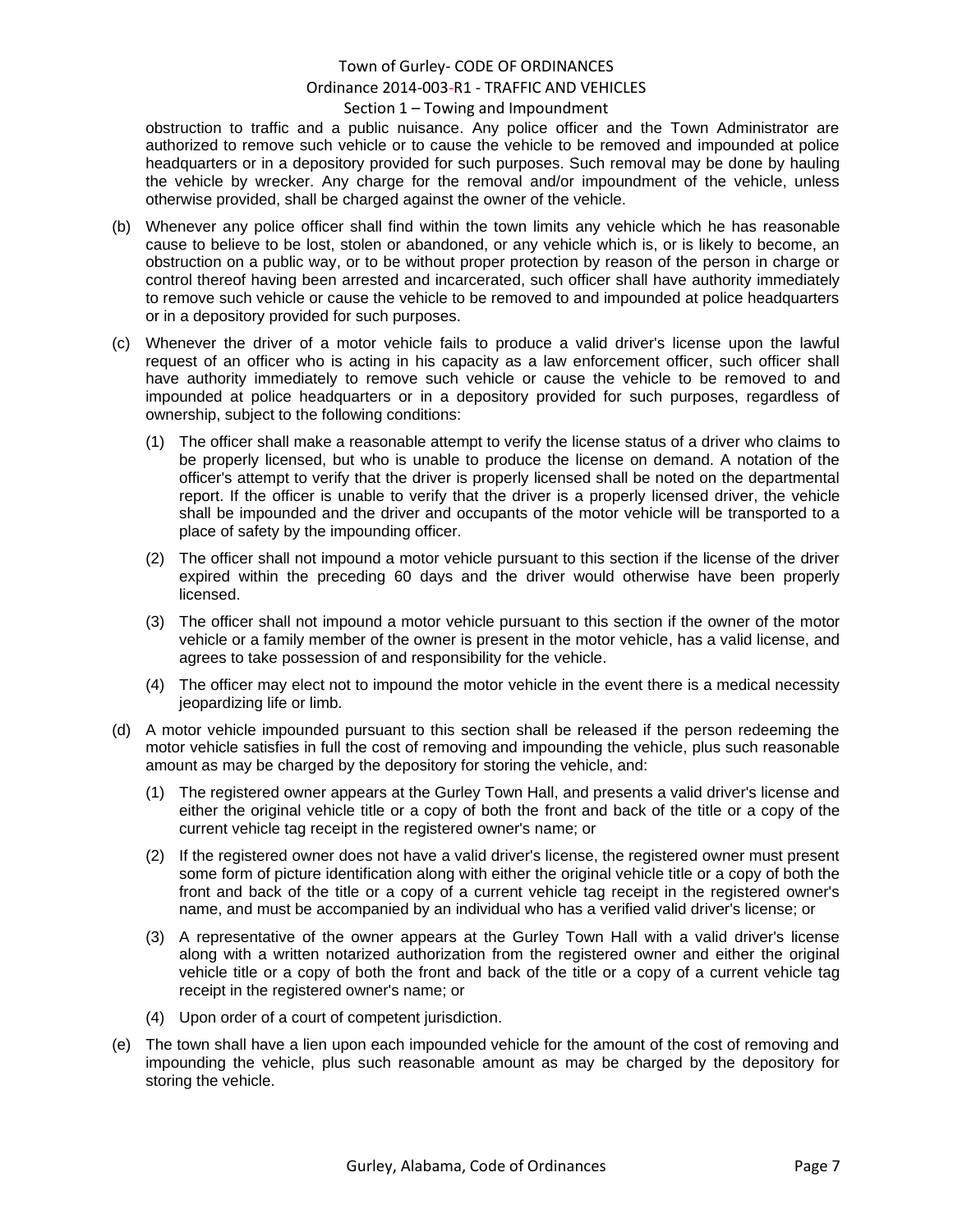## Town of Gurley- CODE OF ORDINANCES Ordinance 2014-003-R1 - TRAFFIC AND VEHICLES Section 1 – Towing and Impoundment

(f) The chief of police, or his designee may advertise and sell all vehicles which have been impounded, taken or seized by the town, and which have not been claimed by the owner after such vehicles have been held by the chief of police or his designee for a period of 90 days or more in accordance with Ala. Code § 32-13-1 et seq.

## <span id="page-7-0"></span>**Sec. 1-11. Impoundment hearings.**

- (a) The owner or person entitled to possession of any motor vehicle which is removed or towed from the public streets of the town, or from any public parking facility of the town, pursuant to any ordinance or policy of the town, or any of its departments, shall, upon written request, be entitled to a due process hearing, prior to paying any towing or storage fee concerning the motor vehicle. Said hearing shall take place no later than twenty-four hours after the police department's receipt of the hearing request. The chief of police or any supervisory officer of the police department of the rank of police sergeant or above, designated by the chief of police, who was not involved in the impoundment of the vehicle, shall act as a hearing officer for the purpose of carrying out these requirements. Any owner or person entitled to possession of any motor vehicle, unless the right is waived, shall be provided a due process hearing before such officer prior to being required to pay any such towing charge or storage fee. When the hearing officer shall determine at the hearing that the towing of the vehicle was in error, or that neither the owner nor any person lawfully entitled to possession caused the motor vehicle to be subject to towing under any such ordinance or policy, the vehicle shall be ordered immediately released and returned to the owner or the person in possession without the payment of any charges or fees.
- (b) Any person aggrieved by any decision of any hearing officer made pursuant to this section shall be entitled to a hearing before a municipal judge by filing notice with the clerk of the town court within five days from the date of any such decision.
- (c) At any time an arrest or citation for violation of town ordinances is made in connection with the towing or impoundment of any motor vehicle by the police department, the town judge trying the case may also hear evidence concerning the impoundment, towing and storage of the motor vehicle. If the town judge shall determine, after a due process hearing, that neither the owner nor any person lawfully entitled to possession of the motor vehicle was guilty of any act which caused the impoundment, towing or storage, the town judge shall order the vehicle immediately released without the payment of any fees or charges, or if the fees or charges have already been paid, shall order the return of the fees to the person paying the fees.

### <span id="page-7-1"></span>**Sec. 1-12. Reports of repossession required.**

- (a) Every wrecker company or repossessor who repossesses a motor vehicle within the town limits shall notify the Gurley Police Department by providing the information indicated in section 1-14 within one hour after the repossession is completed, and shall also file a written report of repossession or towing, as indicated in section 1-14, with the Gurley Police Department within five days after the repossession is completed.
- (b) At the time of repossession, every wrecker company operator or repossessor who repossess a motor vehicle within the town limits shall be required to have official paperwork authorizing the repossession of the vehicle on his/her person. The authorizing paperwork shall include, at a minimum: the name of the authorizing entity, the name of the person/entity believed to be in possession of the vehicle, and a description of the vehicle to include tag number and Vehicle Identification Number.

### <span id="page-7-2"></span>**Sec. 1-13. Reports of towing from private property required.**

Every towing service which tows a motor vehicle from private property within the town limits at the request of any person other than the owner of the vehicle, a person designated by the owner, or the town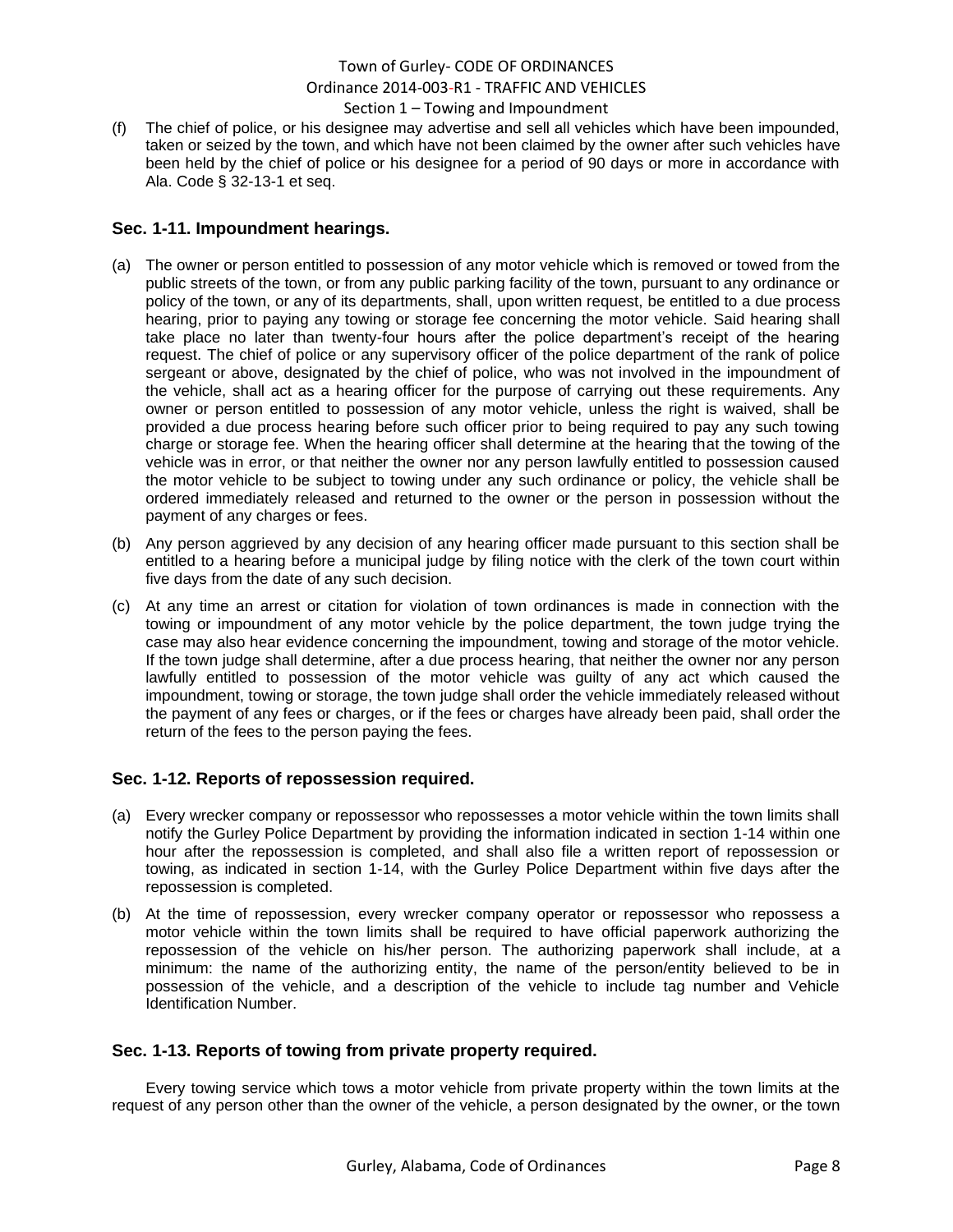#### Section 1 – Towing and Impoundment

police department, shall notify the town police department by providing the information indicated in section 1-14 within one hour after completion of the towing service, and shall also file a written report of repossession or towing, as indicated in section 1-14, with the town police department within five days after completion of the towing service.

#### <span id="page-8-0"></span>**Sec. 1-14. Reports of repossession or towing from private property.**

The report of repossession or towing, applicable to notifications and the filing of written reports, shall contain the following information:

- (1) Name and address of the person in possession, or believed to be in possession, of the motor vehicle at the time that it was repossessed or towed;
- (2) Location where the motor vehicle was found and the repossession or towing was carried out, including street name and block number;
- (3) Time that the repossession or towing was carried out;
- (4) Date and time that the report was filed;
- (5) Name of the repossessor or towing service who carried out the repossession or towing;
- (6) Name of person on whose behalf the repossession or towing was carried out, if different from the repossessor or towing service;
- (7) Description of the motor vehicle repossessed or towed, including, but not limited to, the year, make, model, style, vehicle identification number, tag number, and color (inside and outside);
- (8) Location of the motor vehicle following repossession or towing; and
- (9) Signature of the individual who carried out the repossession or towing.

### <span id="page-8-1"></span>**Sec. 1-15. Applications and conditions for participation.**

- (a) *Written request for participation in the rotation system.* The Town of Gurley Police Department shall maintain a roster of wrecker companies to be dispatched by the Town or any town police officer on a rotating basis. Each applicant desiring to be placed on the rotation roster shall file a written application with the police chief or his designee on a form furnished by the police department. A new applicant may file a written application at any time. Once an applicant has been accepted and placed on the rotation roster, applications for renewal shall be submitted in January of each year thereafter, and shall adhere to all of the same terms and conditions as apply to new applicants. An applicant may request to discontinue participation in the rotation roster at any time.
- (b) *Equipment certification.* Each applicant shall certify that each wrecker to be utilized in service of the rotation roster meets or exceeds the following requirements at the time application is made:
	- (1) For each regular haul wrecker, in addition to the criteria established in section 1-5, a conventional wrecker must be equipped with dollies and wheel lift or hydraulic operated tilting bed trucks, with one ton rated chassis or larger and equipped with a broom and shovel, two fully charged 10-B.C. rated fire extinguishers, and agents to remove oil spills from the roadway;
	- (2) The name of the company must be permanently affixed on each side of the wrecker in fourinch-high or larger letters and the address and telephone number in two-inch-high or larger letters;
	- (3) All safety equipment, horns, lights, flashers, amber lights, brakes, and other similar equipment must be operational.
- (c) *Copy of rules and regulations.* The chief of police or his designee will furnish each applicant with a copy of the rules and regulations pertaining to the operation of wreckers within the rotation system.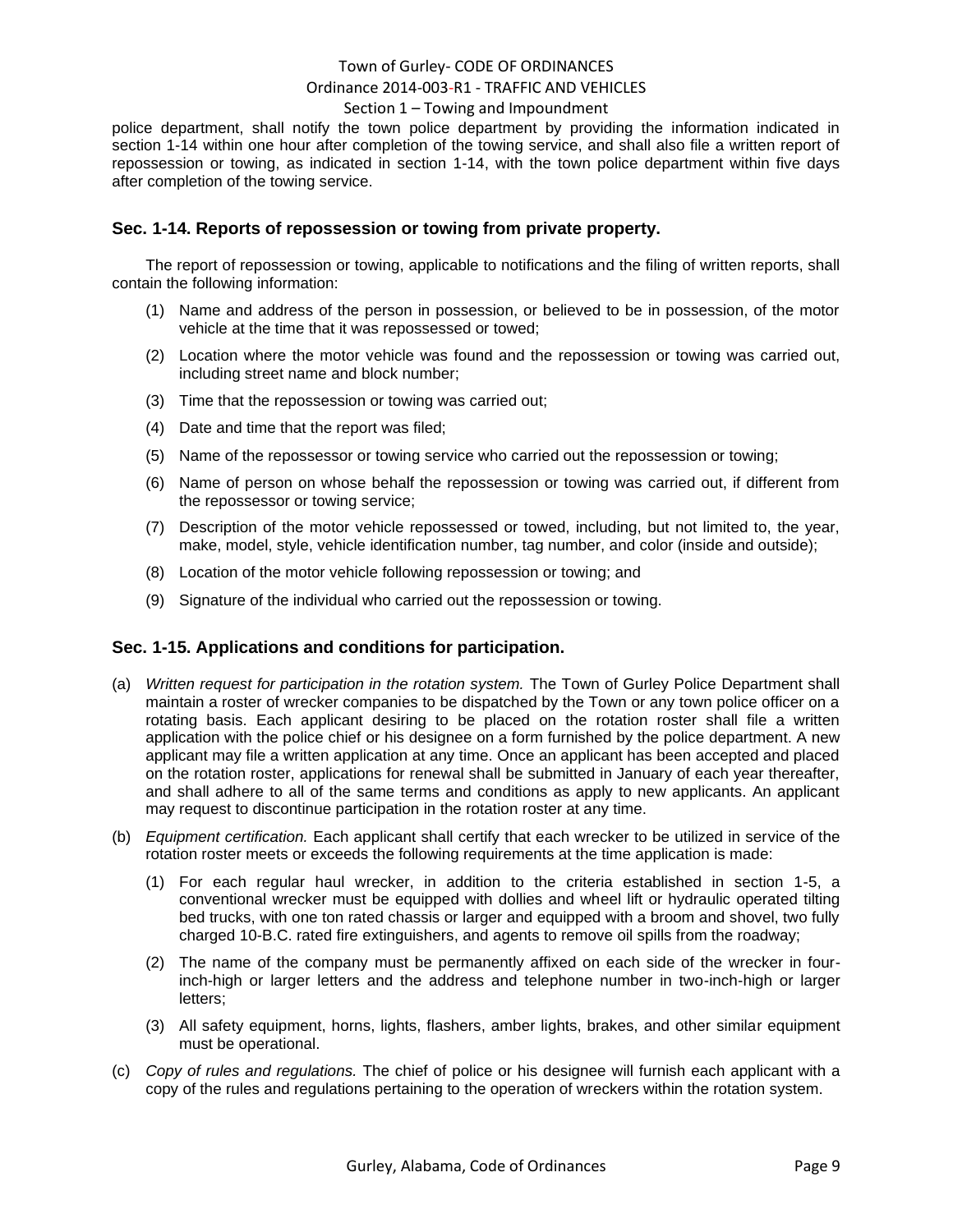#### Section 1 – Towing and Impoundment

- (d) *Inspection of wreckers and equipment.* Prior to being placed on the rotation roster, the applicant shall present and make available for inspection by the chief of police or his designee all wreckers and equipment that are to be used by the applicant for the provision of wrecker services.
- (e) *Business license required.* Prior to being placed on the rotation roster, the applicant must furnish the police department with a copy of a current, valid business license issued by the town in the applicant's name.
- (f) *Storage facilities.* Prior to being placed on the rotation roster, the applicant must agree to a preapproval inspection of the premises to ensure adequate outside storage sufficient to accommodate a minimum of ten vehicles, which is well and continuously lighted during the hours of darkness, and, at a minimum, include an area completely enclosed within a six-foot-high chain link or other equivalent fencing material designed to protect against unauthorized entry. Any inside storage must be within a supervised or locked building. In addition to the provision of a secure storage area, each wrecker company shall employ reasonable safeguards and procedures so that all personal belongings and contents in a stored vehicle remain intact and are returned to the vehicle's owner or agent upon request or upon release of the vehicle.
- (g) *Location of storage facilities.* The wrecker company, wrecker(s) utilized, operator(s), and storage facilities must be located within the town limits.
- (h) *Certificate of insurance.* Each wrecker company participating on the rotation roster, from the time he/she moves or otherwise makes contact with any vehicle to be towed, assumes liability for injury to persons, damage to property, fires, or theft resulting from the operator's negligent acts or omissions. Therefore, prior to being placed on the rotation roster, the applicant shall furnish the police department with a certificate of insurance that indicates compliance with the following insurance guidelines:
	- (1) Submit a certificate of insurance naming the Town of Gurley as an additional insured and stating the town will be provided with 30 days' notice of any material change, cancellation or nonrenewal. The certificate of insurance must also state that the coverages below are in force:

| a. | <b>Automobile Dealers</b>                                  | Limits                                                                                      |          |
|----|------------------------------------------------------------|---------------------------------------------------------------------------------------------|----------|
|    | Garage Liability                                           | \$100,000/\$300,000/\$100,000<br>Split Limits, or                                           |          |
|    | Covering any auto (21)<br>Owned Autos (22)                 | \$500,000 Combined Single<br>Limit                                                          |          |
|    | <b>Auto Medical Payments</b><br><b>Uninsured Motorists</b> | \$1,000 per accident<br>\$20,000/\$40,000 Split Limits<br>or \$40,000 Combined Single Limit |          |
|    | Garage Keepers Legal<br>Liability                          | Maximum Deductible                                                                          |          |
|    | <b>Specified Perils</b>                                    | \$1,000                                                                                     | \$40,000 |

Minimum coverage and limits acceptable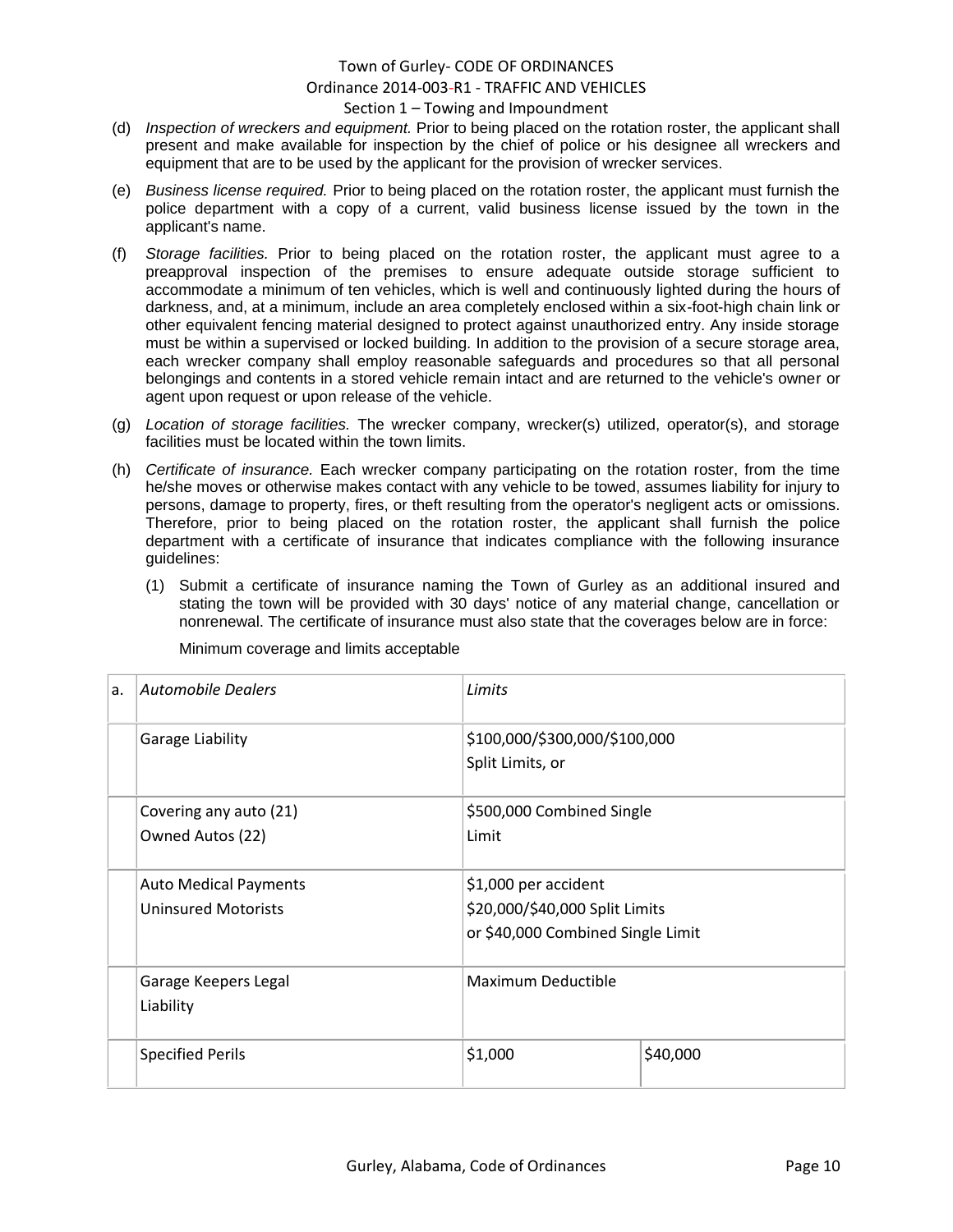## Town of Gurley- CODE OF ORDINANCES Ordinance 2014-003-R1 - TRAFFIC AND VEHICLES Section 1 – Towing and Impoundment

|    | Collision                                                                                  | \$1,000              | \$40,000                                                                          |  |  |
|----|--------------------------------------------------------------------------------------------|----------------------|-----------------------------------------------------------------------------------|--|--|
| b. | Non Dealers (Repair Operations or Storage Lots)                                            |                      |                                                                                   |  |  |
|    | Garage Liability                                                                           | Split Limits, or     | \$100,000/\$300,000/\$100,000                                                     |  |  |
|    | Covering: Owned Autos (22)<br>or specifically<br>Described Auto (27)*                      | Limit                | \$500,000 Combined Single                                                         |  |  |
|    | <b>Auto Medical Payments</b><br><b>Uninsured Motorists</b>                                 | \$1,000 per accident | \$20,000/\$40,000 Split Limits<br>or \$40,000 Combined Single Limit               |  |  |
|    | Garage Keepers Legal<br>Liability                                                          | Maximum Deductible   |                                                                                   |  |  |
|    | <b>Specified Perils</b>                                                                    | \$1,000              | \$40,000                                                                          |  |  |
|    | Collision                                                                                  | \$1,000              | \$40,000                                                                          |  |  |
| c. | Non Dealers (No Repair Operations and No Storage Lots - Wrecker Service Only)              |                      |                                                                                   |  |  |
|    | Automobile or Garage<br>Liability                                                          |                      | \$100,000/\$300,000/\$100,000 Limits, or<br>\$500,000 Combined Single Owned Autos |  |  |
|    | Auto Coverage: Any Auto (1)<br>Owned Autos (2), or<br>specifically Described<br>Autos (7)* |                      |                                                                                   |  |  |
|    | Garage Coverage:<br>Owned Autos (22)<br>or specifically Described<br>Autos (27)*           |                      |                                                                                   |  |  |
|    | <b>Auto Medical Payments</b>                                                               | \$1,000 per accident |                                                                                   |  |  |
|    | <b>Uninsured Motorists</b>                                                                 |                      | \$20,000/\$40,000 Split Limits                                                    |  |  |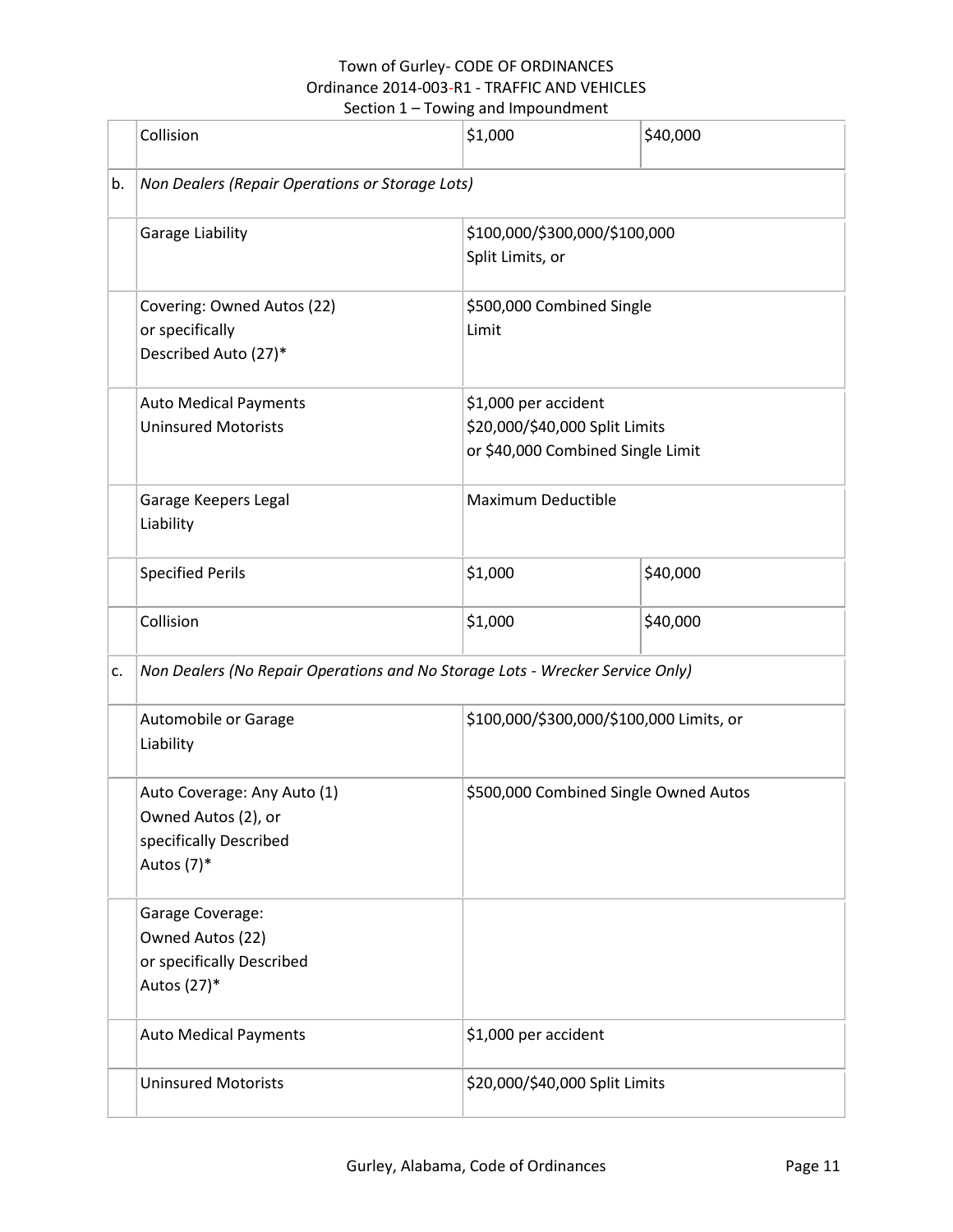## Town of Gurley- CODE OF ORDINANCES Ordinance 2014-003-R1 - TRAFFIC AND VEHICLES Section 1 – Towing and Impoundment

|                                   | or \$40,000 Combined Single Limit |          |
|-----------------------------------|-----------------------------------|----------|
| Garage Keepers Legal<br>Liability | Maximum Deductible                |          |
| Specified Perils                  | \$1,000                           | \$40,000 |
| Collision                         | \$1,000                           | \$40,000 |

\*Schedule of autos used in the wrecker operation must be attached.

- (i) *Certification required.* A department certificate must be kept in each participating wrecker to indicate current inspection and eligibility to participate in the rotation system. Each certificate shall indicate the rotation roster permit number and the current calendar year. The fee for each wrecker inspection and issuance of each decal shall be \$15.00.
- (j) *Valid license plates required.* Each wrecker company shall be required to maintain a current, valid license plate on each wrecker used in responding to rotation roster calls.
- (k) *Wrecker company listed only once.* Each wrecker company shall be listed on the rotation roster only once. This listing will use the name the wrecker company submitted during the application process and under which he/she is qualified under this chapter. It is prohibited for a wrecker company conducting business at one location to receive multiple listings by utilizing a different or fictitious name for wreckers operating from the same location or by utilizing wreckers with the same name out of different locations within the town. When two or more businesses or companies are owned by the same individual, partnership or parent corporation, each business or company may have a separate listing only when each business maintains completely separate offices, required documentation, logs, and wreckers labeled with the appropriate business name in accordance with subsection 1- 5(a)8 at the approved locations. A wrecker business will be regarded as having separate locations only when each business or company continuously and regularly occupies separate, different, permanent, nonresidential, non-overlapping structures, each with its own phone number and service, and each keeping its own towing and recovery books, logs, tax records, and other required records, and each business open to customers with an employee present and available to assist customers continuously between the hours of 8:00 a.m. until 5:00 p.m., Monday through Friday. Attempts to circumvent the intent of the rotation system will result in the removal of all wrecker companies and operators associated in any way to the offending wrecker company.
- (l) *Authorization, placement on roster.* When the chief of police or his designee is satisfied that the applicant is qualified, he/she will place the applicant on the rotation roster and so notify applicant.

## <span id="page-11-0"></span>**Sec. 1-16. Operation.**

The following conditions shall govern the conduct of operators on the rotation roster:

(a) *Obedience to traffic laws; operator safety.* No operator shall speed or violate any other traffic laws or disregard any traffic control devices while answering a call. The provision of wrecker services shall be done in a reasonable and safe manner and no operator shall needlessly congest the scene of a vehicle accident.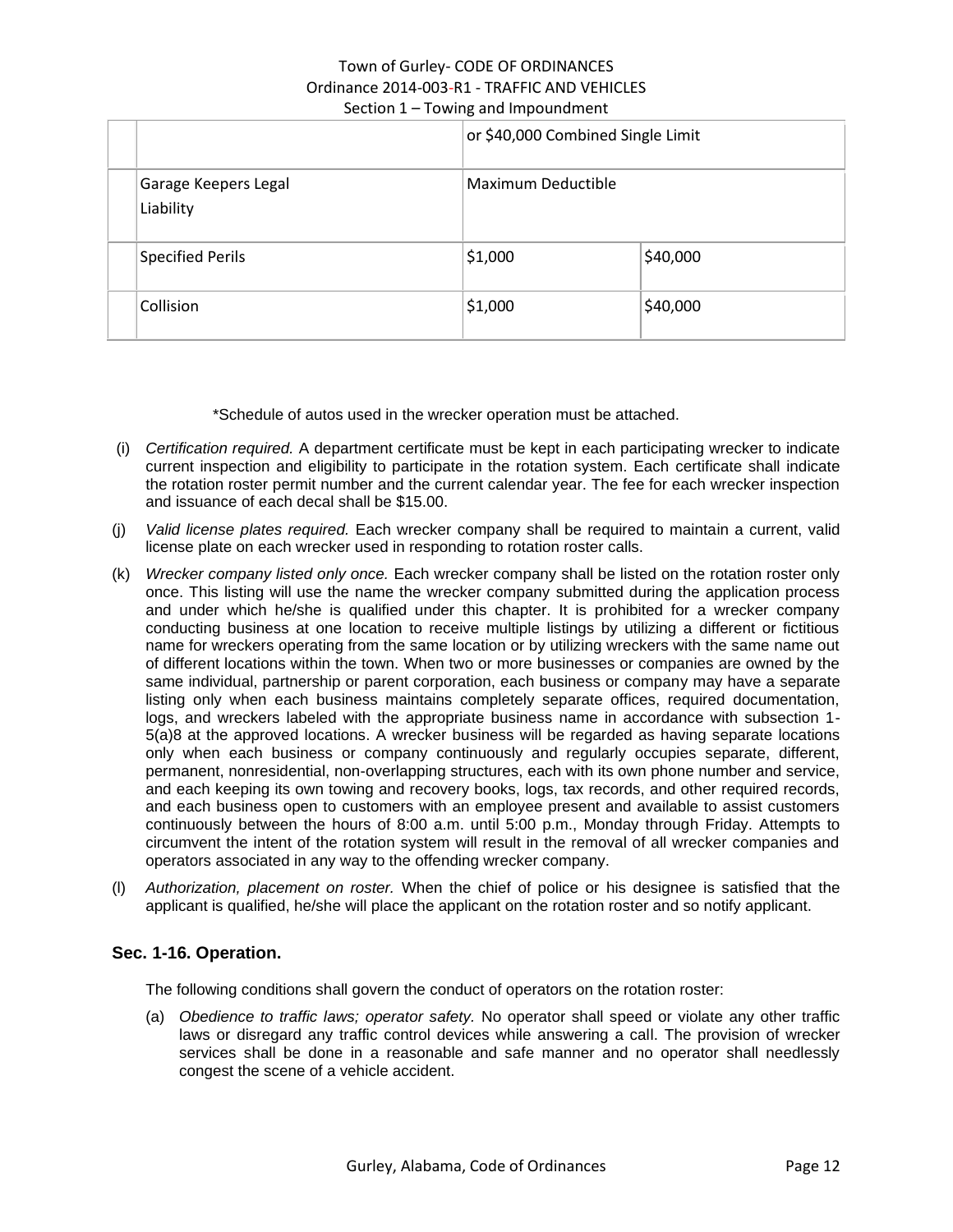#### Section 1 – Towing and Impoundment

- (b) *Rotation system participation.* Authorization to participate in the rotation system shall be considered a personal grant of permission to the wrecker company who made application for the same and shall constitute authorization only to that particular legal entity as it operates a bona fide wrecker service. It shall not be subject to assignment, transfer or lease; neither shall the wrecker company sublet the use of the name under which rotation system participation was requested and neither shall the operator permit the exercise by another in any manner of the rights or privileges granted by authorization for participation in the rotation system. Participation on the rotation roster shall not constitute a property interest. Authorization under this article is void if the business address or location of the wrecker company's facilities is changed. Further, any change in ownership due to sale, merger, dissolution, death or any other reason shall result in removal of the wrecker company from the rotation roster and shall necessitate a new application being filed.
- (c) *Submission of daytime and nighttime telephone numbers.* At the time of application, each wrecker company shall furnish the chief of police or his designee with one telephone number to be used for dispatches during the day and one telephone number to be used for dispatches during the night. Any changes in the aforementioned telephone numbers shall be immediately transmitted to the chief of police or his designee. No pagers or answering machines are permitted as call-out numbers.
- (d) *Twenty-four-hour service; hours of availability for vehicle access.* Each wrecker company on the roster shall maintain and be fully capable of providing wrecker services 24 hours a day, seven days a week. Further, each wrecker company shall, at no additional charge, provide access, immediately upon request, to its storage facilities between the hours of 8:00 a.m. and 5:00 p.m., Monday through Friday, to individuals legally entitled or otherwise authorized to view, inspect, access, claim or retrieve personal property or vehicles stored therein.
- (e) *Availability.* One attempt by phone shall be made to reach the wrecker service appearing next on the appropriate roster. The acceptance of an assignment may be made by any authorized representative of the company who can verify an immediate dispatch of the wrecker. If no contact is made or the company is unable to accept the call, that company shall be passed for that rotation of the roster and the next company in line shall be called. A wrecker operator shall not accept a dispatch for wrecker services from the rotation roster unless the operator has a wrecker and the necessary equipment immediately available to perform the requested service.
- (f) *Use of lights.* No wrecker operator shall use yellow emergency lights when in route to a service or wrecker call. The use of yellow emergency lights is authorized only at the scene of an accident or other call for service and when towing a vehicle from the scene. The use of "wigwag" headlights is prohibited at all times.
- (g) *Response with own wrecker.* The wrecker company shall respond to each dispatch received from the town with its own wrecker and shall not send another wrecker service in response to a rotation roster dispatch. The responding wrecker must display the name of the wrecker company called by the police department. In the event the dispatched wrecker is unable to perform the required services, needs assistance, or fails to appear at the designated location within a reasonable period of time, the police officer has the discretion to cancel that wrecker and/or dispatch another rotation wrecker.
- (h) *Response while impaired prohibited.* No wrecker operator shall respond to a dispatch when he or she has consumed alcohol in any amount or has ingested either prescription or nonprescription drugs that may impair motor skills. No wrecker operator shall respond to a dispatch when he or she is under the influence of any controlled substance, illegal drug, marijuana, or other intoxicating substance.
- (i) *Restriction for conviction of crimes.* No wrecker operator shall be on the rotation roster if he or she has been convicted of any crime within the past five years that in the opinion of the chief of police or his designee is related to the operator's capability to provide wrecker services to the public in a safe and responsible manner.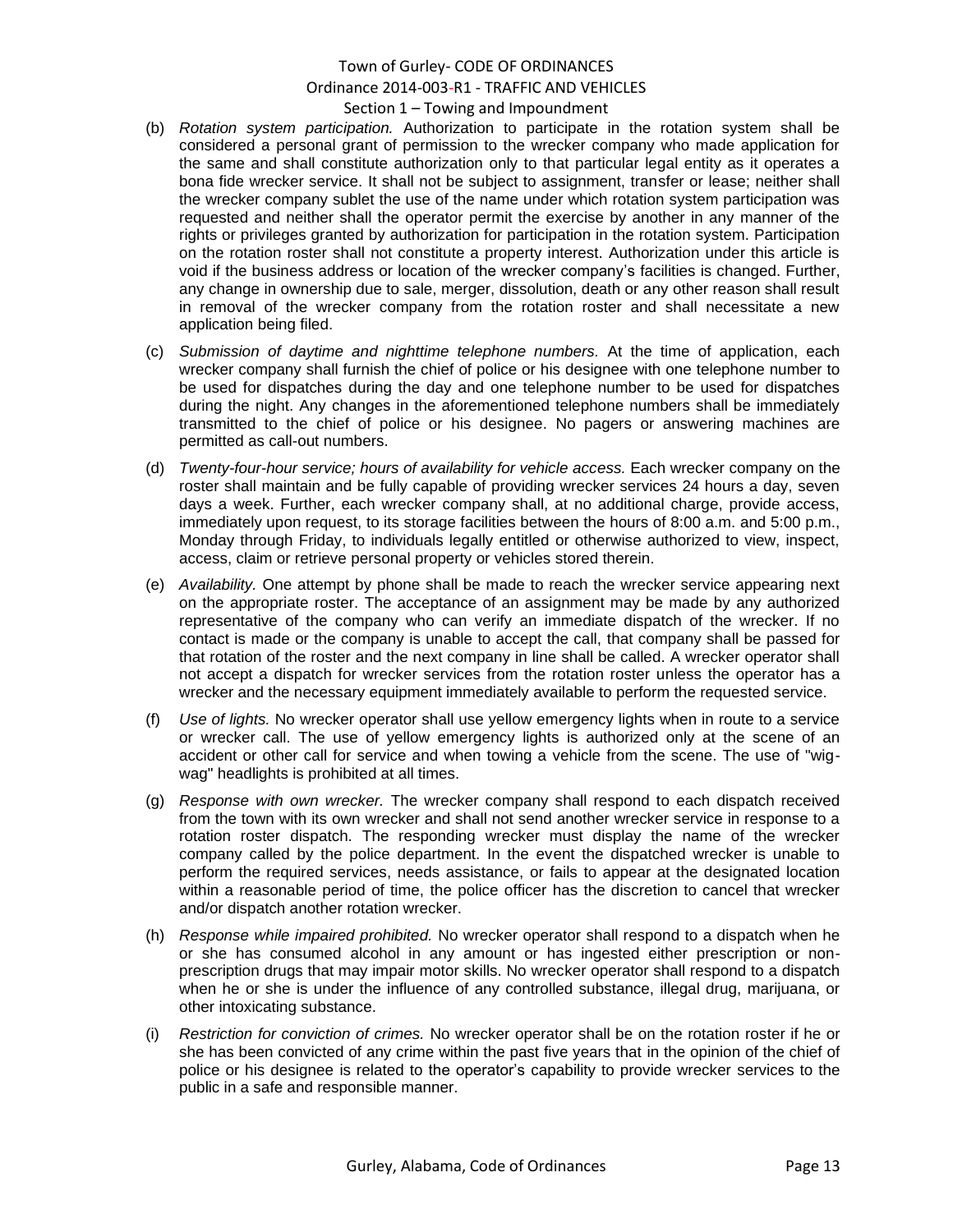#### Section 1 – Towing and Impoundment

- (j) *Proficiency.* All wrecker operators on the rotation roster shall be proficient and competent in the operation of such wrecker.
- (k) *Driver's license required.* No person shall be a wrecker operator or be allowed to drive any wrecker unless such person has a valid state driver's license and a commercial driver's license, if required by law, issued by state department of public safety.
- (l) *Reflective wear required.* While on the scene of any dispatch, all wrecker operators shall wear reflective vests, coats or shirts that meet federal standards as those standards may be amended.
- (m) *Attendance of hazardous material training sessions required.* All wrecker operators shall attend hazardous material training sessions as required by the chief of police.
- (n) *Removal of glass, debris, etc.* Operators shall remove all glass, injurious substances, oil spills, and other debris at or near the scene of the vehicle prior to leaving the scene.
- (o) *Notice of acquisition of wrecker.* Each wrecker company on the rotation roster shall give notice to the chief of any wrecker acquired subsequent to placement on the rotation roster. The police department will inspect the wrecker to determine if it meets all the criteria required by this chapter. No wrecker shall be allowed to perform any rotation roster activity unless properly inspected and certified in accordance with section 1-15
- (p) *Compliance with laws.* Every wrecker company must comply with all applicable federal, state and local laws.

### <span id="page-13-0"></span>**Sec. 1-17. Towing and equipment specifications.**

- (a) The minimum equipment standards referred to throughout this chapter shall be determined solely by the manufacturer's specifications for the capabilities and capacities of the wreckers and all towing equipment.
- (b) Each wrecker shall be equipped with only those winches and cranes that have been produced and constructed by a manufacturer of such equipment which carries product liability and which regularly produces winches and cranes. A winch or crane will not be prohibited by this section if the wrecker operator submits to the chief of police or his designee a certification from a reputable testing laboratory, regularly engaged in the testing of such equipment or similar equipment, indicating that the capacity of the winch or crane is not less than what is required in this chapter.

#### <span id="page-13-1"></span>**Sec. 1-18. Storage procedures.**

- (a) All personal property left in a vehicle and which is unclaimed will be handled in accordance with existing laws.
- (b) Any person showing (1) proof of identity and (2) either proof of ownership or written authorization from the vehicle's registered or legal owner may, without charge, inspect the vehicle and remove personal belongings therefrom during normal business hours. For purposes of this subsection, personal belongings shall be defined as those items which belong to the owner, driver or other occupant of the vehicle and which are not attached in any permanent or semi-permanent manner to the interior or exterior of the vehicle. For purposes of this subsection, permanent or semi-permanent shall mean that the removal of an attached object would cause physical damage or deformity to the interior or exterior of the vehicle.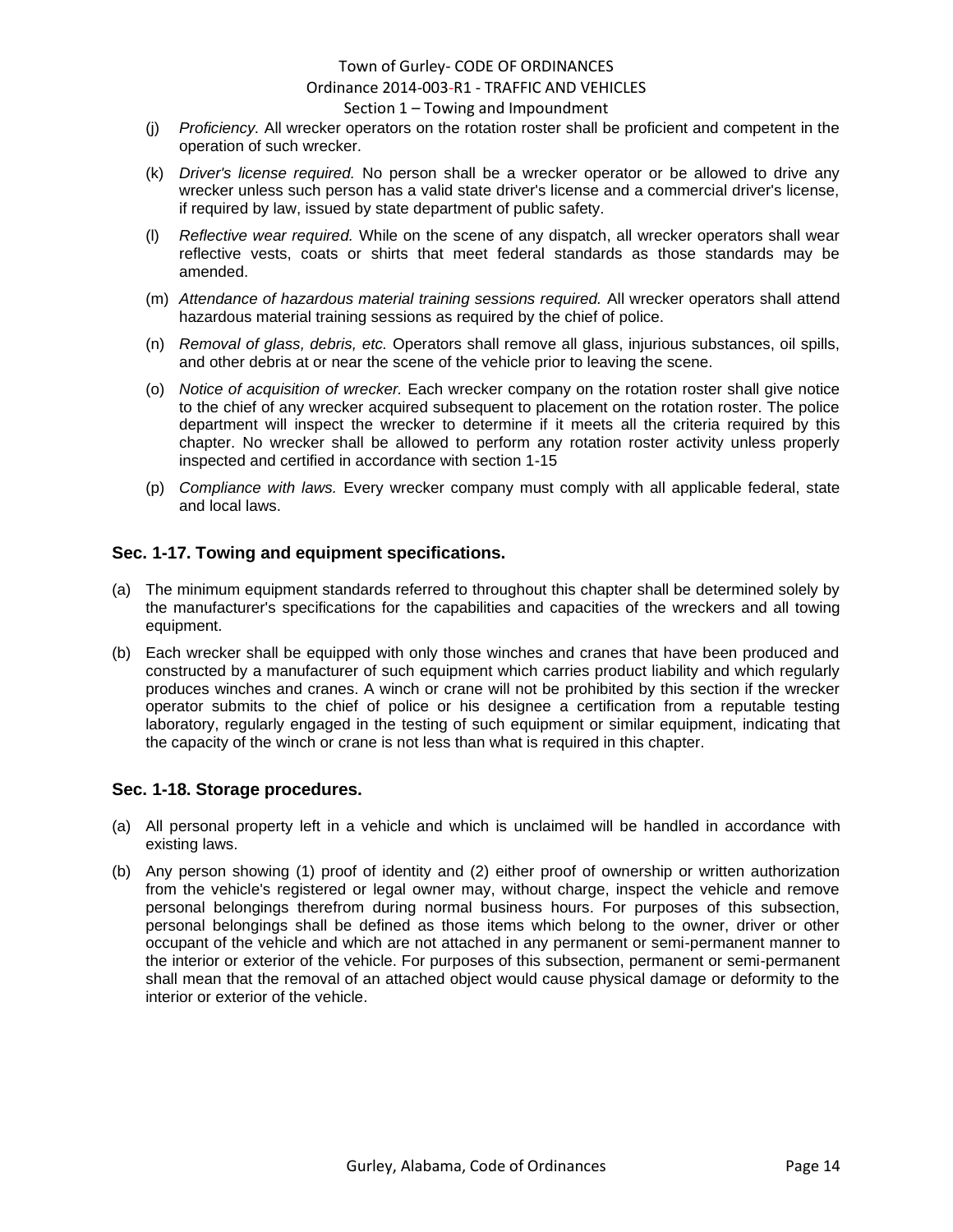## Town of Gurley- CODE OF ORDINANCES Ordinance 2014-003-R1 - TRAFFIC AND VEHICLES Section 1 – Towing and Impoundment

## <span id="page-14-0"></span>**Sec. 1-19. Records.**

- (a) Each operator shall maintain accurate records reflecting all wrecker services performed pursuant to his/her participation on the rotation roster. Each record of wrecker service shall include the following information:
	- (1) The date and time the operator was contacted and requested to perform the service;
	- (2) The name of the person requesting the service;
	- (3) The location of the vehicle;
	- (4) A description of the towed vehicle, including license tag and identification number;
	- (5) The owner or driver of the vehicle, if known;
	- (6) The service charge and fees; and
	- (7) The final disposition of the vehicle.

Regardless of the method of payment, each customer shall be given a written receipt containing the above required information, and a copy of same shall be maintained by the wrecker company for all wrecker services provided.

- (b) All records required herein must be available immediately upon request so long as the request is made between the hours of 8:00 a.m. until 5:00 p.m., Monday through Friday, for inspection by the chief of police, his designee or other town representatives. Advanced notice of an inspection by the chief of police, his designee or other town representative shall not be required.
- (c) The operator shall maintain the aforementioned records for the current calendar year and the preceding calendar year.
- (d) A record of all abandoned motor vehicles shall be maintained by the wrecker operator and any abandoned motor vehicle sold or disposed of by the operator shall be sold or disposed of in accordance with Code of Alabama 1975, §§ 32-13-1 et seq., as may be amended.

### <span id="page-14-1"></span>**Sec. 1-20. Rotation roster.**

- (a) A wrecker shall be called from the rotation roster when the following circumstances occur: when the owner, driver, or person in charge of a vehicle to be towed has been advised by the officer on the scene that such vehicle must be removed and that he may call or request the wrecker of his choice. In the event he indicates that he has no preference, or the wrecker of his choice fails to respond to the call within a reasonable period of time considering the time of day, the weather conditions and the traffic conditions, the officer shall see that the next wrecker from the appropriate roster shall be called. In no event shall any officer suggest, direct, or otherwise imply that a particular wrecker be called.
- (b) A wrecker operator shall promptly respond to a dispatch and arrive on-scene with a fully functional wrecker within 30 minutes under normal driving conditions. If a wrecker operator is not capable at the time of dispatch to so respond, he/she shall immediately notify the department's communication center of this fact. If the wrecker operator provides immediate notice of the delay and provides a reasonable time of arrival on-scene, the wrecker operator may take up to a total of 30 minutes from the time of dispatch to arrive. If this is not feasible, however, the wrecker operator shall make the same known to the department's communication center and the wrecker company will be passed over for that rotation and the dispatch will go to the next wrecker company on the rotation roster. When determining whether a violation of this provision has occurred, the police department shall consider the time of day, the weather conditions and traffic conditions.
- (c) When a wrecker operator responds to a dispatch, but renders no wrecker services through no fault of his/her own, the wrecker company will not lose position on the rotation roster if the wrecker operator provides prompt notification of the same to the department's communications center.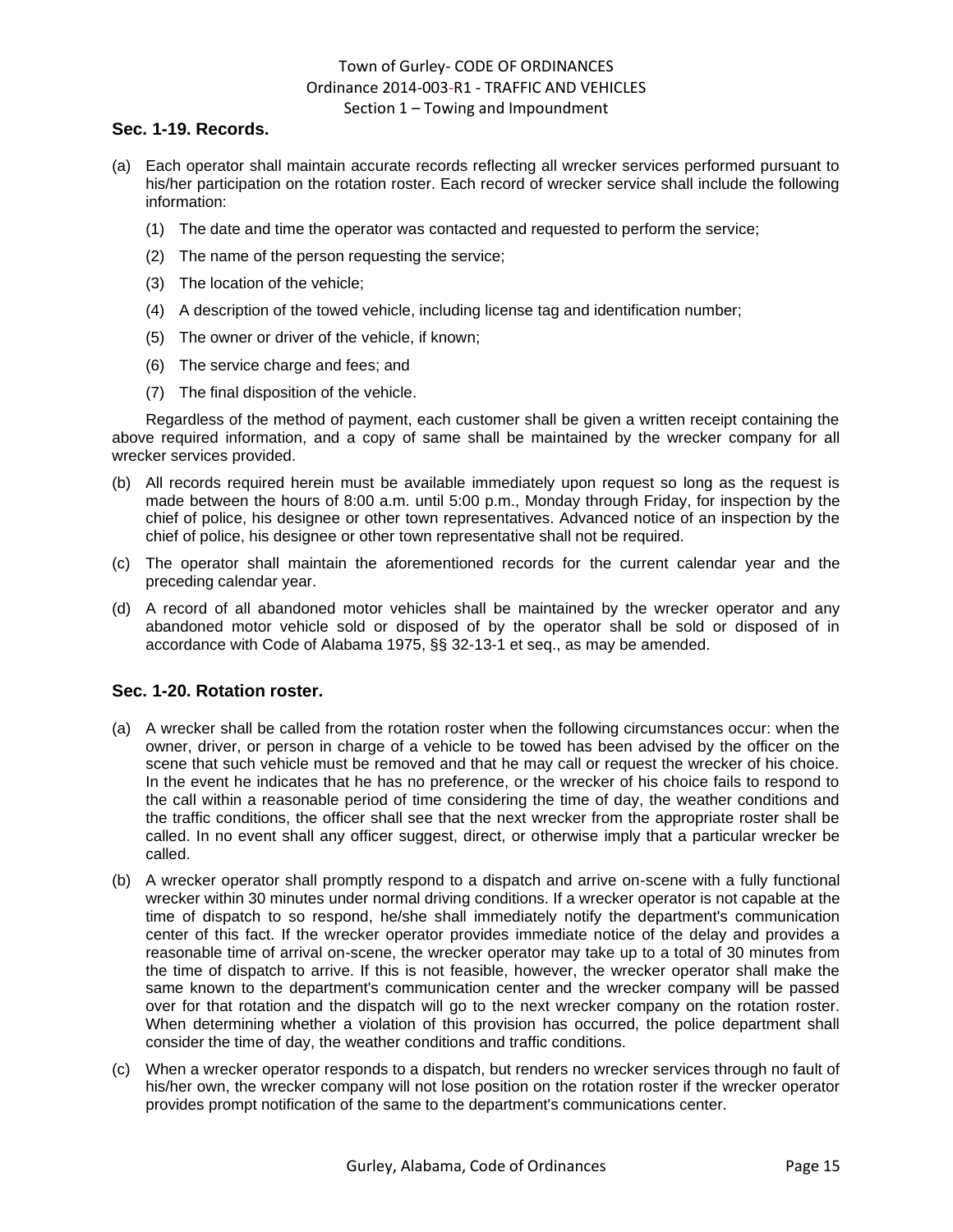## Town of Gurley- CODE OF ORDINANCES Ordinance 2014-003-R1 - TRAFFIC AND VEHICLES Section 1 – Towing and Impoundment

- (d) Two separate rosters are established as follows:
	- (1) *Regular haul roster:* This roster shall be in effect 24 hours a day, seven days a week for assignment by the police department to tow up to three-quarter-ton vehicles for those persons who have no preference as to the company to use; and
	- (2) *Large haul roster:* This roster shall be in effect 24 hours a day, seven days a week for assignment by the police department to tow vehicles over three-quarter-ton for those persons who have no preference as to the company to use.
- (e) If the wrecker operator does not arrive on-scene within the time requirements established herein or if the public health, safety and welfare necessitate more expeditious action, the police department reserves the right to request the services of the next wrecker company on the rotation roster. Under these circumstances, the wrecker company who received the first call will forfeit its position on the rotation roster for that turn. Any wrecker operator who is late in responding to dispatches for wrecker service without justification may be subject to penalties as provided herein.
- (f) The chief of police or his designee has the right to inspect any wrecker or equipment of a wrecker company on the town's rotation roster at any time to ascertain if it is being properly maintained and all required equipment is on the wrecker and in proper operating order.
- (g) All wrecker companies on the rotation roster shall have wreckers and equipment inspected annually by the police department or any qualified person designated by the chief of police to conduct such inspections. A current inspection certificate will be issued by the department and must be inside the wrecker at all times.

#### <span id="page-15-0"></span>**Sec. 1-21. Rates and charges.**

- (a) The maximum fees for wrecker services provided by any wrecker service company on the rotation roster in regard to services provided as a result of rotation system dispatch shall not exceed, but may be less than, the following amounts per wrecker, unless otherwise indicated:
	- (1) Towing of wrecked or disabled vehicle: Two-axle vehicle weighing 10,000 lbs. or less—\$150.00
	- (2) Towing of wrecked or disabled vehicle: Two-axle vehicle weighing 10,001 lbs. through 26,000 lbs.—\$200.00.
	- (3) Towing of wrecked or disabled vehicle: Two-axle vehicle weighing 26,001 lbs. or more, or any vehicle with more than two axles—\$350.00.
	- (4) Towing of wrecked or disabled vehicle with a trailer or other vehicle attached in tandem: \$75.00 per trailer or vehicle attached in tandem.
	- (5) Towing of wrecked or disabled vehicle with a trailer or other vehicle attached in tandem, when the tandem trailer or other vehicle exceeds 40 feet in length: \$75.00 per trailer or vehicle attached in tandem.

[Note: Towing services provided hereunder include cleaning of debris from roadway, pickup and towing of vehicle to any destination within the town limits of Gurley, Alabama.]

- (6) Oil dry: Included in towing services.
- (7) Righting: Two-axle vehicle weighing 10,000 lbs. or less—\$75.00 for the first hour and prorated in ten-minute increments thereafter based on \$75.00 per hour. (For example, if righting a vehicle takes one hour and 38 minutes, the total charge would be  $$75.00 + $50.00 = $125.00$  If a second wrecker is required to attach to the vehicle simultaneously with the first wrecker in order to right the vehicle, the second wrecker may also charge \$75.00 for the first hour and prorated in ten-minute increments thereafter based on \$75.00 per hour.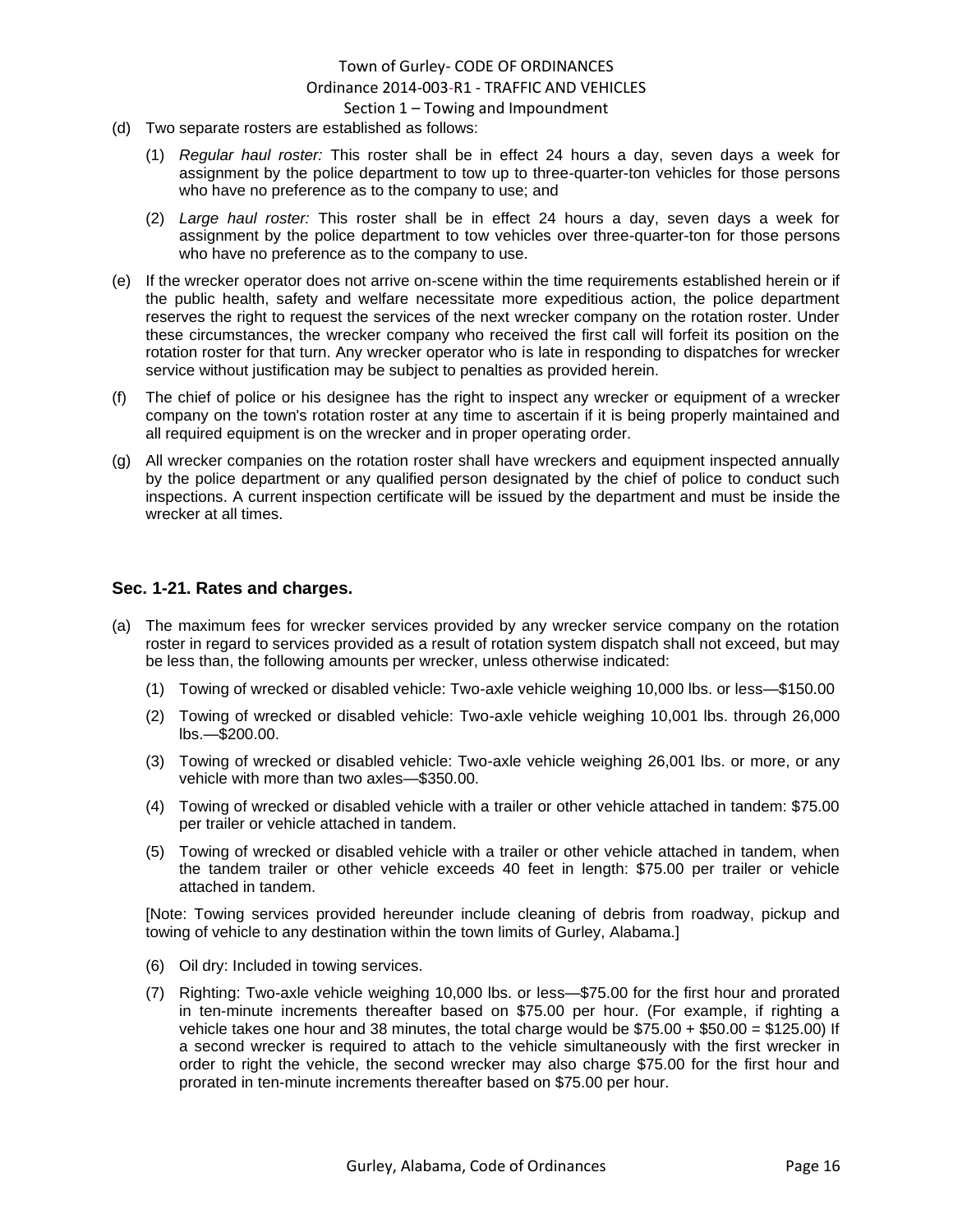#### Section 1 – Towing and Impoundment

- (8) Righting: Two-axle vehicle weighing 10,001 lbs. through 26,000 lbs.—\$200.00 for the first hour and prorated in ten-minute increments thereafter based on \$200.00 per hour. If a second wrecker is required to attach to the vehicle simultaneously with the first wrecker in order to right the vehicle, the second wrecker may also charge \$200.00 for the first hour and prorated in tenminute increments thereafter based on \$200.00 per hour.
- (9) Righting: Two-axle vehicle weighing 26,001 lbs. or more, or any vehicle with more than two axles—\$350.00 for the first hour and prorated in ten-minute increments thereafter based on \$350.00 per hour. If a second wrecker is required to attach to the vehicle simultaneously with the first wrecker in order to right the vehicle, the second wrecker may also charge \$350.00 for the first hour and prorated in ten-minute increments thereafter based on \$350.00 per hour.
- (10) Winching: Two-axle vehicle weighing 10,000 lbs. or less—\$75.00 for the first hour and prorated in ten-minute increments thereafter based on \$75.00 per hour. If a second wrecker is required to attach to the vehicle simultaneously with the first wrecker in order to winch the vehicle, the second wrecker may also charge \$75.00 for the first hour and prorated in ten-minute increments thereafter based on \$75.00 per hour.
- (11) Winching: Two-axle vehicle weighing 10,001 lbs. through 26,000 lbs. \$200.00 for the first hour and prorated in ten-minute increments thereafter based on \$200.00 per hour. If a second wrecker is required to attach to the vehicle simultaneously with the first wrecker in order to winch the vehicle, the second wrecker may also charge \$200.00 for the first hour and prorated in ten-minute increments thereafter based on \$200.00 per hour.
- (12) Winching: Two-axle vehicle weighing 26,001 lbs. or more, or any vehicle with more than two axles—\$350.00 for the first hour and prorated in ten-minute increments thereafter based on \$350.00 per hour. If a second wrecker is required to attach to the vehicle simultaneously with the first wrecker in order to winch the vehicle, the second wrecker may also charge \$350.00 for the first hour and prorated in ten-minute increments thereafter based on \$350.00 per hour.

[Note: For the purposes of this section, winching shall be defined as the removal of a vehicle, trailer or other piece of equipment from a location inaccessible to a wrecker to a location where the object of removal may be safely secured and towed by a wrecker. Winching shall not include any incidental or routine winching necessary to load any vehicle onto the wrecker. Second wrecker fees may only be charged when it is necessary that both wreckers are attached to the vehicle, and pulled in tandem, to right or winch the vehicle safely.]

- (13) Righting or lifting vehicle by airbag, per pound lifted: \$0.035.
- (14) Forklift, backhoe, track hoe, and any other necessary recovery equipment services shall be at commercial rental rates plus ten percent per hour (not including operator).
- (15) No keys to vehicle: Included in towing services.
- (16) Passenger vehicle storage rates:
	- a. First 24 hours: No charge.
	- b. Second 24 hours: \$30.00.
	- c. Each day thereafter: \$30.00.
- (17) Large haul storage rates:
	- a. Fifty dollars per day, per piece.
- (18) After-hours vehicle release, i.e., times other than Monday through Friday, 8:00 a.m. to 5:00 p.m.: \$35.00.
- (19) Tows to locations outside the Gurley town limits only:
	- a. Regular haul: The per mile rate shall be equal to the national average diesel gas per gallon price as reported on the date this division is adopted; thereafter, the per mile rate shall be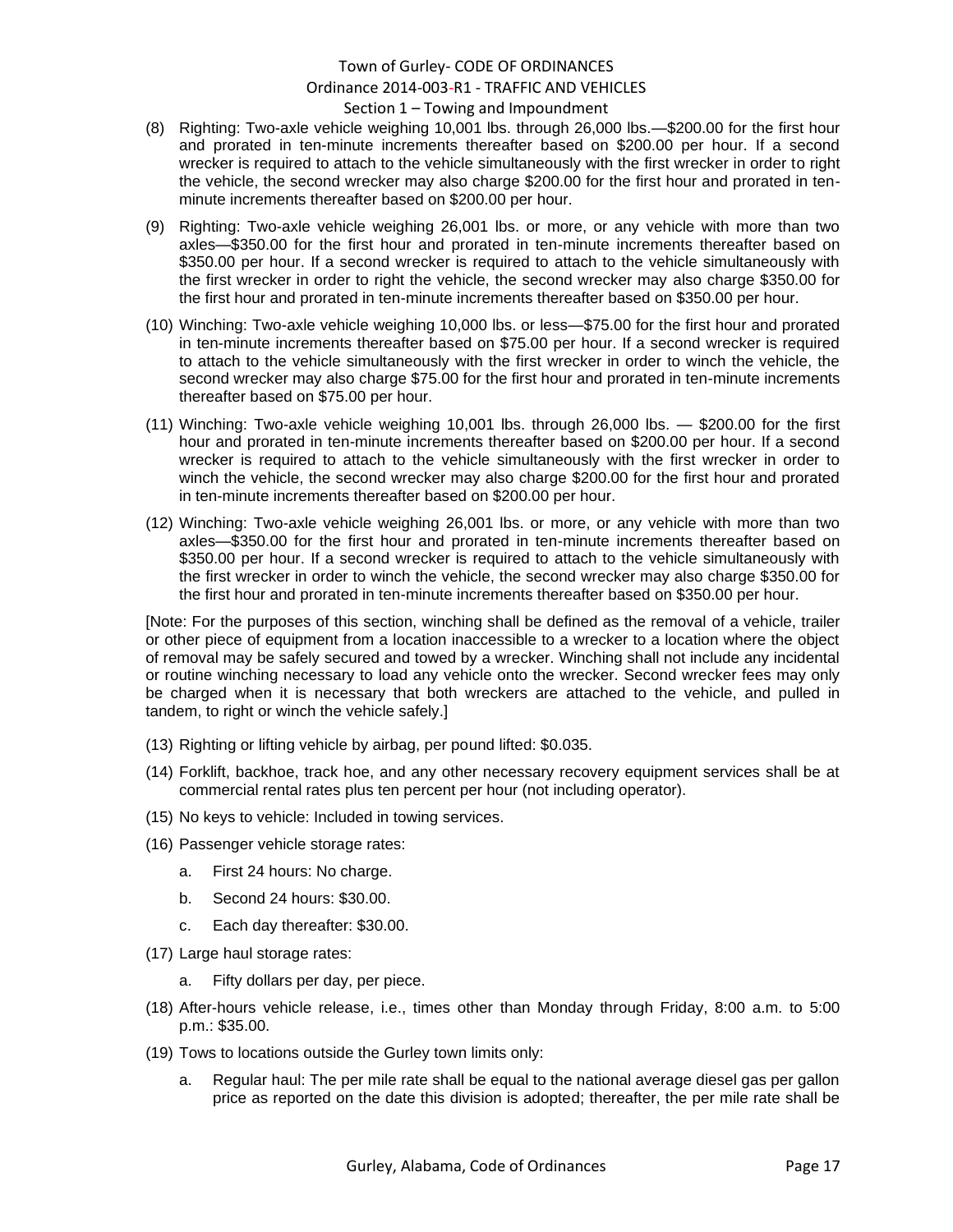#### Section 1 – Towing and Impoundment

equal to the national average diesel gas price as reported on January 1 each year and shall remain in full force and effect until July 1 of each year at which time the national average gas price reported on July 1 shall be in effect until the following January 1. The average price per gallon as reported by the United States Energy Information Administration (See http://www.eia.gov/oog/info/gdu/gasdiesel.asp, as may be renamed or readdressed) shall govern.

- b. Large haul: The per mile rate shall be double the national average diesel gas per gallon price as reported on the date this division is adopted; thereafter, the per mile rate shall be equal to the national average diesel gas price as reported on January 1 each year and shall remain in full force and effect until July 1 of each year at which time the national average gas price reported on July 1 shall be in effect until the following January 1. The average price per gallon as reported by the United States Energy Information Administration (See http://www.eia.gov/oog/info/gdu/gasdiesel.asp, as may be renamed or readdressed) shall govern.
- (b) The rates and charges as established herein do not relate to or regulate consensual wrecker services in which the vehicle's owner or operator expressly requests towing or wrecker services from a specific wrecker operator and chooses not to utilize the rotation roster system.

#### <span id="page-17-0"></span>**Sec. 1-22. Temporary removal from the rotation roster.**

Wrecker companies shall be immediately removed from the roster for the following reasons:

- (1) Failure of a wrecker to continue to meet the requirements established in section 1-15
- (2) Failure of a wrecker to continue to meet the requirements established in section 1-21
- (3) Failure to accept or refusal to respond to six answered calls in any 12-month period. Failure to accept a motorcycle tow shall not constitute a refusal, but will be that company's call for that rotation of the roster;

After a wrecker company has corrected the violation for which it was removed from the rotation roster, the wrecker company may reapply for inclusion on the rotation roster using the procedures established in section 1-15. Three removals of a wrecker company's name from the rotation roster, or conviction of the owner of the wrecker company of a felony, or any criminal conviction of the owner or any employee of the wrecker company for a criminal violation related to the wrecker business shall be sufficient grounds for the permanent revocation of any and all wrecker rotation roster permits issued to such company by the town.

#### <span id="page-17-1"></span>**Sec. 1-23. Suspension from the rotation roster.**

- (a) Upon receipt of proof satisfactory to the chief of police, that any wrecker company has violated any of the provisions of this chapter as described below, or any other ordinance of the town or law of the state or the United States, the chief of police may, in his discretion, immediately remove such wrecker company's name from any or all rotation rosters for such length of time as set forth herein regardless of whether the violation has been corrected. Suspension hereunder shall be established pursuant to the following criteria:
	- (1) For violations of sections 1-16(a), 1-16(d), 1-15(g), 1-15(h), 1-16(i), 1-16(k), 1-16(l), 1-19, and 1- 21
		- a. First violation: 15-day suspension;
		- b. Second violation: 30-day suspension;
		- c. Third violation: 60-day suspension.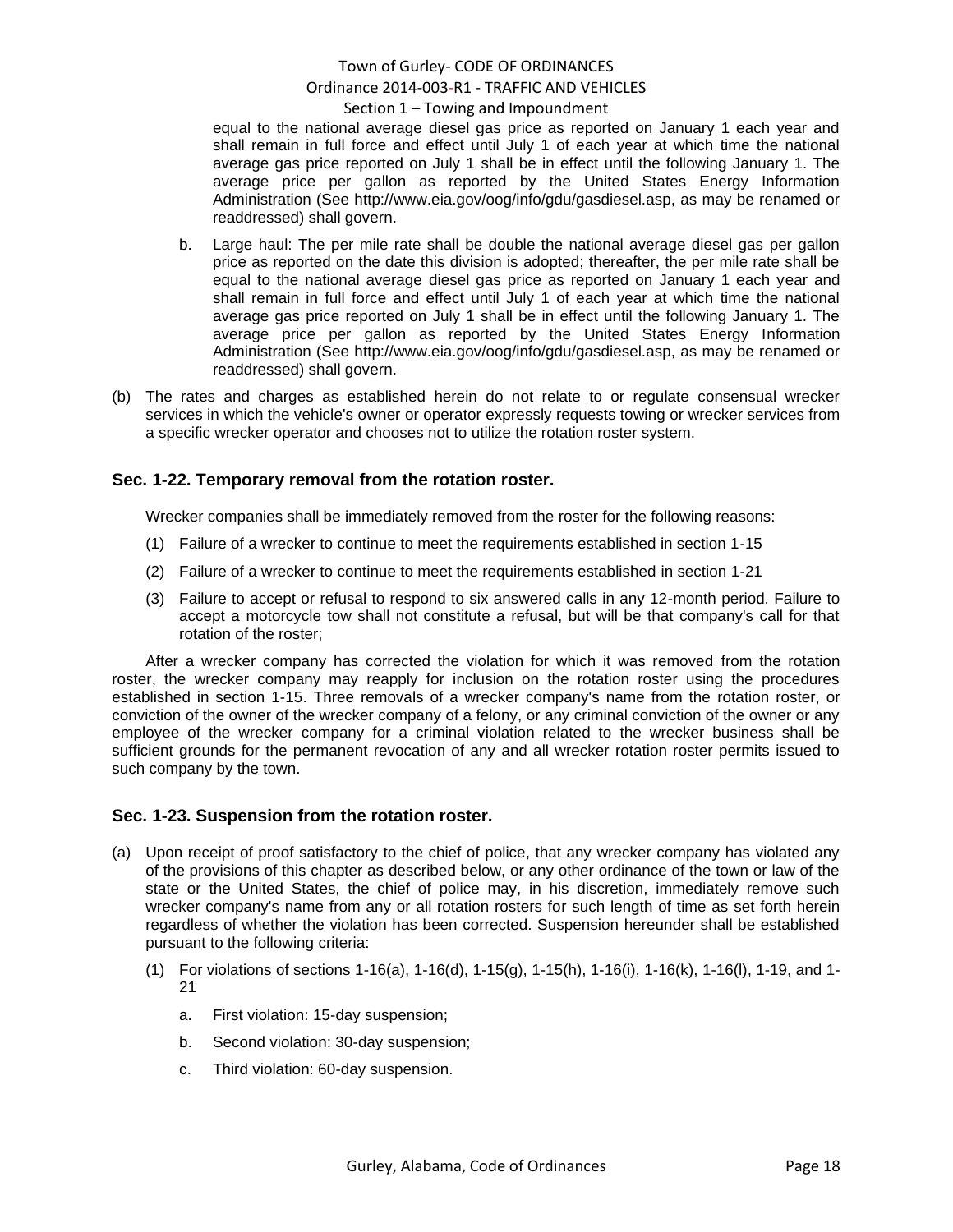#### Town of Gurley- CODE OF ORDINANCES

#### Ordinance 2014-003-R1 - TRAFFIC AND VEHICLES

#### Section 1 – Towing and Impoundment

- (2) For all other violations not specifically covered under paragraph (a)(1) of this subsection or under section 1-22
	- a. First violation: Five-day suspension;
	- b. Second violation: 15-day suspension;
	- c. Third violation: 30-day suspension.
- (b) Three suspensions or removals of a wrecker company's name from the wrecker rotation roster, or conviction of the owner of the wrecker company of a felony, or any criminal conviction of the owner or any employee of the wrecker company for a criminal violation related to the wrecker business shall be sufficient grounds for the permanent revocation of any and all wrecker rotation roster permits issued to such company by the town.
- (c) In the event that suspension or revocation of permits is contemplated against any wrecker company, the police department shall have the authority to require the wrecker company to make available to the chief of police or his designee any and all books and records of the wrecker company pursuant to any investigation of violations of this chapter by the police department.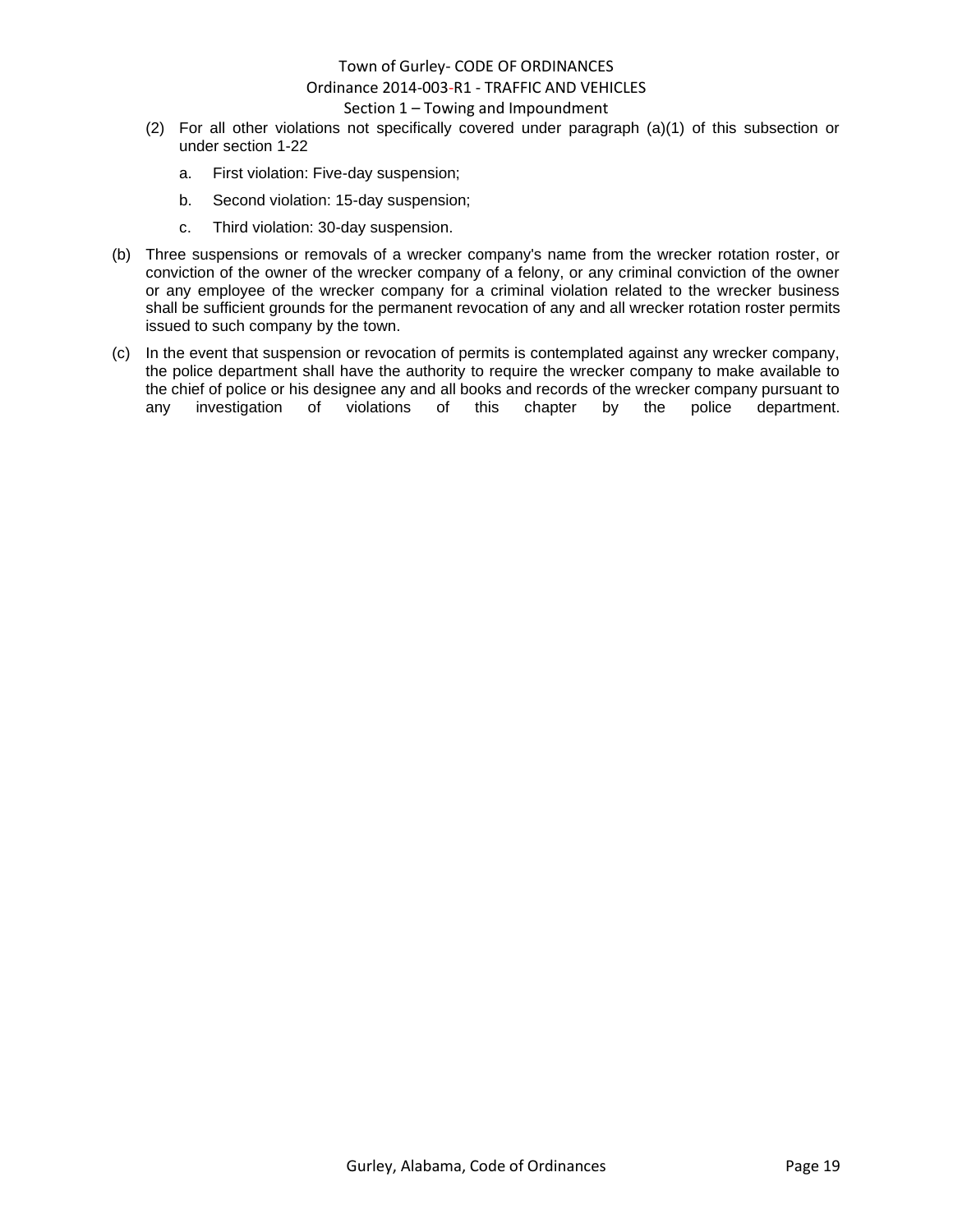## Town of Gurley- CODE OF ORDINANCES Ordinance 2014-003 - TRAFFIC AND VEHICLES Section 2 – State Law Adoption

## **Section 2. IN GENERAL**

Sec. 2-1. Definitions.

- Sec. 2-2. State law and regulations adopted.
- Sec. 2-3. Persons riding animals or driving animal-drawn vehicles.

Sec. 2-4. Roadblocks.

Sec. 2-5. Unlawful materials on streets; damage to public way.

## **Sec. 2-1. Definitions.**

The following words, terms and phrases, when used in this chapter shall, for the purpose of this chapter, have the meanings respectively ascribed to them in this section and in Code of Ala. 1975, § 32- 1-1.1, except in those instances where the context clearly indicates a different meaning and except as otherwise provided.

*Stop,* when required, means complete cessation from movement.

## **Sec. 2-2. State law and regulations adopted.**

In addition to all other provisions of law relating to the speed and operation of motor vehicles in the town, there are adopted by the town all laws of the state and all rules and regulations of the state highway department pertaining to the control of traffic and motor vehicles on highways that are not felonies under state law. A violation of such laws, rules and regulations shall be unlawful and a violation of this Code.

### **Sec. 2-3. Persons riding animals or driving animal-drawn vehicles.**

Every person riding an animal or driving any animal-drawn vehicle upon a roadway shall be granted all of the rights and shall be subject to all of the duties applicable to the driver of a vehicle by this chapter except those provisions of this chapter which by their very nature can have no application.

**State law reference—** Similar provisions, Code of Ala. 1975, § 32-5A-5.

### **Sec. 2-4. Roadblocks.**

It shall be unlawful for any person, either individually or in concert with others, to operate upon or adjacent to the traveled portion of any public street or highway of the town any roadblock, or to stand in the traveled portion of any public street or highway, or in close proximity thereto, while operating any roadblock, or while soliciting money, making sales of merchandise or handing out any pamphlets or leaflets to the drivers or passengers of vehicles traveling such street. This section shall not apply to any roadblock for a driver's license check or other legitimate law enforcement purpose by authorized officers of the town, county or state.

**State law reference—** Obstructing vehicular or pedestrian traffic, Code of Ala. 1975, § 13A-11-  $7(a)(5)$ .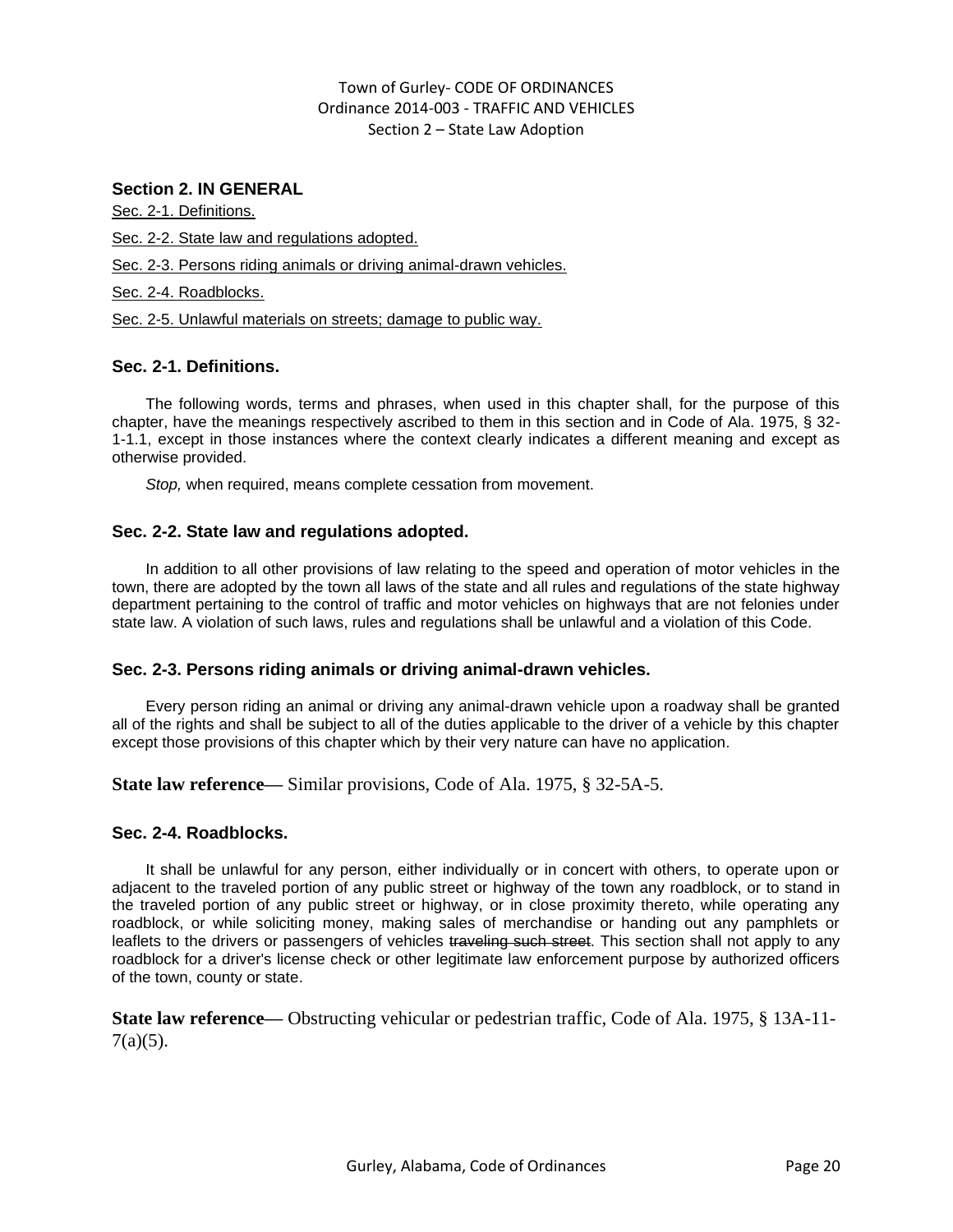## Town of Gurley- CODE OF ORDINANCES Ordinance 2014-003 - TRAFFIC AND VEHICLES Section 2 – State Law Adoption **Sec. 2-5. Unlawful materials on streets; damage to public way.**

- (a) It shall be unlawful for any person to drive, operate, tow, push or park any vehicle, piece of equipment or structure of any kind upon any public way open to vehicular traffic when any part of such vehicle, equipment or structure or its cargo making surface contact with such public way is metal, metal alloy, wood, glass, plastic or other hard material. This section is not applicable to any person while in the performance of a contract with the town or the state for the construction, repair or improvement of any public way or of any utility located within the right-of-way. The exception contained in this subsection is limited to work authorized under the contract at the location specified in the contract and does not apply to the transportation of persons, equipment, machinery or materials of any kind to or from the location specified in the contract.
- (b) It shall be unlawful for any person to do any damage to any part of any public way open to vehicular traffic or to any structure forming or supporting part of a public way open to vehicular traffic.
- (c) Nothing in this section shall be interpreted as prohibiting any person from doing any act specifically authorized by the town council.

**State law reference—** Studs, flanges, etc., on tires, Code of Ala. 1975, § 32-5-210(b).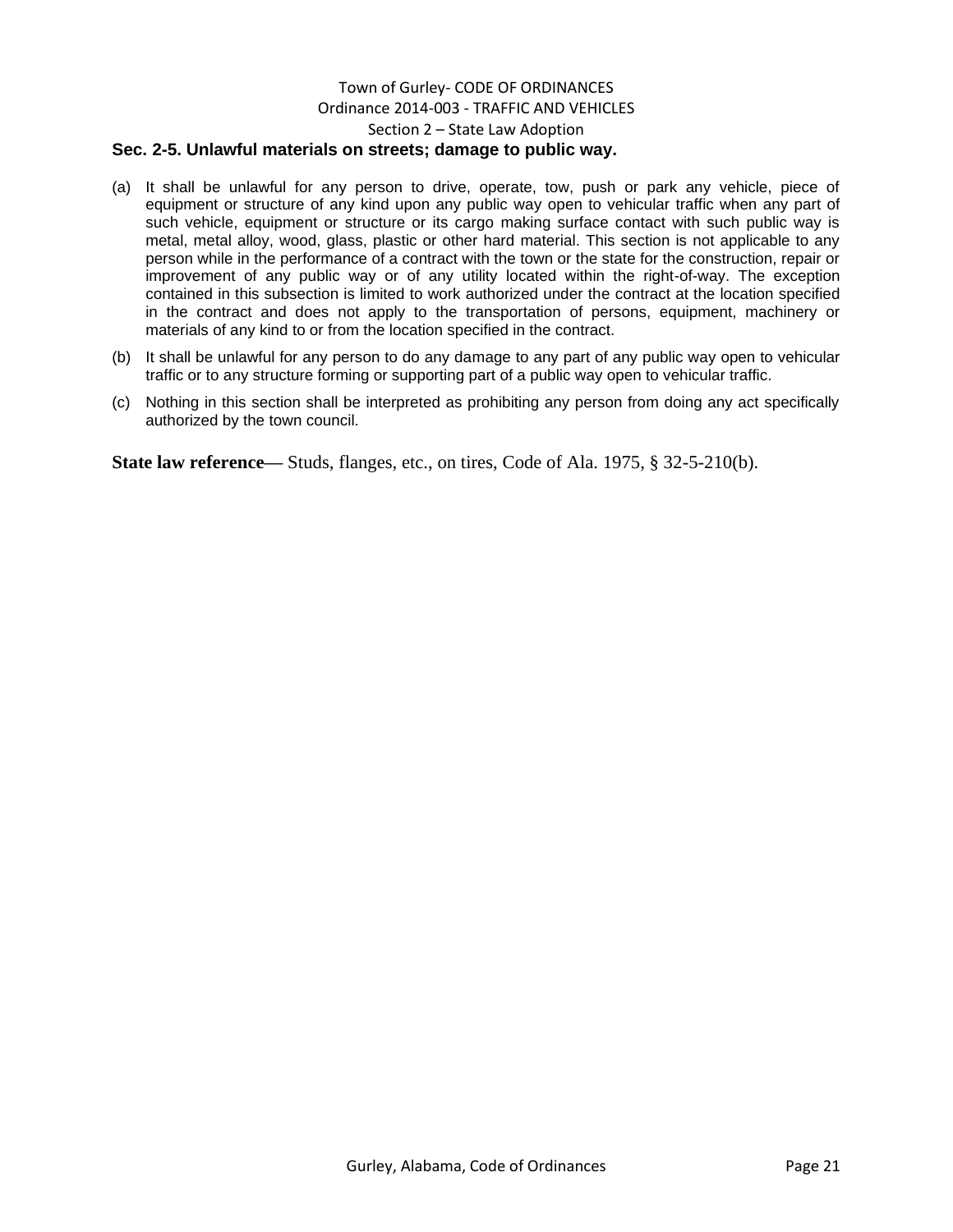## Town of Gurley- CODE OF ORDINANCES Ordinance 2014-003 - TRAFFIC AND VEHICLES Section 3 – Traffic Control

## *Section 3. IN GENERAL*

Sec. 3-1. Direction of traffic by police.

Sec. 3-2. Direction of traffic by officers of fire and rescue department.

Sec. 3-3. Enforcement of handicapped parking zones.

Sec. 3-4. Enforcement of unauthorized vehicles parking on private property.

## **Sec. 3-1. Direction of traffic by police.**

Officers of the Gurley Police Department, or such officers as are assigned by the chief of police, are authorized to direct all traffic by voice, hand or other signal in conformity with traffic laws; provided that, in the event of a fire or other emergency or to expedite traffic or to safeguard pedestrians, officers of the police department may direct traffic as conditions may require notwithstanding the provisions of the traffic laws.

**State law reference—** Authority to regulate traffic by means of traffic officers, Code of Ala. 1975, § 32-5-1(d); obedience to police and firefighters, Code of Ala. 1975, § 32-5A-4.

## **Sec. 3-2. Direction of traffic by officers of fire and rescue department.**

Officers of the fire and rescue department, when at the scene of a fire, may direct or assist the police in directing traffic at the scene or in the immediate vicinity.

**State law reference—** Authority to direct traffic by means of traffic officers, Code of Ala. 1975, § 32-5-1(d); obedience to police and firefighters, Code of Ala. 1975, § 32-5A-4.

### **Sec. 3-3. Enforcement of handicapped parking zones.**

Enforcement of provisions of section 8-15 shall be the responsibility of the chief of police.

### **Sec. 3-4. Enforcement of unauthorized vehicles parking on private property.**

Enforcement of section 8-17 shall be the responsibility of the chief of police. Such enforcement will be performed upon receipt of complaint. A ticket will be issued after the complainant signs an affidavit.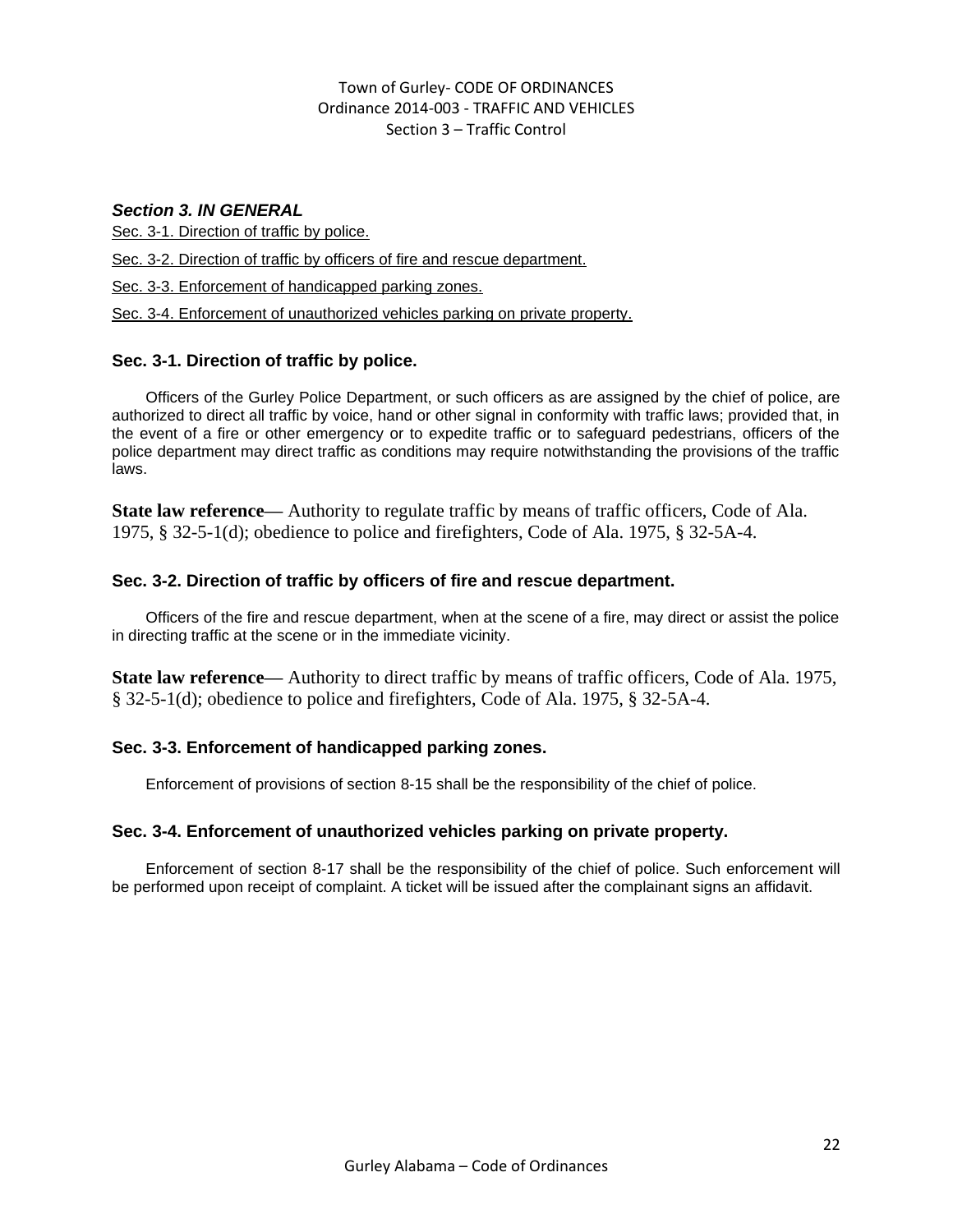## Town of Gurley- CODE OF ORDINANCES Ordinance 2014-003 - TRAFFIC AND VEHICLES Section 4 – Traffic Control Devices

## **SECTION 4. TRAFFIC CONTROL SIGNS, SIGNALS, DEVICES AND MARKINGS**

Sec. 4-1. Location ratified.

Sec. 4-2. Required; exception.

#### Sec. 4-3. Display of unauthorized signs, signals or markings.

#### **Sec. 4-1. Location ratified.**

The location of traffic control signs, signal devices and markings in place on the adoption date of this Code is ratified and confirmed and shall be considered to have been authorized by ordinance.

#### **Sec. 4-2. Required; exception.**

No provision of this chapter for which signs are required shall be enforced against an alleged violator if at the time and place of the alleged violation an official sign is not in proper position and sufficiently legible to be seen by an ordinarily observant person. Whenever a particular section does not state that signs are required, such section shall be effective even though no signs are erected or in place.

#### **Sec. 4-3. Display of unauthorized signs, signals or markings.**

No unauthorized person shall erect or maintain upon any street or highway any warning or direction sign, marker, signal or light in imitation of any official sign, marker, signal or light erected under the provisions of this chapter; and no person shall erect or maintain upon any street or highway any traffic or highway sign or signal bearing any commercial advertising; but nothing in this section shall be construed to prohibit the erection or maintenance of signs, markers or signals bearing the name of an organization authorized to erect the sign, marker or signal by the state highway department or by the proper town authority. Any person violating this section shall be guilty of a misdemeanor.

**State law reference—** Similar provisions, Code of Ala. 1975, § 32-5A-36.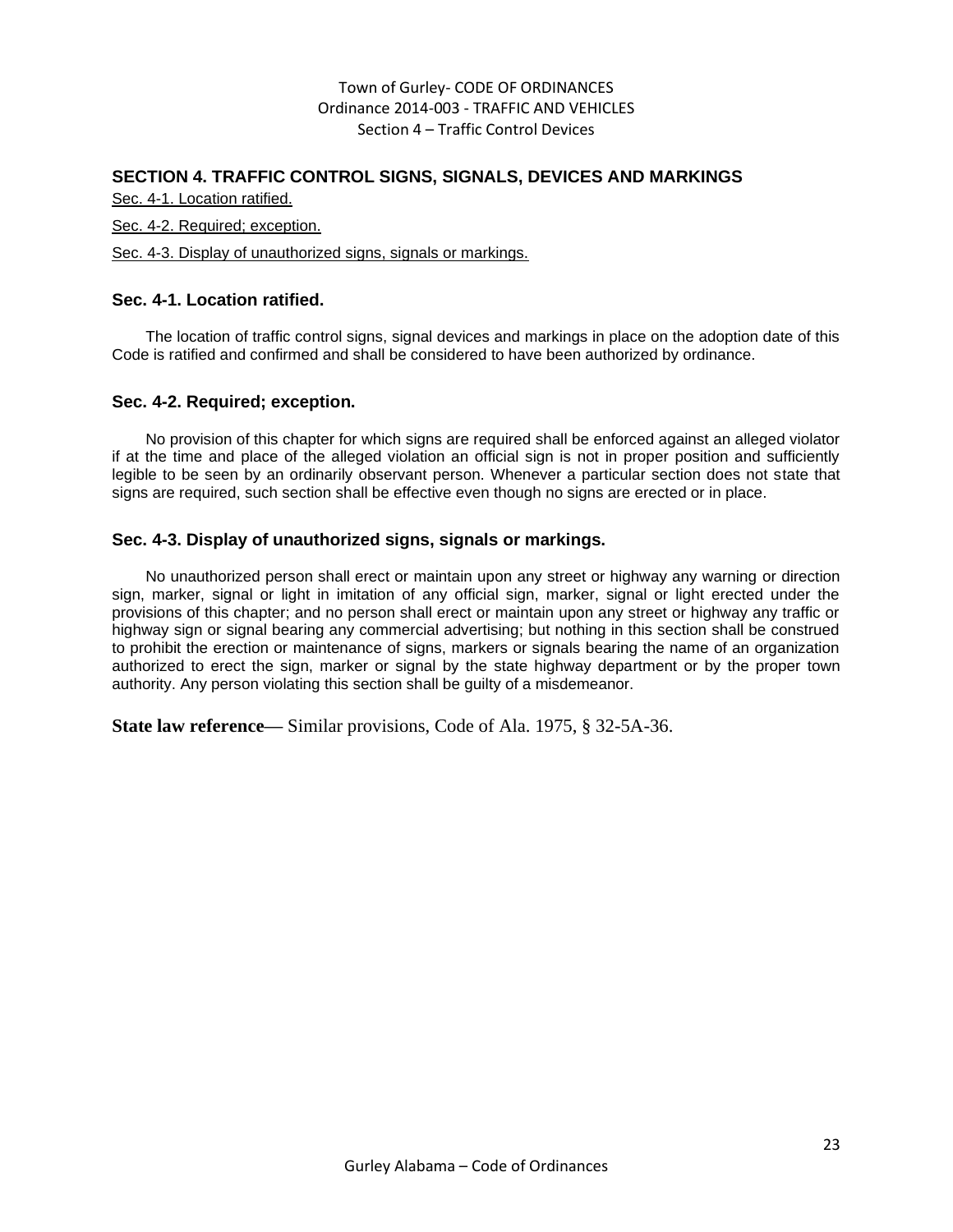## Town of Gurley- CODE OF ORDINANCES Ordinance 2014-003 - TRAFFIC AND VEHICLES Section 6 - Speed

# *SECTION 5. GENERALLY*

Sec. 5-1. Definitions

Sec. 5-2 Driving through business property to avoid traffic control devices.

Sec. 5-3. U-turns at intersections.

Sec. 5-4. Vehicles driven through processions.

## **Sec. 5-1. Definitions.**

 *Procession* means people or vehicles moving together in an orderly fashion across or upon a roadway as part of a legal, organized event including but not limited to funerals, festivals, parades, ceremonies and motorcades.

### **Sec. 5-2. Driving through business property to avoid traffic control devices.**

It shall be unlawful for any person to operate or drive any vehicle upon the streets or highways of the town at any intersection where gasoline filling stations or other business property is located, so as to cause such vehicle to cut the corners of any such intersection by passing over the space used in the operation of such filling station or other business property, and thereby avoid the traffic light or traffic signal at any such intersection, or so as to avoid stopping at any such intersection as is required by the laws of the town, or so as to avoid traveling at any such intersection over the usual lanes of traffic.

## **Sec. 5-3. U-turns at intersections.**

Except as permitted by ordinance, no vehicle shall make a U-turn or complete turn of 360 degrees at any street intersection.

### **Sec. 5-4. Vehicles driven through processions.**

No vehicle shall be driven through a procession except by permission of a police officer. This section shall not apply to authorized emergency vehicles.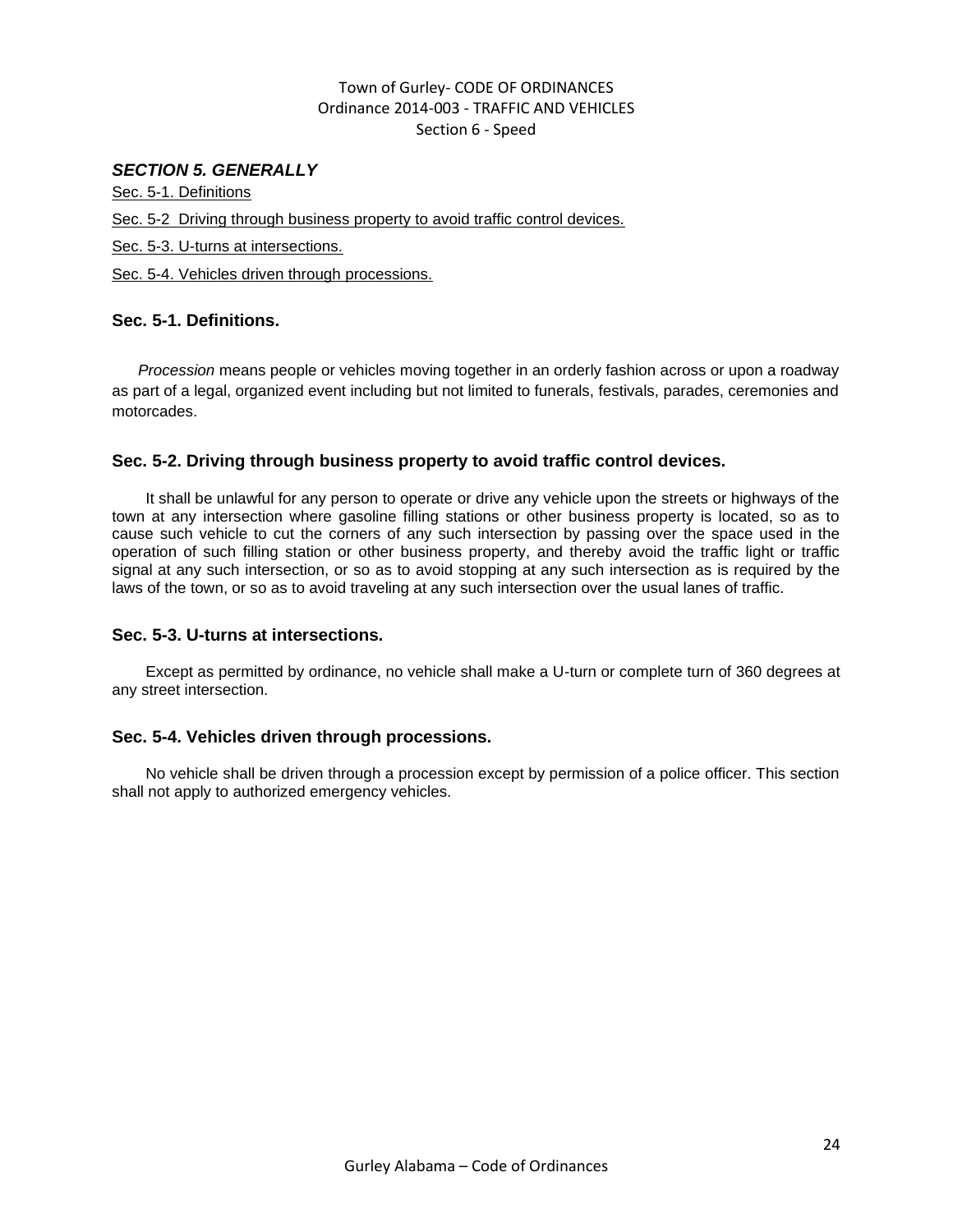Town of Gurley- CODE OF ORDINANCES Ordinance 2014-003 - TRAFFIC AND VEHICLES Section 6 - Speed

*SECTION 6. SPEED* 

[Sec. 6-1. Generally.](#page-24-0) [Sec. 6-2. Signs.](#page-24-1) Sec. 6-3. Construction or repair zones

## <span id="page-24-0"></span>**Sec. 6-1. Generally.**

The speed limit on all streets or highways, or portions of streets and highways, not defined in section 6-2 shall be 25 miles per hour.

### <span id="page-24-1"></span>**Sec. 6-2. Signs.**

Signage designating speed limits over or under 25 miles per hour shall be posted alerting drivers of the maximum speeds allowed.

(a) It shall be unlawful for any person to drive or operate any motor vehicle within the town limits at a rate of speed greater than posted speed limits on the street or highway, or portions of said street or highway.

(b) The speed limit on all streets or highways, or portions of said streets or highways, not posted shall be 25 miles per hour.

(c) This section shall be effective from and after such time as signs are erected along said streets or highways described in subsection (a), which said signs are designated and constructed to inform the traveling public of the provisions of this section.

(d) This section shall become a part of the Code of Ordinances of the Town of Gurley, Alabama and shall supersede all ordinances in conflict with this section.

### **Sec. 6-3. Construction or repair zones.**

It shall be unlawful to operate or drive any vehicle on any town street at a speed in excess of 25 miles per hour between the warning signs placed on the street during construction or repairs, when such signs are placed not more than 500 feet from the place where the construction or repair is in progress.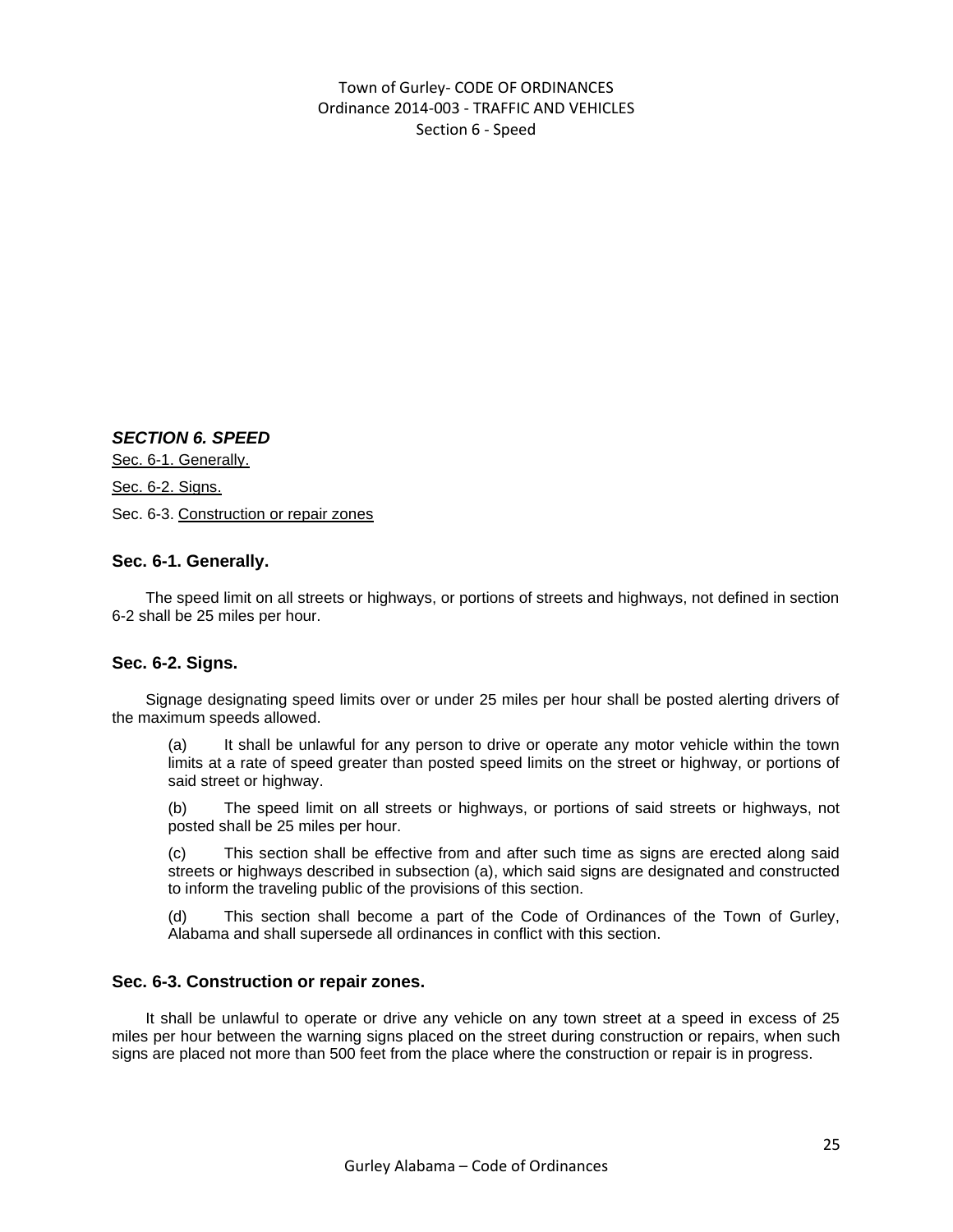Town of Gurley- CODE OF ORDINANCES Ordinance 2014-003 - TRAFFIC AND VEHICLES Section 6 - Speed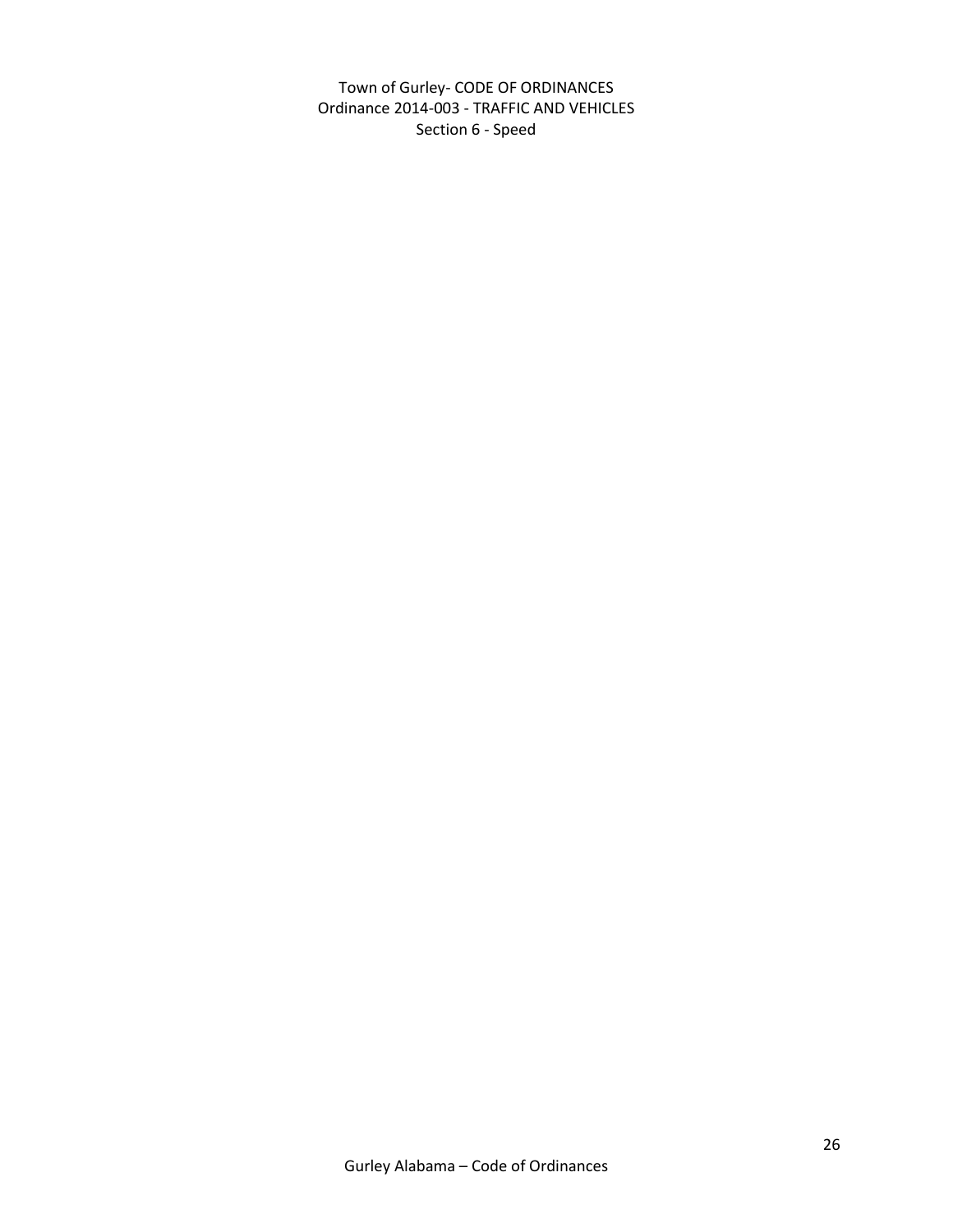Town of Gurley- CODE OF ORDINANCES Ordinance 2014-003 - TRAFFIC AND VEHICLES Section 7 –Use of Communication Devices

## *SECTION 7. RESTRICTED USE OF WIRELESS COMMUNICATION DEVICES WHILE DRIVING*

Sec. 7-1. Definitions.

Sec. 7-2. Restricted use of wireless communication devices while driving.

Sec. 7-3. Exceptions.

Sec. 7-4. Stopping vehicle solely to verify violations of section 7.2 is prohibited.

Sec. 7-5. Penalty.

#### **Sec. 7-1. Definitions.**

The following words, terms and phrases, when used in this section, shall have the meanings ascribed to them in this section, except where the context clearly indicates a different meaning. Except as may be otherwise provided in this division, all words and phrases used in this division which are defined in Ala. Code § 32-1-1.1 (1975) shall have the meanings ascribed to them in that section.

*Wireless communication device* shall include a cellular, analog, wireless or digital device, computer or telephone, capable of accessing the internet or sending, receiving or downloading any electronic or digital data, including, but not limited to, videos, pictures, or communications, such as electronic mail, instant messages and text messages. Such device may also include telecommunication capabilities. Covered devices include, but are not limited to, devices commonly known as smartphones, electronic readers, electronic tablets, laptops, netbooks, GPS devices and other similarly equipped wireless devices. Covered devices shall not include voice radios, mobile radios, land mobile radios, commercial mobile radios or two-way radios with the capability to transmit and receive voice transmission utilizing a "push to talk" or "press to transmit" function.

#### **Sec. 7-2. Restricted use of wireless communication devices while driving.**

(a) No person shall operate a vehicle upon any highway, roadway or street while using a wireless communication device to send, receive, download or view any electronic or digital content including music, video, picture or communication including, but not limited to, electronic mail, instant messaging or text messaging.

#### **Sec. 7-3. Exceptions.**

Section 7-1 shall not apply only in the following instances:

- (1) An emergency services professional using a wireless communication device while operating an authorized emergency vehicle in the due course of business; however, personal use of a wireless communication device shall remain subject to the provisions contained in section 7-1
- (2) An individual using a wireless communication device to make or receive a telephone call;
- (3) An individual using a wireless communication device to obtain emergency services including, but not limited to, an emergency call to a law enforcement agency, health care provider, fire department, or other emergency services agency or entity;
- (4) An individual using a wireless communication device while the motor vehicle is legally parked on the shoulder of the highway, roadway or street, or the vehicle is stopped due to normal traffic being obstructed and the vehicle transmission is in neutral or park;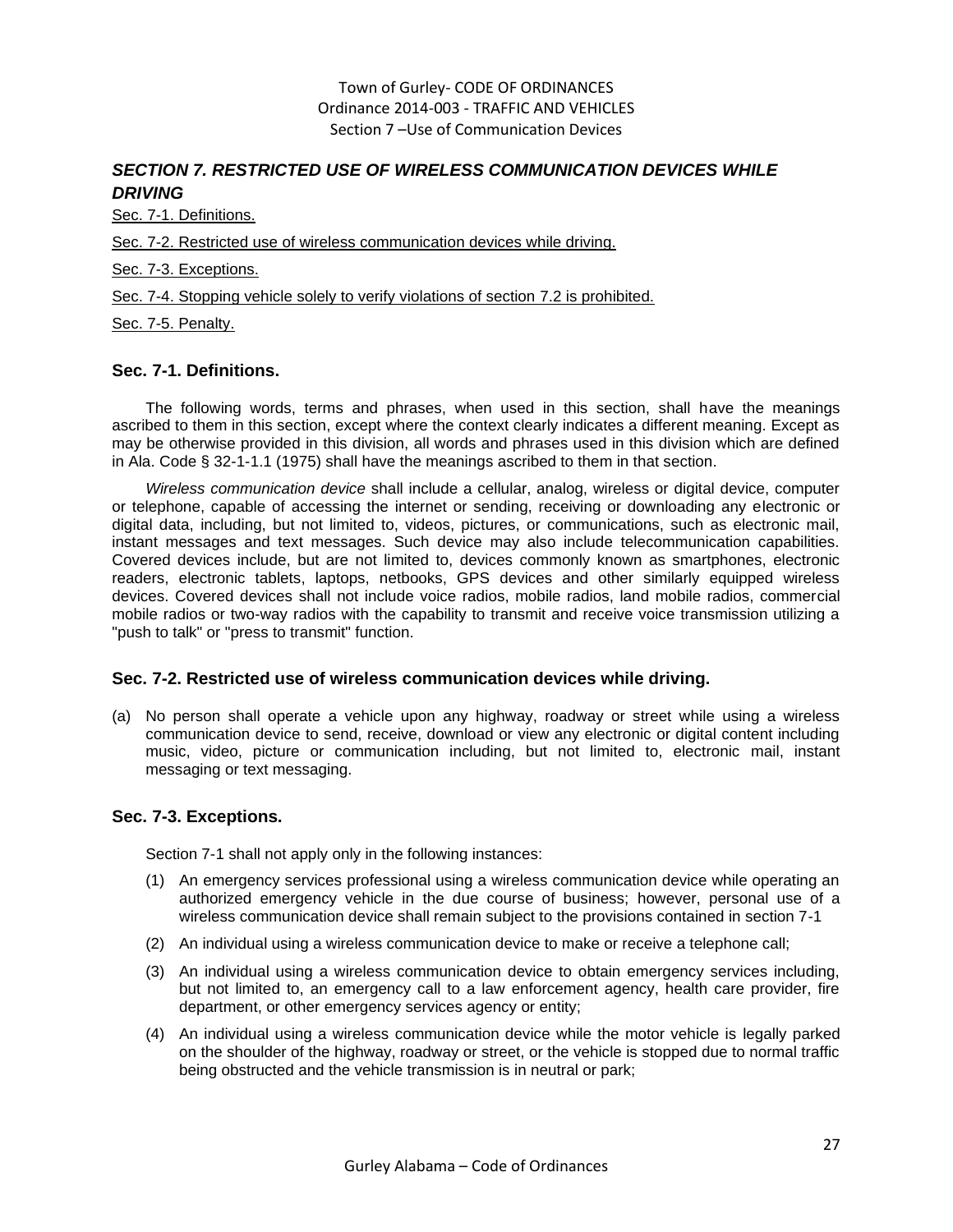## Town of Gurley- CODE OF ORDINANCES Ordinance 2014-003 - TRAFFIC AND VEHICLES Section 7 –Use of Communication Devices

(5) An individual using a wireless communication device as a global positioning or navigation system to receive driving directions which has been pre-programmed with the desired coordinates. A person programming coordinates while operating a vehicle remains a violation of section 7-2.

## **Sec. 7-4. Stopping vehicle solely to verify violations of section 7-2 is prohibited.**

- (a) No law enforcement officer shall stop a vehicle solely for the purpose of verifying a suspected violation of section 7-2.
- (b) The provisions of section 7-2 shall not constitute probable cause for search of the vehicle involved.

#### **Sec. 7-5. Penalty.**

Any person who violates any provision of this division shall upon conviction be punished, in addition to such other punishment as may be provided by the court, by fines and penalties as follows:

- (1) For a first conviction, by a fine of \$100.00 or by imprisonment of not more than ten days;
- (2) For a second conviction, by a fine of \$200.00 or by imprisonment for not more than 30 days;
- (3) For a third or subsequent conviction, by a fine of \$500.00 or by imprisonment for not more than three months or by both such fine and imprisonment.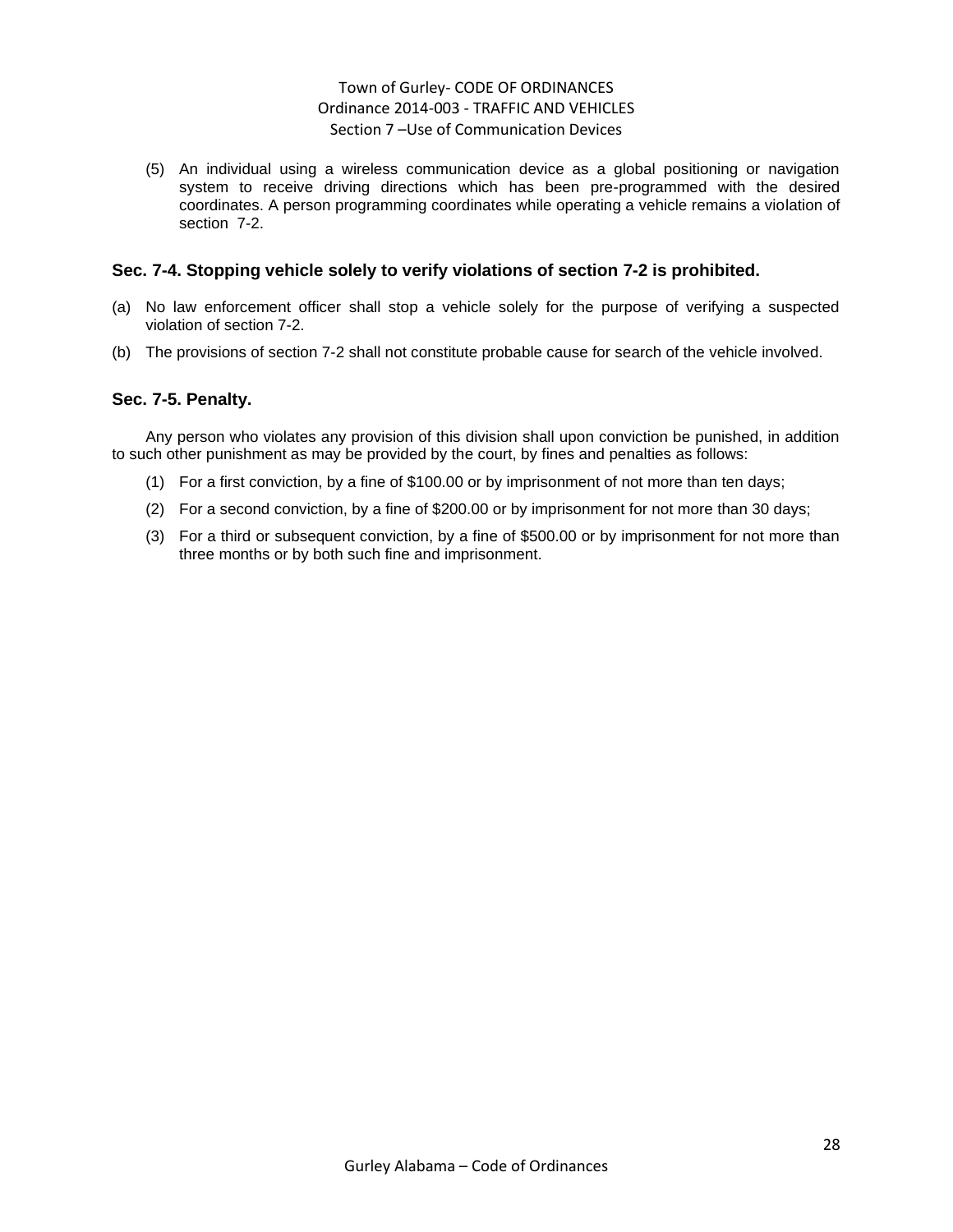## *SECTION 8. GENERALLY*

Sec. 8-1. Fines.

- Sec. 8-2. Application of article.
- Sec. 8-3. Signs and/or markings required.
- Sec. 8-4. Stopping, standing or parking prohibited in specified places.

Sec. 8-5. Violations.

- Sec. 8-6. Parking not to obstruct traffic.
- Sec. 8-7. Parking or standing on railroad tracks
- Sec. 8-8. Obstructing alleyways prohibited.
- Sec. 8-9. Parking vehicles more than 20 feet in length.
- Sec. 8-10. Parking on service drive or alley in public housing project.
- Sec. 8-11. Parallel and angle parking; manner of parking.
- Sec. 8-12. Parking for certain purposes.
- Sec. 8-13. Limited parking.
- Sec. 8-14. Stopping or standing prohibited during certain hours on certain streets.
- Sec. 8-15. Parking for disabled individuals.
- Sec. 8-16. Parking in emergency lanes.
- Sec. 8-17. Parking on Private Property
- Sec. 8-18. Parking of large vehicles in residential districts

## **Sec. 8-1. Fines.**

- (a) For the following violations, the parking fines shall be as follows:
	- (1) Prohibited parking .....15.00
	- (2) Improper parking .....15.00
	- (3) Loading zone violation .....15.00
	- (4) Handicap space violation, see section 8-15 .....50.00
		- a. Second offense, 40 hours community service .....100.00
		- b. Third offense, 40 hours community service .....500.00
	- (5) Facing traffic .....15.00
	- (6) Parking on sidewalk .....15.00
	- (7) Parking on private property .....30.00
	- (8) Abandoned vehicle .....100.00
	- (9) Emergency lane violation .....50.00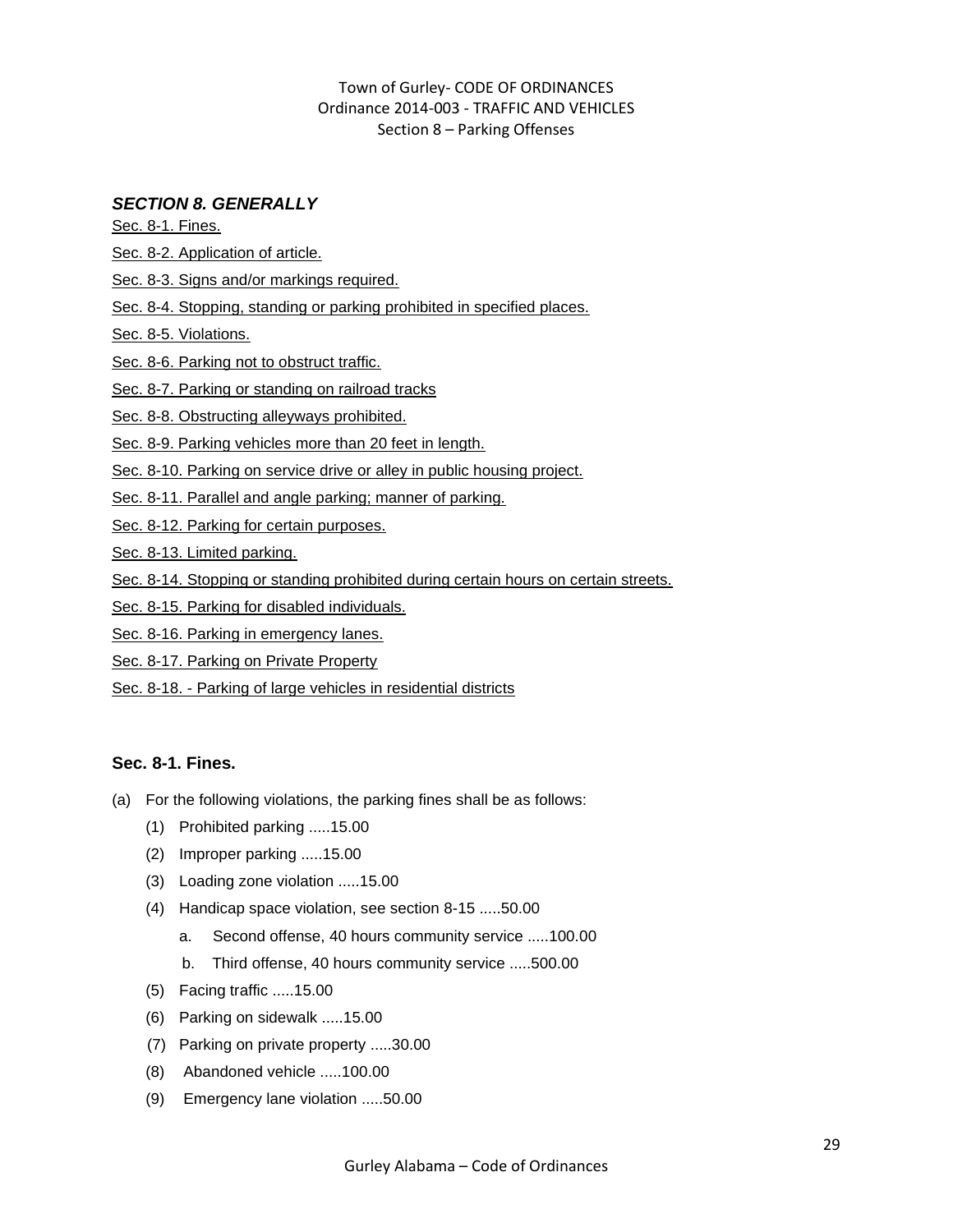- a. Second offense .....100.00
- b. Third offense .....500.00
- (10) Other parking violations not listed .....15.00
- (b) For each parking violation still outstanding seven days past the scheduled court date, a \$10.00 penalty charge shall be assessed in addition to the normal fine and applicable court costs.

**State law reference—** Penalties for ordinance violations, Code of Ala. 1975, § 11-45-9.

#### **Sec. 8-2. Application of article.**

The provisions of this article prohibiting the stopping, standing or parking of a vehicle shall apply at all times or at those times specified in this article or as indicated on official signs, except when it is necessary to stop a vehicle to avoid conflict with other traffic or in compliance with the directions of a police officer or official traffic control device. The provisions of this article imposing a time limit on parking shall not relieve any person from the duty to observe other and more restrictive provisions prohibiting or limiting the stopping, standing or parking of vehicles in specified places or at specified times.

#### **Sec. 8-3. Signs and/or markings required.**

Whenever by a provision of this article, parking is prohibited or restored on any street, section of a street or in any municipal off-street parking facility, the mayor shall have the duty and is empowered to cause to be installed appropriate signs and/or markings on such street or part of the street giving notice. Markings are described but not limited to as follows: stop line markings, crosswalk markings, curb markings, or yellow or white pavement markings on areas of pavement that prohibit parking in the absence of curbs. No such regulations shall be effective unless such signs or markings are in place on any street, section of a street, or off-street municipal parking facility at the time of any alleged offense.

### **Sec. 8-4. Stopping, standing or parking prohibited in specified places.**

- (a) Except when necessary to avoid conflict with other traffic, or in compliance with law or the directions of a police officer or official traffic-control device, no person shall:
	- (1) Stop, stand or park a vehicle:
		- a. On the roadway side of any vehicle stopped or parked at the edge or curb of a street;
		- b. On a sidewalk;
		- c. Within an intersection;
		- d. On a crosswalk;
		- e. Between a safety zone and the adjacent curb or within 30 feet of points on the curb immediately opposite the ends of a safety zone, unless a different length is indicated by signs or markings;
		- f. Alongside or opposite any street excavation or obstruction when stopping, standing or parking would obstruct traffic;
		- g. Upon any bridge or other elevated structure, upon a highway or within a highway tunnel or beneath a highway viaduct;
		- h. On any railroad tracks;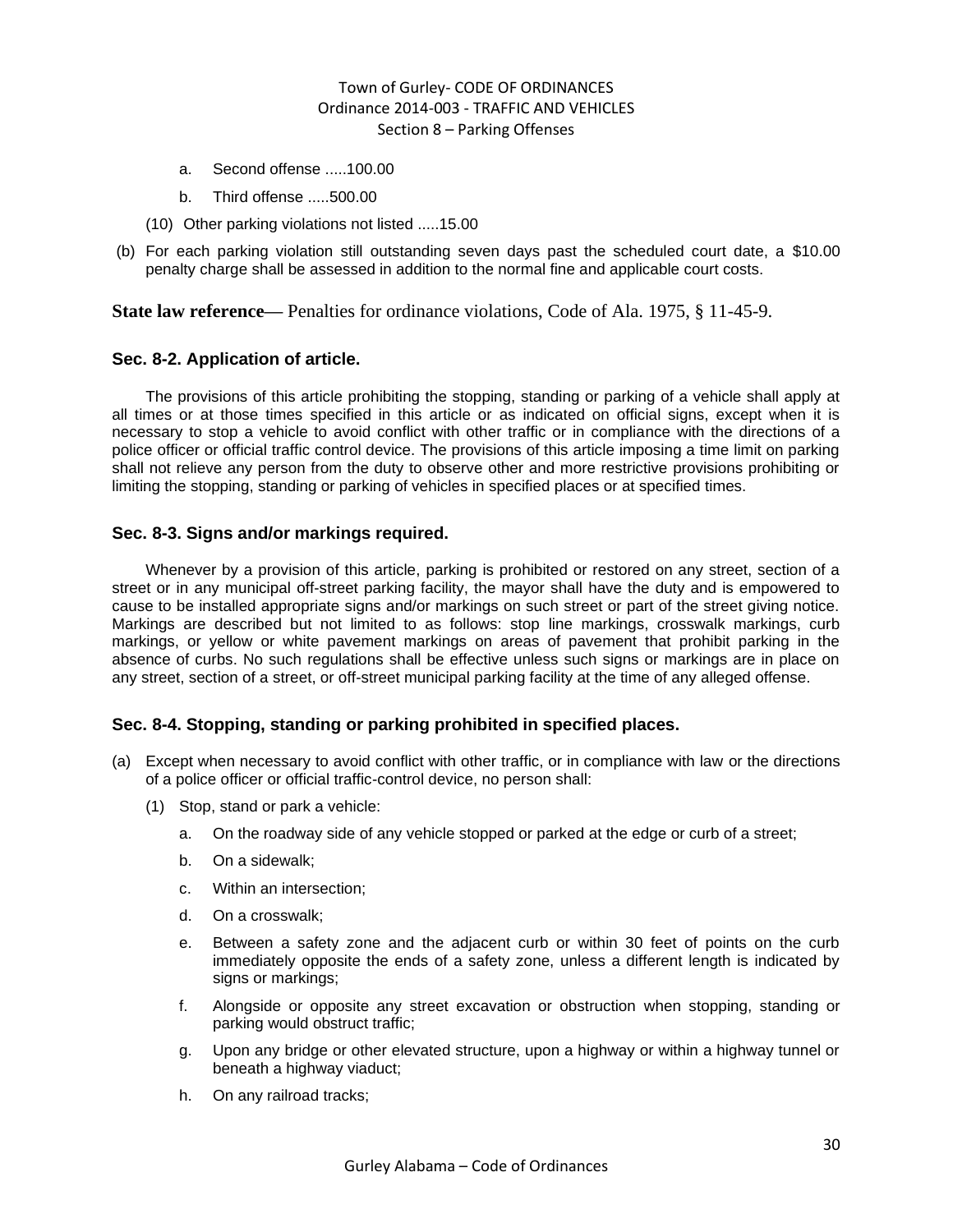- i. At any place where official signs prohibit stopping.
- (2) Stand or park a vehicle, whether occupied or not, except momentarily to pick up or discharge a passenger or passengers:
	- a. In front of a public or private driveway;
	- b. Within 15 feet of a fire hydrant;
	- c. Within 20 feet of a crosswalk at an intersection;
	- d. Within 30 feet upon the approach to any flashing signal, stop sign, yield sign or trafficcontrol signal located at the side of a roadway;
	- e. Within 20 feet of the driveway entrance to any fire station and on the side of a street opposite the entrance to any fire station within 75 feet of said entrance (when properly signposted);
	- f. At any place where official signs prohibit stopping, standing or parking.
- (3) Park a vehicle, whether occupied or not, except temporarily for the purpose of and while actually engaged in loading or unloading merchandise or passengers:
	- a. Within 50 feet of the nearest rail or railroad crossing;
	- b. At any place where official signs prohibit stopping, standing or parking.
- (b) No person shall move a vehicle not lawfully under his control into any such prohibited area or away from a curb such a distance as is unlawful.
- (c) Penalties for violation of this section shall be as provided in section 8-1 of this Code and as may be further provided in Ala. Code § 32-5-312 (1975), as may be amended.

## **Sec. 8-5. Violations.**

It shall be unlawful for any person to violate or fail to comply with any of the provisions of this article, or to counsel or aid or abet any such violation or failure to comply.

#### **Sec. 8-6. Parking not to obstruct traffic.**

No person shall park any vehicle upon a street, other than an alley, in such a manner or under such conditions as to leave available less than ten feet of the width of the roadway for free movement of vehicular traffic.

#### **Sec. 8-7. Parking or standing on railroad tracks.**

It shall be unlawful for any person to leave standing or cause to be left standing any vehicle, motor or otherwise, upon or within 25 feet of any railroad track, spur railroad track or side railroad track within the town.

#### **Sec. 8-8. Obstructing alleyways prohibited.**

It shall be unlawful for any person to park, place, cause to be placed, or leave unattended any automobile, vehicle, structure or obstacle which would prevent the free passage of emergency vehicles or personnel through any alley or alleyway.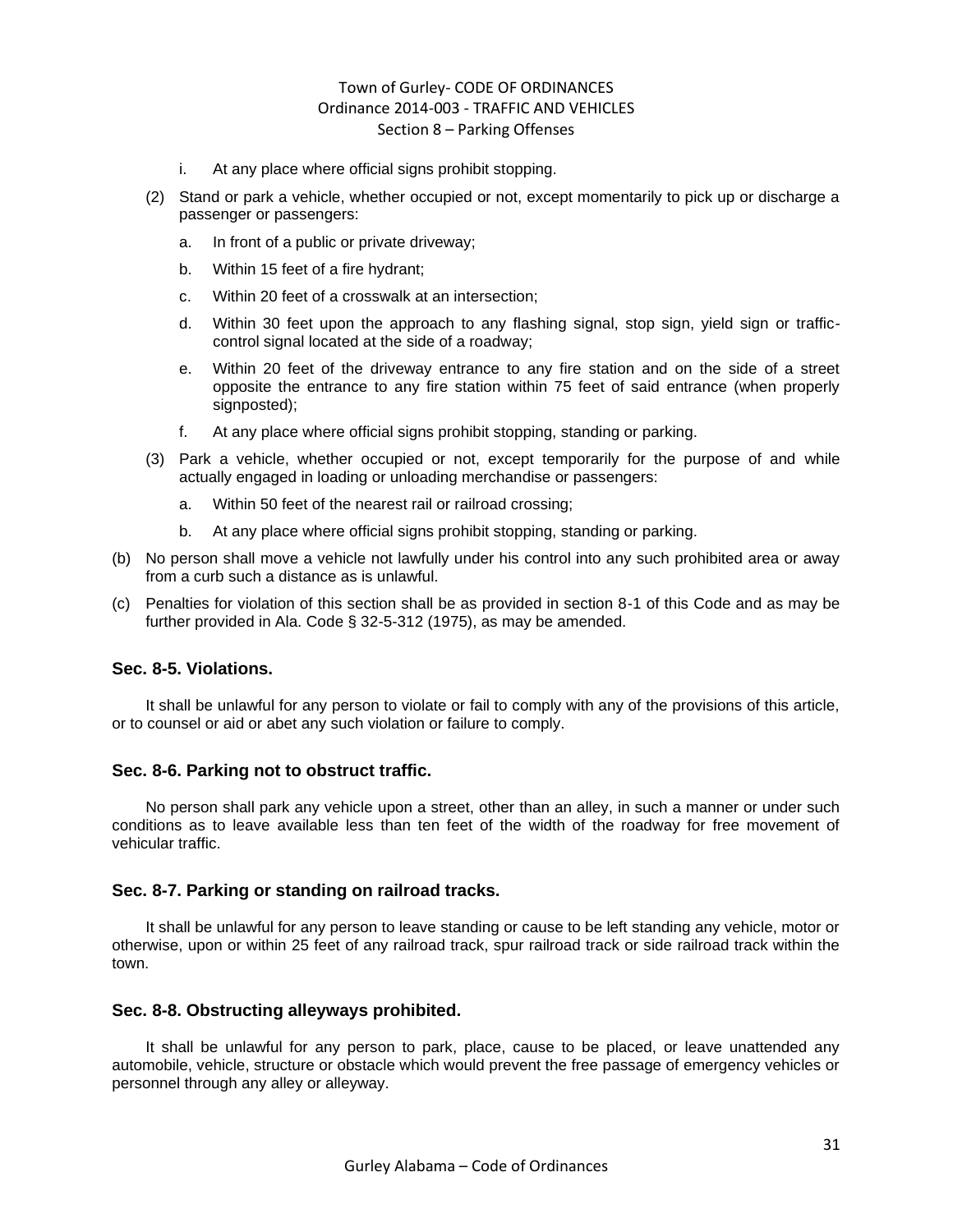#### **Sec. 8-9. Parking vehicles more than 20 feet in length.**

Motor vehicles more than 20 feet in length may be parked only on those streets on which parallel parking is allowed. This section shall not apply to any truck parked not longer than 30 minutes for the purpose of loading or unloading merchandise.

#### **Sec. 8-10. Parking on service drive or alley in public housing project.**

It shall be unlawful for any person to park or leave standing any vehicle upon or along any service drive or alleyway in any public housing project within the town.

#### **Sec. 8-11. Parallel and angle parking; manner of parking.**

Except as otherwise provided in this section, every vehicle stopped or parked upon a roadway where there are adjacent curbs shall be so stopped or parked with the right hand wheels of such vehicle parallel to and within 18 inches of the right hand curb, and shall be so parked as to leave a space of at least three feet between such vehicle and any other vehicle parked on such street; except where signs are posted requiring bumper-to-bumper parking, vehicles shall park in such a manner so as to be as close as practical to adjacent vehicles. These provisions shall not apply in the following circumstances:

- (1) Upon one-way streets, vehicles may be parked with the left hand wheels adjacent to and within 18 inches of the left hand curb.
- (2) Upon any street which is officially designated and lined for angle parking, vehicles shall be parked at an angle parallel to the painted parking lines and markings, and at least three feet from any other vehicle parked on such street, and not more than 12 inches from the curb.

#### **Sec. 8-12. Parking for certain purposes.**

It shall be unlawful for any person engaged in the business of dealing in, selling or repairing automobiles, trucks, motor vehicles or other kinds of vehicles in his possession or under his control to allow them to be parked upon or along any of the streets or alleys of the town except when in actual use by such person.

### **Sec. 8-13. Limited parking.**

- (a) It shall be unlawful for any person to park or leave standing any motor vehicle upon a street whenever such conduct has been proscribed by law or traffic control device.
- (b) A commercial motor vehicle having the business or company clearly identified by markings visible on the outside of such vehicle shall be permitted to stop or stand in roadway for a period of time not exceeding 30 minutes for the purpose of unloading and delivery or pickup and loading of articles, materials or merchandise. A minimum of 10 feet of roadway clearance must be allowed to maintain the flow of traffic.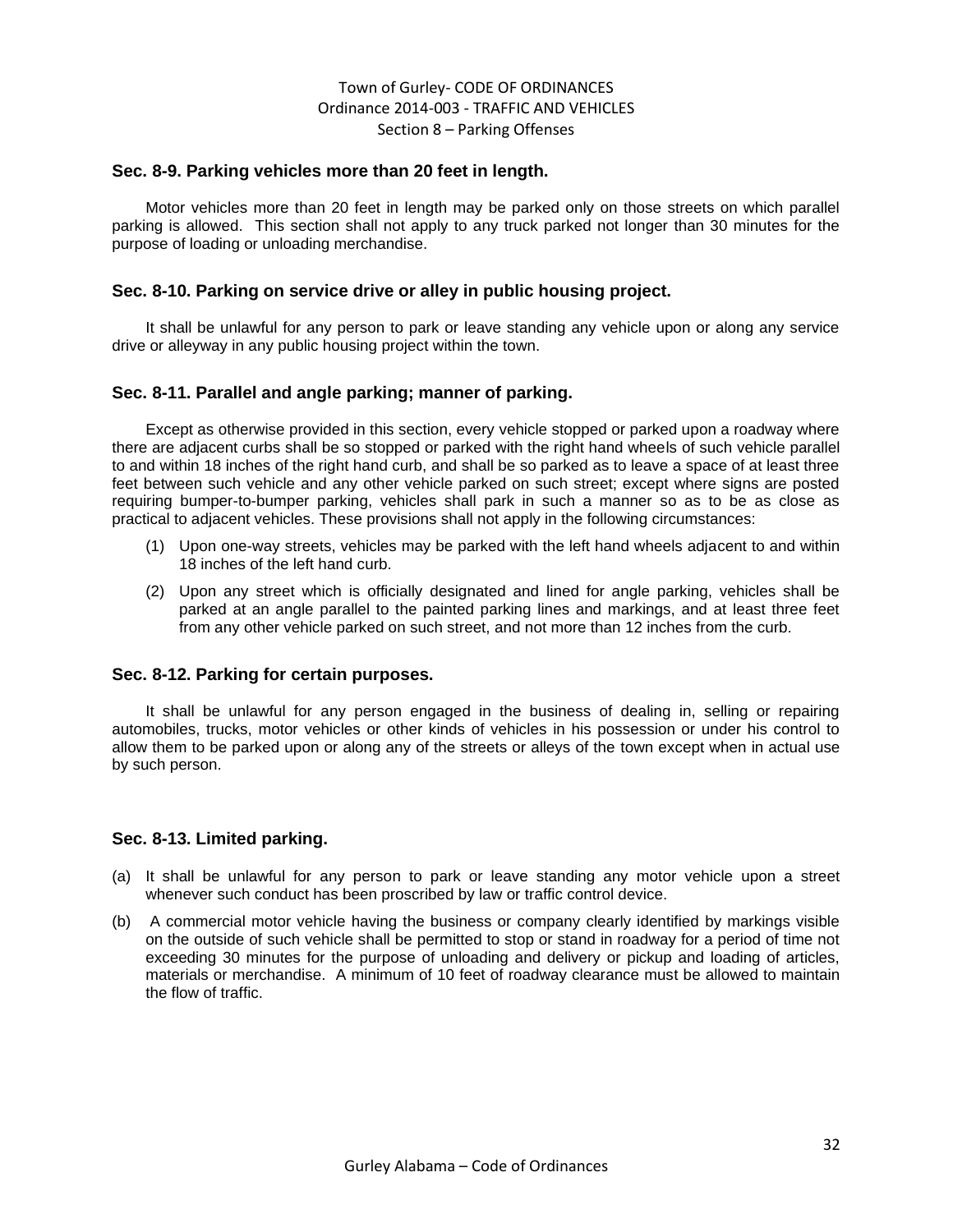#### **Sec. 8-14. Stopping or standing prohibited during certain hours on certain streets.**

When signs are erected on any street or part of a street in each block giving notice, no person shall stop or stand a vehicle on any such street or part of a street in each block so designated between the hours specified by the signs.

### **Sec. 8-15. Parking for disabled individuals.**

- (a) For the purposes of this section, the term "disabled individual" means any person having a physical impairment or permanent mental impairment which limits mobility to the extent that the individual would have difficulty safely walking alone a distance of 50 feet or more.
- (b) Beginning with the implementation of the staggered system of motor vehicle license plate registration, any person who submits to the judge of probate, license commission or other issuing authority medical proof satisfactory to the commissioner of revenue that he is a disabled individual shall be issued either a distinctive license plate or a decal and a special identification placard displaying the international system of access, thereby designating the driver of the vehicle or the passenger as being a disabled person. The distinctive license plates, decals and placards shall be prepared by the commissioner of revenue and shall be issued in the same manner as motor vehicle license plates.

#### **State law reference—** Similar provisions, Code of Ala. 1975, § 32-6-231.

(c) The disabled individual to whom valid distinctive license plates and/or decals or placards are issued shall be allowed to park for unlimited periods in parking zones designated for disabled persons; however, such disabled persons shall pay parking fees the same as any other person. The provisions of this subsection shall not apply to zones where stopping, standing or parking is prohibited to all vehicles, or zones which are reserved for special types of vehicles; nor will these provisions apply where there is a local ordinance prohibiting parking during heavy traffic periods during morning, afternoon or evening rush hours, or where parking would clearly present a traffic hazard. In designated disabled loading zones, disabled persons shall be limited to one-hour parking, as these loading zones are not intended for unlimited parking usage.

**State law reference—** Similar provisions, Code of Ala. 1975, § 32-6-232.

(d) It shall be unlawful for any person who is not a disabled individual to willfully and falsely represent himself as a disabled person to obtain the distinctive license plate and/or decal or placard or to misuse or abuse the parking privilege protected by this section, or to own a vehicle bearing distinctive license plate and/or decals when not entitled to do so under the provisions of this section.

**State law reference—** Similar provisions, Code of Ala. 1975, § 32-6-233.

(e) It shall be unlawful for any person to park or allow to be parked any vehicle in any zone designated for "handicap only" or "disabled only" parking, not bearing the distinctive license plate and/or decal or placard. It shall also be unlawful for any person to park or allow to be parked any vehicle or allow the placement of any material or other equipment which would block an access ramp or curb cut.

**State law reference—** Similar provisions, Code of Ala. 1975, § 32-6-233.1.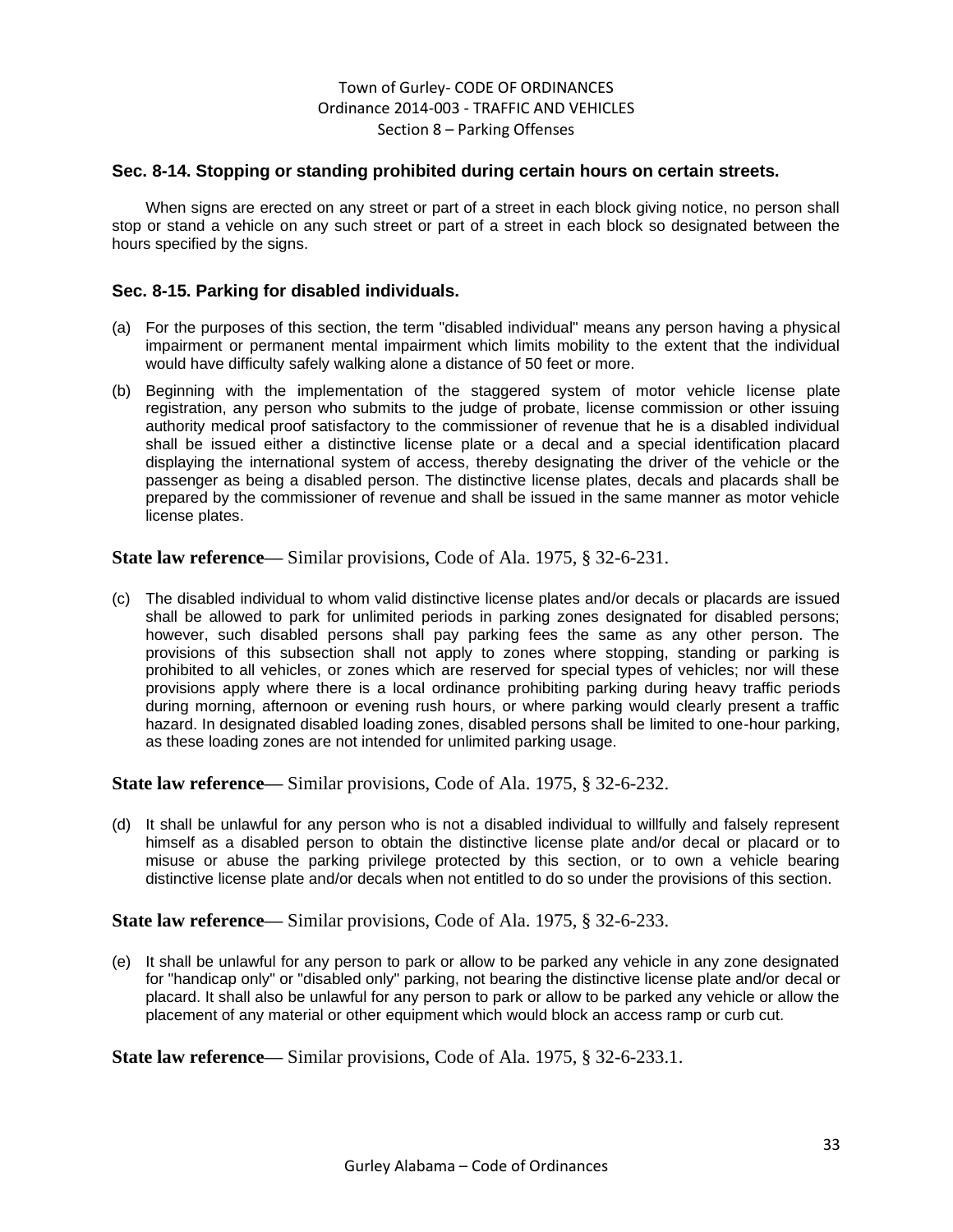(f) Any automobile unlawfully occupying a parking zone designated for disabled or handicapped persons may be towed away at the owner's expense.

#### **Sec. 8-16. Parking in emergency lanes.**

(a) As used in this section, the following words and phrases will have the following meanings unless the context clearly indicates a different meaning:

*Emergency lane* means a part of a public access area which is designed to provide clear and unobstructed access to emergency vehicles, equipment and personnel to and from all 30,000 square feet and above mercantile occupancies adjacent to or served by such public access area. Emergency lanes shall be a minimum of 60 feet in length and 20 feet in width and shall be located in front of or adjacent to each public entrance to such occupancies and structures.

*Public access area* means any publicly owned property or any privately owned property provided for the general public for the movement or parking of vehicles in connection with a shopping center or publicly owned structures used for assembly or educational purposes.

- (b) No parking shall be permitted at any time on any emergency lane, and no parking shall be permitted at any location which would prevent access to any emergency lane by any emergency response equipment.
- (c) No person shall stop, let stand or park a vehicle, whether occupied or not, on any emergency lane at any time; and no owner, manager or tenant of any premises shall permit any customer or visitor to stop, let stand or park any unoccupied vehicle on any part of any emergency lane at any time. Notwithstanding the provisions of the first sentence of this subsection, a person may stop a vehicle temporarily in an emergency lane for the limited purpose of allowing passengers on the vehicle to disembark or allowing persons waiting on the vehicle to board; and a person may stop, let stand or park a commercial vehicle temporarily, but in no event for a period of time exceeding one hour, in an emergency lane for the limited purpose of:
	- (1) Waiting for passengers to return to the vehicle from the public access area;
	- (2) Performing commercial pickups or deliveries within the public access area which require only a single trip between the public access area and the subject vehicle, or which, for security or other compelling reasons, cannot be completed using standard parking facilities or loading bays; so long as the commercial vehicle is occupied by a person properly licensed and authorized to operate and move the vehicle at all times during which the limited purposes identified in this sentence are being accomplished; however, no exception provided in this sentence shall apply within any area or zone identified in subsection (c) of this section or excuse noncompliance with or violation of such subsection.
- (d) The property owner of any property subject to the emergency lane requirements of this section shall mark each emergency lane with red painted curbs or where curbs are absent, with a red painted sixinch-wide lane line along the entire length of the emergency lane to warn people against blocking the lane. The owner of the area where an emergency lane is located shall also post appropriate signs indicating that the emergency lane is an emergency lane, and indicating that no parking is permitted on the emergency lane. The owner shall erect one such sign for every 50 feet of distance along the curb adjacent to the emergency lane or, where curbs are absent, adjacent to the red painted lane line. Signs shall be posted so that the bottom edge of the sign is not less than 42 inches from the ground or more than seven feet from the ground. Each sign shall be maintained in a good state of repair by the property owner.
- (e) No person shall stop, let stand or park a vehicle, whether occupied or not:
	- (1) Within 15 feet of a fire hydrant or within an area clearly marked with red painted curbs, spanning 30 feet along the curb of the public parking area by every fire hydrant; or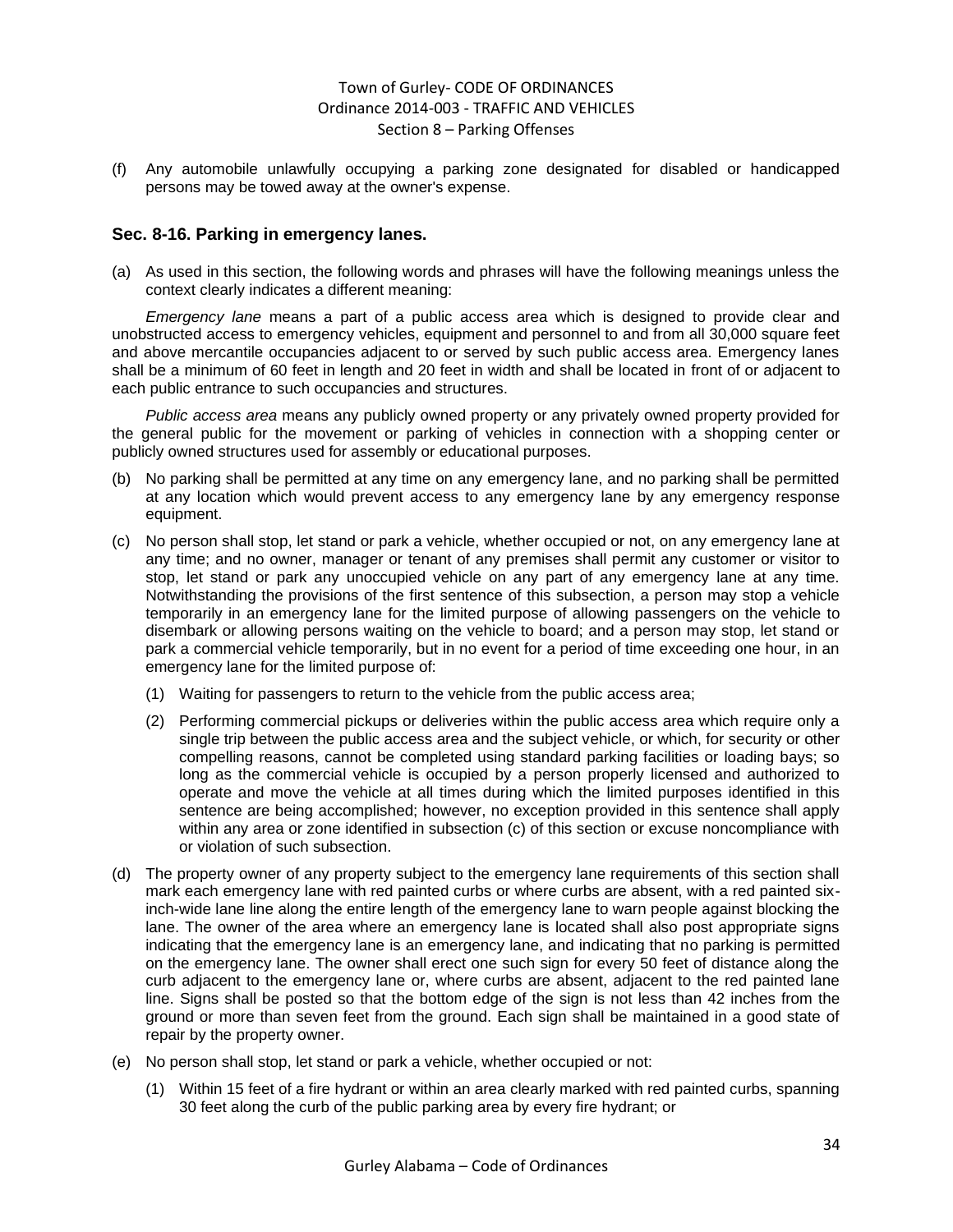(2) Within any zone, not less than 30 feet in length, designated by official signs denoting "No parking—standpipe or sprinkler system connections," and further designated with red painted curbs.

The owner of the area or property where a standpipe or sprinkler system connection is located shall post appropriate signs indicating that no parking is permitted in the zone.

**State law reference—** Parking within 15 feet of fire hydrant, Code of Ala. 1975, § 32-5A- $137(a)(2)b$ .

#### **Sec. 8-17. Parking on private property.**

- (a) It shall be unlawful for any person to park or leave or cause to be parked or left any automobile or other motor vehicle on the premises of another after having been warned not to do so by word of mouth or sign or otherwise, but this section shall not apply to employees of the town in the discharge of their official duties.
- (b) The presence of an unattended automobile or other motor vehicle on the premises of one who is not the owner or in control of such automobile or other motor vehicle shall raise a prima facie presumption that the registered owner of the automobile or other motor vehicle parked or left or caused to be parked or left the automobile or other motor vehicle on such premises, and the burden of proof shall be upon the registered owner to show otherwise.
- (c) The police department or any member of the police department is authorized and directed to issue a citation to any respective automobile or any driver of that automobile, that is otherwise violating this section on request of the owner or operator of the premises where the violation is occurring.

### **Sec. 8-18. - Parking of large vehicles in residential districts.**

- (a) No person shall park or leave standing on the street, or a street directly adjoining a residential district, or within 25 feet of the front lot line of a house in a residential district a motor vehicle that exceeds 22 feet in length.
- (b) No person shall park any truck, semi-trailer, or tractor truck having a Class 6 gross vehicle weight or more, or a school bus, on the street, in a driveway, in the front or side yard of a house in a residential district, except for the purposes of loading and unloading.
- (c) No person shall park any truck, semi-trailer, or tractor truck having a Class 6 gross vehicle weight or more, or a school bus, on any lot in a residential district where no primary residence exists (vacant lot).
- (d) No person shall park any commercial vehicle or motor truck that is not a passenger vehicle on the street in a residential district or street adjoining a residential district, even if the vehicle is less than 22 feet in length, between the hours of 6:00 p.m. and 6:00 a.m.
- (e) No person shall park on the street, in a driveway, within 25 feet of the front lot line of a house in a residential district any nonmotorized vehicle attached or connected to a motor vehicle, which together exceed 22 feet in length measured from the front of the motor vehicle to the end of the nonmotorized vehicle.
- (f) Notwithstanding the other provisions of this section, a vehicle may be parked in a residential district on a street immediately abutting the lot upon which a resident resides, in the driveway, within 25 feet of the front lot line of a house, for the purpose of convenient departure from or return to the lot in connection with a planned outing commencing or ending the same day of such departure or return, including any loading or unloading or persons and personal effects, or for the preparation of the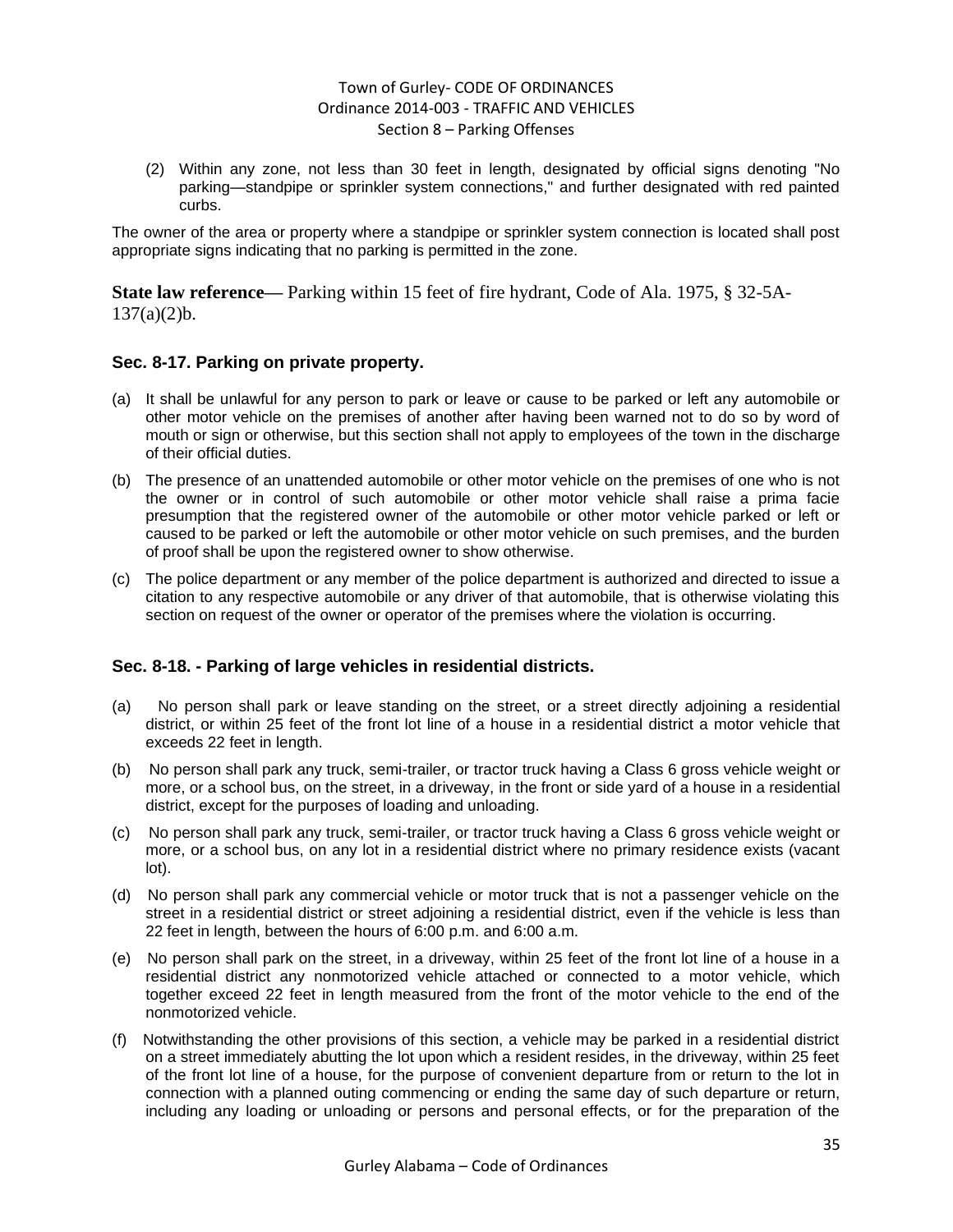vehicle incidental to such departure or return. Such parking shall in no event extend beyond two consecutive days, nor more than three days during any seven-day period.

- (f) It is not a violation of this section if, in the judgment of the building official, a vehicle is sufficiently screened so as not to be visible to the adjoining property on the side of the house where the vehicle is parked.
- (h) Notwithstanding any provision of this section to the contrary, the parking of any vehicle on a street remains subject to regulation of parking established pursuant to the Code of Ordinances, the Code of Alabama and other lawful zoning and traffic regulations.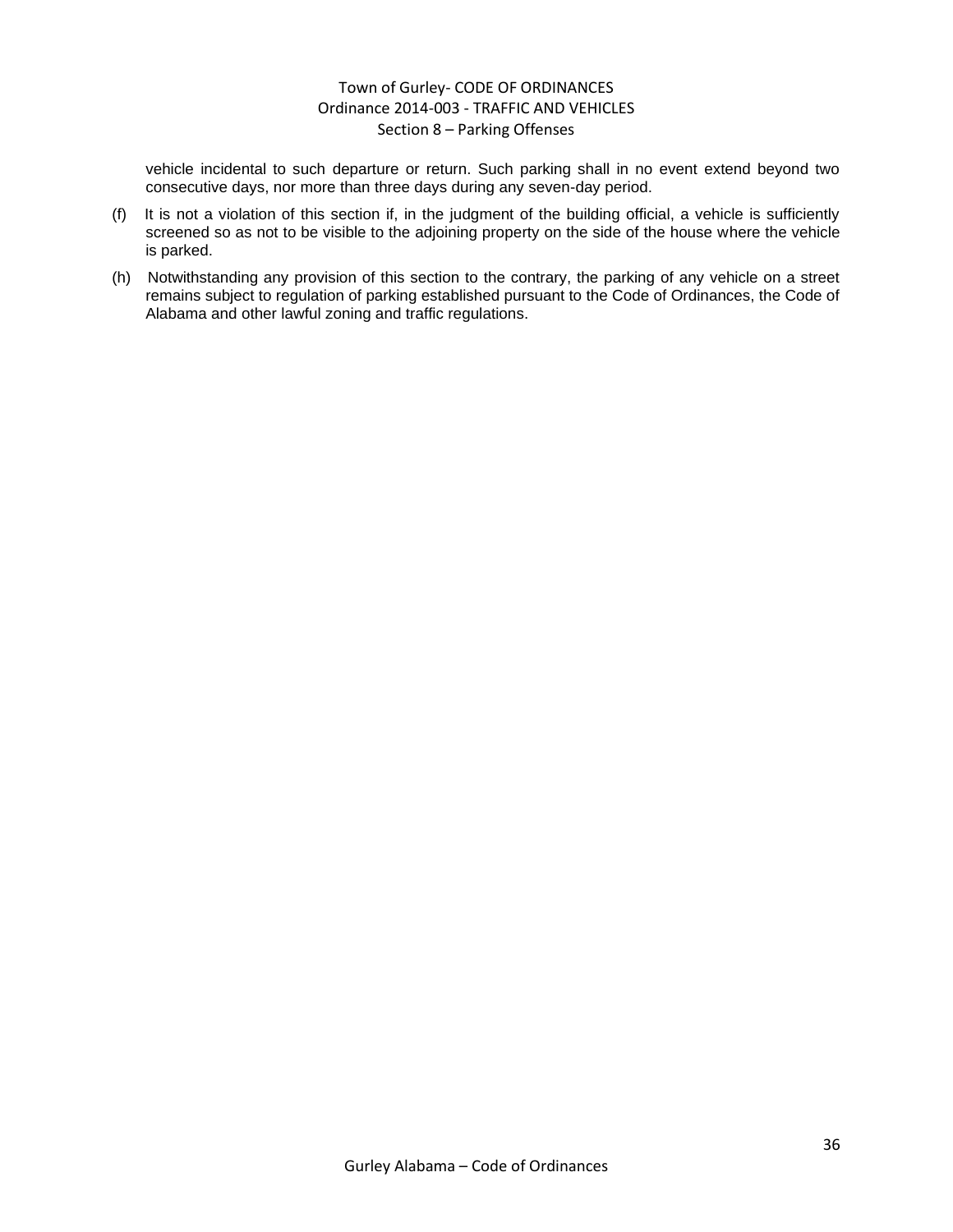## Town of Gurley- CODE OF ORDINANCES Ordinance 2014-003 - TRAFFIC AND VEHICLES Section 9 – School Traffic

## **SECTION 9. SCHOOL TRAFFIC**

Sec. 9-1. Traffic study.

Sec. 9-2. School crossings; signs; speed limit.

Sec. 9-3. Signs.

Sec. 9-4. Direction of traffic.

Sec. 9-5. Parking areas; designation.

Sec. 9-6. Obedience to parking area signs.

Sec. 9-7. Driving on school grounds.

Sec. 9-8. Turning movements at exits from school grounds.

Secs. 9-9—25-360. Reserved.

### **Sec. 9-1. Traffic study.**

The Chief of Police or Town Administrator are authorized to make or cause to be made within the town studies of traffic problems within the town, as they pertain to both vehicular and pedestrian traffic within the vicinity of schools. Such study shall include the areas within the town within the immediate vicinity of schools and in addition shall include other areas over and along the public streets of the town where children customarily cross public streets on the way to and from school.

#### **Sec. 9-2. School crossings; signs; speed limit.**

The Town Administrator, after having conducted a study of traffic conditions as required in section 9- 1, shall cause to be designated and marked off with signs and appropriate markings on the surface of the street certain areas along and upon the public streets of the town which shall be designated and known as school crossings. From and after such time as signs as provided in section 9-3 shall be erected to warn the traveling public, it shall be unlawful to drive a motor vehicle over, along or through a school crossing at a rate of speed greater than the maximum posted speed or such other lesser speed which shall have been determined to be the maximum rate of speed allowable by such a traffic study provided for in section 9-1 after such lesser speed limit as determined by the study shall be approved by the mayor. The town shall designate, by appropriate markings upon the signs, the hours of the day during which the special regulations shall be in effect and the maximum speed limit allowable.

### **Sec. 9-3. Signs.**

In carrying out the authority of sections 9-1 and 9-2, the Town Administrator or other person designated to erect the signs required under these sections shall designate school crossings with traditional signs and markings in common ordinary use for such purpose, or by use of any other sign or device approved by the Manual of Uniform Traffic Control Devices as published by the United States Bureau of Public Roads.

### **Sec. 9-4. Direction of traffic.**

(a) *Traffic survey; required purpose.* The Chief of Police or Town Administrator is authorized, empowered and directed to make or cause to be made surveys pertaining to traffic conditions in the vicinity of schools within the town. These surveys shall particularly pertain to the direction of traffic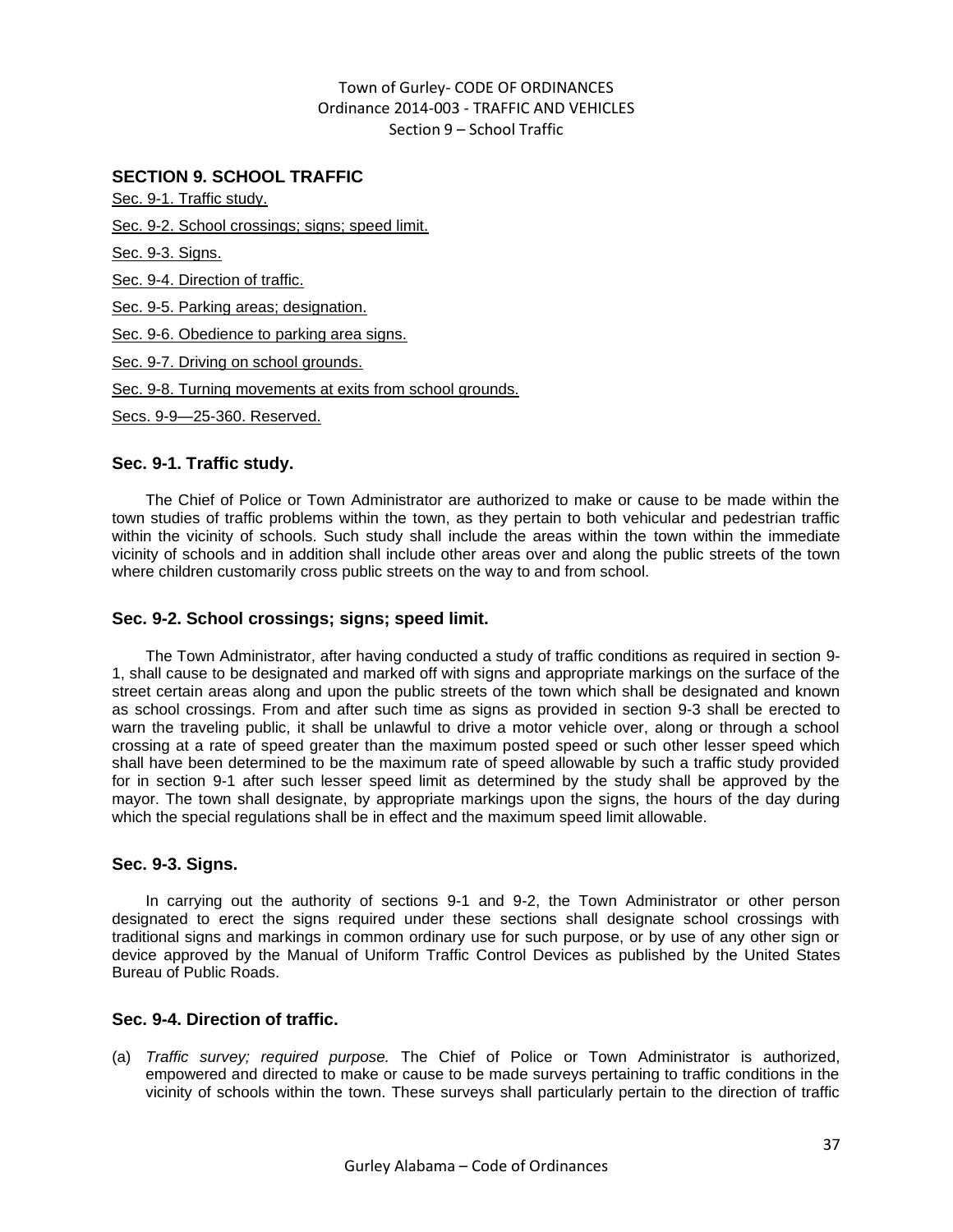## Town of Gurley- CODE OF ORDINANCES Ordinance 2014-003 - TRAFFIC AND VEHICLES Section 9 – School Traffic

within the vicinity of schools to the end that traffic over and along public streets in the vicinity of schools shall be required to move in a harmonious and safe manner.

- (b) *Designation of one-way streets.* The Chief of Police is empowered to determine as a result of such surveys of traffic over and along the public streets of the town within the vicinity of schools that vehicular traffic shall be required to proceed one way only over and along certain portions of certain streets.
- (c) *Signs; required, effect of erection.* In exercising the power granted in this section, the Chief of Police may provide that traffic movements over and along portions of designated public streets will be required to move one way only during certain hours; however, the Chief of Police or other designated person shall place or cause to be placed portable or permanent signs at the entrances to such areas to warn the traveling public of such regulations and restrictions upon the movement of traffic.

#### **Sec. 9-5. Parking areas; designation.**

The Board of Education is authorized and empowered to determine areas on school property to be used for the parking of automobiles and other motor vehicles and to post appropriate signs and markings to warn the public of such regulation. In exercising this authority, the board of education may designate certain areas on school property where only teachers and employees may park their vehicles, certain areas for students and certain areas for visitors, such regulations to be posted by appropriate signs and markings to warn the public.

#### **Sec. 9-6. Obedience to parking area signs.**

From and after such time as signs are in place, which signs shall be so designated and worded as to warn the public of parking regulations, it shall be unlawful for any person to park or leave standing an automobile or motor vehicle on school property within the town except in conformity with such regulations.

### **Sec. 9-7. Driving on school grounds.**

It shall be unlawful for any person to drive any motor vehicle, including motor-driven cycles, upon the grounds of any public school except in the driveways, access roads or other public places set aside by the board of education for such purpose, except at the express direction or permission of appropriate school authorities.

### **Sec. 9-8. Turning movements at exits from school grounds.**

- (a) *Regulation.* The Chief of Police is authorized and empowered to control turning movements of automobiles and motor vehicles at all exits from public school grounds to the public streets of the town.
- (b) *Signs required.* The Town Administrator shall place or cause to be placed appropriate signs along the public streets at such exits from public schools as he deems necessary and desirable for the safety of the traveling public, which signs shall warn the traveling public of the restrictions upon turning movements. These signs shall read "No Right Turn," "No Left Turn" or "No Turn" as the director of Town Administrator may from time to time determine.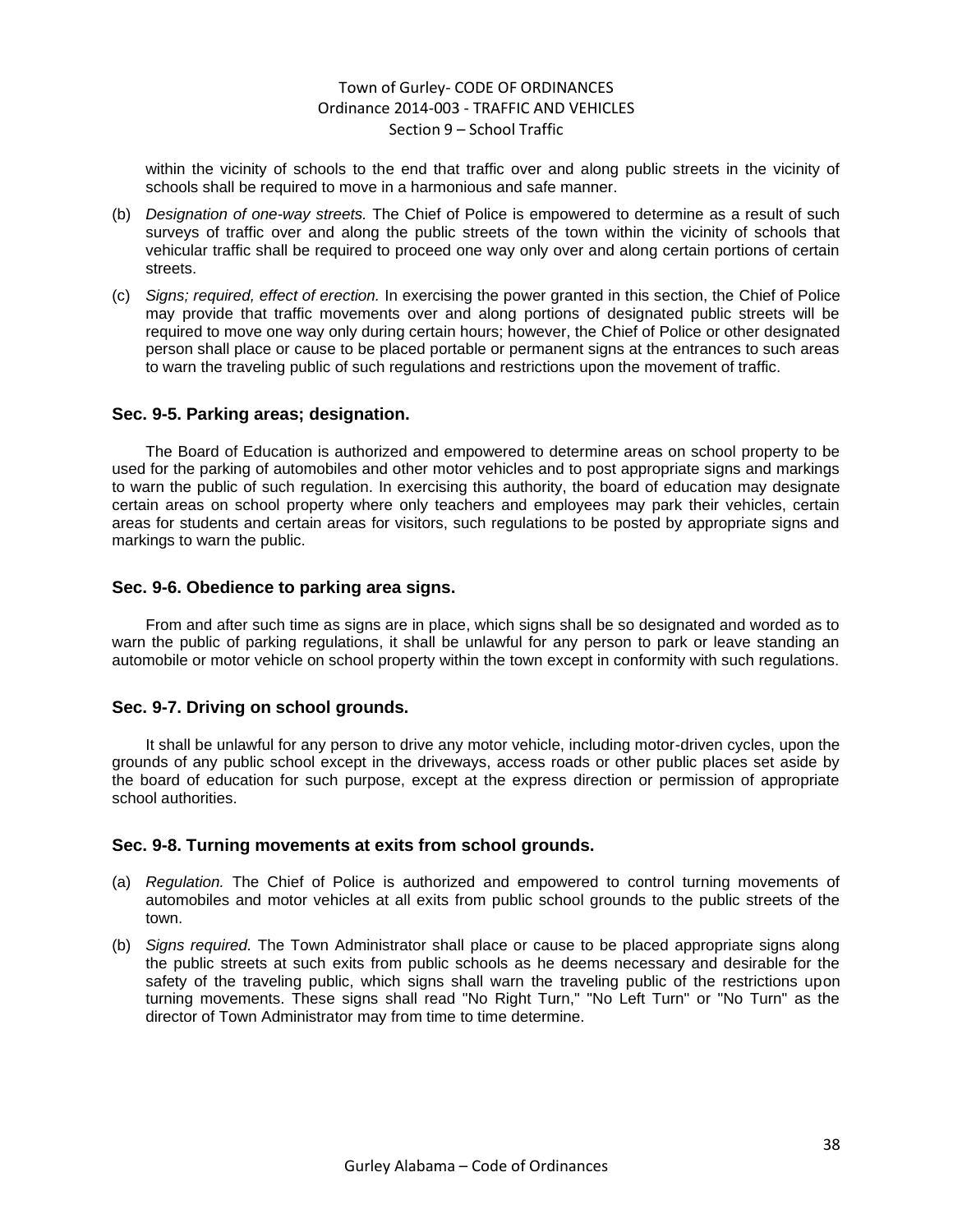## Town of Gurley- CODE OF ORDINANCES Ordinance 2014-003 - TRAFFIC AND VEHICLES Section 10 – Vehicle Defects

## *SECTION 10. GENERALLY*

Sec. 10-1. Condition of brakes.

Sec. 10-2. Mufflers; prevention of noise.

## **Sec. 10-1. Condition of brakes.**

The Chief of Police, or any Police Officer, is authorized to require an inspection of the brakes of any motor-driven vehicle and to disapprove any brakes which he finds are not adequate. The brakes of all motor vehicles shall be maintained in good working order.

**State law reference—** Brakes, Code of Ala. 1975, § 32-5-212.

### **Sec. 10-2. Mufflers; prevention of noise.**

Every motor vehicle shall at all times be equipped with a muffler in good working order.

**State law reference—** Mufflers, Code of Ala. 1975, § 32-5-216.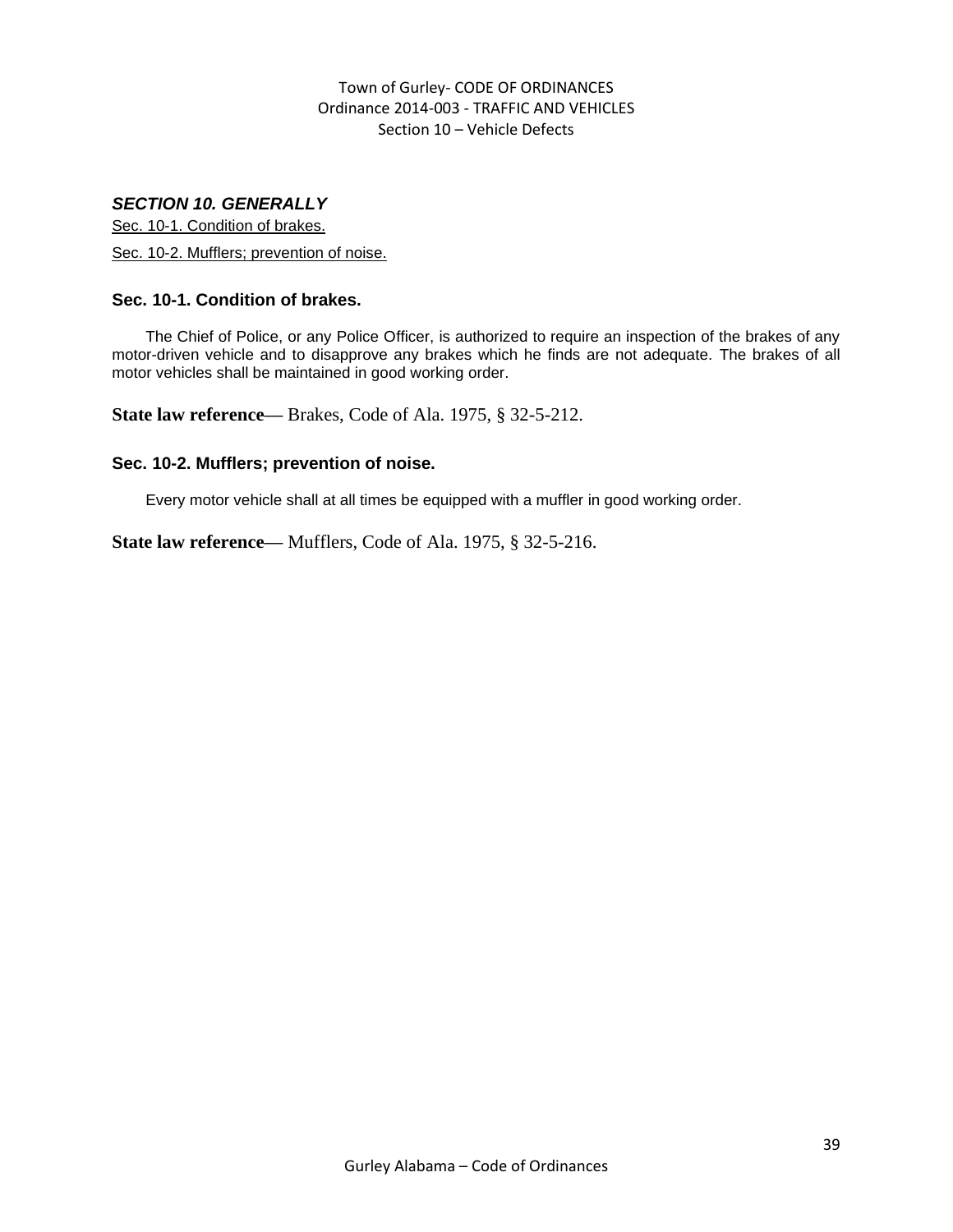## *SECTION 11. VEHICLES SCATTERING LOAD*

Sec. 11-1. Definitions.

Sec. 11-2. Penalties.

Sec. 11-3. Intent.

Sec. 11-4. Presumption.

Sec. 11-5. Exemptions.

Sec.11-6. Enforcement.

Sec. 11-7. Spilling vehicle loads prohibited.

Sec. 11-8. Solid sides, tailgate and solid top or tarpaulin or confinement system required with exception for special vehicles.

Sec. 11-9. Covering, securing, or sealing of loads required.

Sec. 11-10. Securing of boat loads required.

Sec. 11-11. Maximum load height imposed.

Sec. 11-12. Tracking debris onto public streets or other public ways prohibited.

Sec. 11-13. Clearing of streets by persons responsible for spills or tracking.

## **Sec. 11-1. Definitions.**

The following words, terms and phrases, when used in this division, shall have the meanings ascribed to them in this section, except where the context clearly indicates a different meaning:

*Construction and demolition materials* means lumber, roofing and sheathing, scraps, dirt, stone, brick, ceramic, rubble, broken concrete, plaster, conduit, pipe, wire, insulation, carpet or carpet padding, gutters, sheetrock, siding, HVAC, or other similar material.

*Debris* means the remains of any material broken down and tracked onto any highway by any vehicle, including but not limited to dirt, gravel, mud, rocks, brush and any other loose material.

*Garbage* means putrescible animal and vegetable wastes resulting from the handling, storage, preparation, cooking, serving and consumption of food, including wastes from markets, storage facilities, or the handling and sale of produce and other food products.

*Litter* means all solid waste that can be or is subject to being blown or carried from place to place by the elements, including but not limited to cigarette butts, rubbish, refuse, waste material, garbage, dead animals or fowl, offal, paper, glass, cans, bottles, trash, scrap metal, debris and any foreign substance of whatever kind and description, and whether or not it is of value.

*Load* means any material put in, on or drawn by any vehicle for transport, including but not limited to garbage, litter, trash, rubbish, refuse, loose material, debris, process and fill materials, construction and demolition materials, yard waste, and any foreign substance of whatever kind and description, whether putrescible or non-putrescible, and whether or not it is of value. Loads shall not include people.

*Loose material* means any material that is hauled on, in or by any vehicle that could spill, drop, sift, leak, blow or otherwise escape the vehicle, but not limited to garbage, litter, trash, rubbish, refuse, loose material, debris, process and fill materials, construction and demolition materials, yard waste, and any foreign substance of whatever kind and description, whether putrescible or non-putrescible, and whether or not it is of value.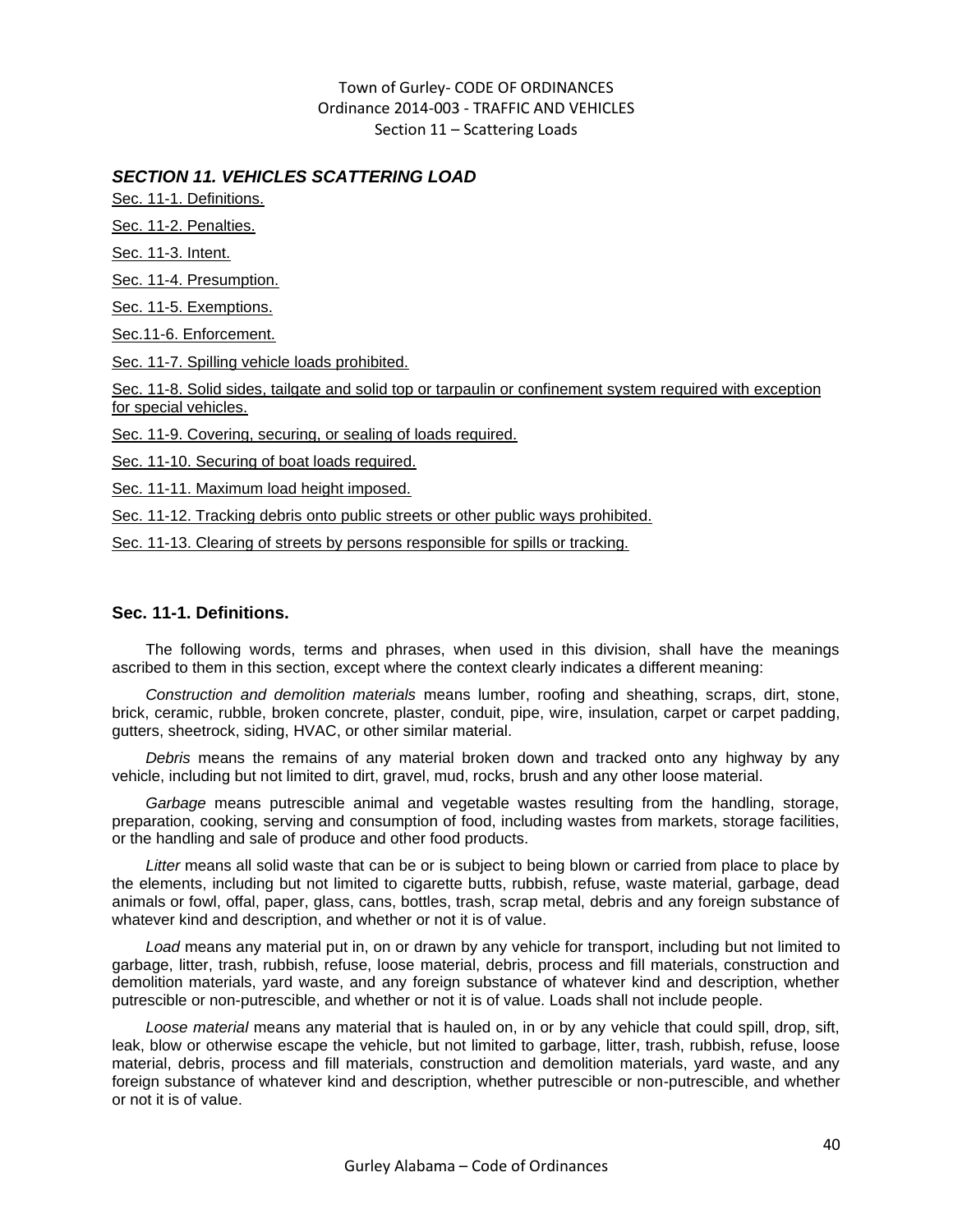*Process and fill materials* means all materials used for fill or that are the result of a specific process. This term includes but is not limited to rock, gravel (any aggregate), sand, dirt, asphalt, pug mix, brick, cinder blocks, cement, concrete, tar, petroleum products, liquid and similar materials.

*Refuse* means all solid or semisolid waste resulting from industrial processes and manufacturing operations, such as food processing wastes, boiler and house cinders, wood, plastic, metal scraps and shavings, byproducts accumulated as a result of treatment of liquid waste, etc.; putrescible and nonputrescible animal and vegetable waste from the handling, storage and sale of produce and meats; street sweepings, dirt, leaves, catch basin dirt and contents of litter receptacles. This term includes but is not limited to garbage, rubbish, ashes, street cleanings, dead animals or fowl, offal, abandoned motor vehicles, and solid market or industrial wastes.

*Rubbish* means non-putrescible solid wastes consisting of both combustible and noncombustible wastes, including but not limited to paper, cardboard, rags, cartons, wood, boxes, excelsior, cloth, furniture, bedding, leather, rubber, plastics, yard trimmings, leaves, glass, crockery, metals, metal cans, metal foils, metal furniture, mineral refuse and similar materials.

*Special vehicle* means any vehicle specially manufactured to transport or draw a particular type of load which is used solely in strict accordance with the purpose for which the special vehicle was manufactured, and, in order to accomplish this purpose, is designed without solid sides or a tailgate, or so that the load will extend above a point four inches below the top of the sides of the special vehicle, or so that a tarpaulin or confinement system cannot be rigged or the load covered, secured or sealed while still allowing the special vehicle to accomplish its purpose. Exceptions in this article related to special vehicles shall be narrowly construed so that a vehicle qualifying as a special vehicle shall be exempt only from those requirements of this article which are inherent in the design and purpose of the special vehicle, as manufactured, but not from any other requirements of this article which are not inherent in the design and purpose of the special vehicle, as manufactured.

*Tarpaulin or confinement system* means a solid or semisolid cover or system placed and secured over open-topped vehicles to secure loads and of sufficient and appropriate size, structure and strength to prevent the dispersal of loads and loose material from the vehicle. A tarpaulin or confinement system may be constructed from any suitable material, including but not limited to canvas, polyethylene, rubberized cloth, netting, ropes, straps, chains, cables, and racks with a restraining or enclosing system.

*Trash* means any non-putrescible solid wastes, including but not limited to yard clippings, leaves, wood, compost, tree limbs, tree trunks, furniture, bedding, appliances, paper, cardboard, plastics, wrappings, cans, tires and similar materials.

*Vehicle* means any device in, upon or by which any person or property is or may be transported or drawn upon the highway, except devices moved by human power or used exclusively upon stationary rails or tracks. This term includes but is not limited to trucks, trailers and automobiles. This term includes special vehicles unless specifically denoted otherwise.

*Yard waste* means grass, leaves, yard trimmings, shrubbery clippings, trees, branches, palm fronds and all other miscellaneous vegetation.

## **Sec. 11-2. Penalties.**

Any person who violates or fails or refuses to obey or comply with any provision of this article shall upon conviction be punished, in addition to such other punishment as may be provided by the court, by minimum fines and penalties, for a first conviction of \$100.00 or by imprisonment for not more than ten days; for conviction of a second offense committed within one year after the date of the first offense, by a fine of \$200.00 or by imprisonment for not more than 30 days or by both such fine and imprisonment; for conviction of a third or subsequent offense committed within one year after the date of the first offense, by a fine of \$500.00 or by imprisonment for not more than three months or by both such fine and imprisonment.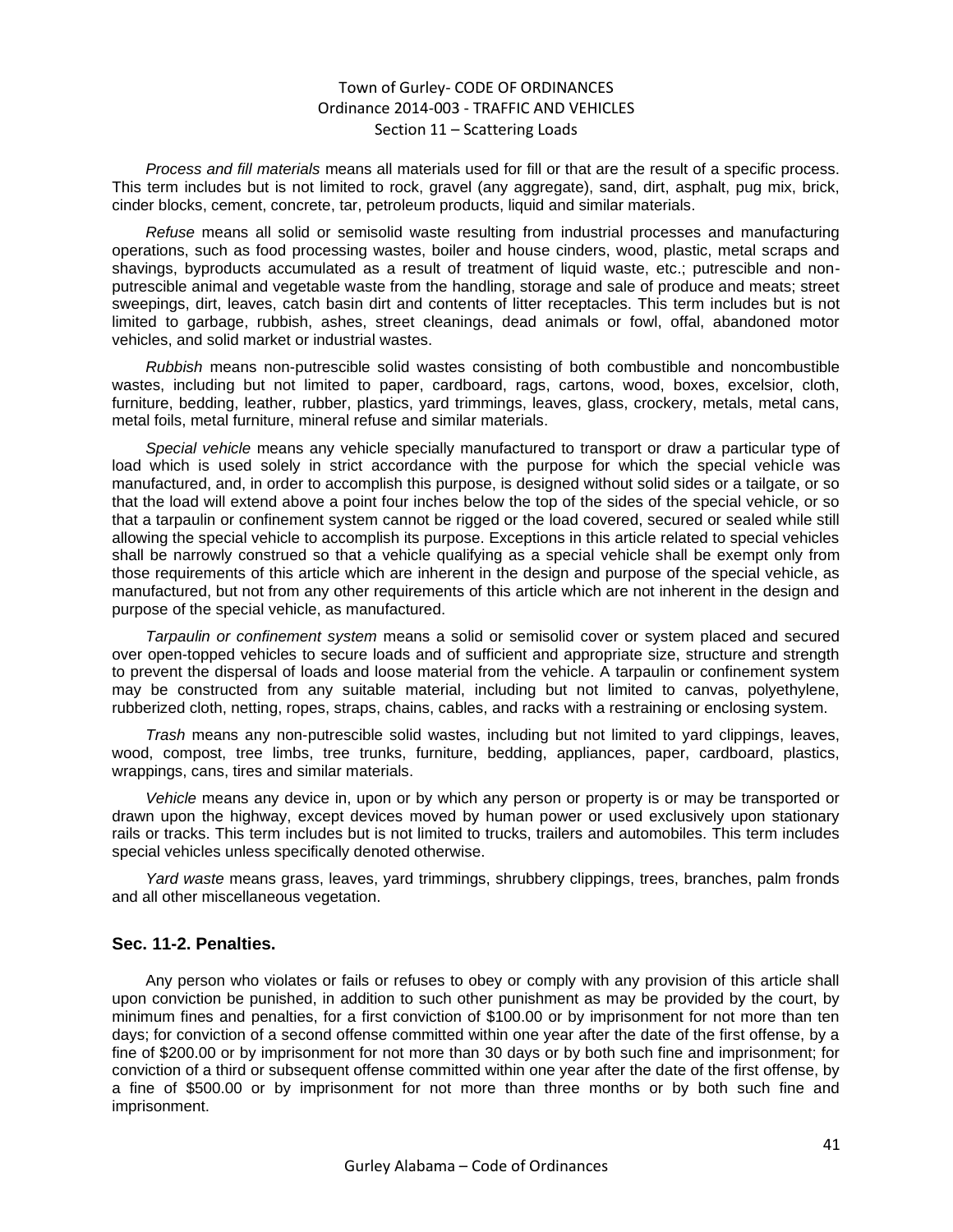**State law reference—** Penalties for ordinance violations, Code of Ala. 1975, § 11-45-9.

#### **Sec. 11-3. Intent.**

The spilling of vehicle loads upon the public streets and other public ways of the town is a dangerous and blighting factor which damages, deteriorates and depreciates these public streets and other public ways, as well as adjacent and surrounding property. The town council finds that the spilling of vehicle loads is a public nuisance and recognizes that appropriate measures must be taken to keep public streets, other public ways and adjacent and surrounding property free from debris and other materials spilling from vehicles. Debris and other materials spilling from vehicles pose a danger of physical injury and property damage to motorists, pedestrians and other inhabitants of the town and cause the proliferation of trash, garbage, litter, and other dangerous or unsanitary debris within the town. The prevention of the spilling of vehicle loads and the removal of spillage from streets is necessary to prevent proliferation of this problem. This article is enacted to protect, promote and preserve the safety and welfare of the citizens of the town through the reduction, control and prevention of vehicle spillage within the town. The council does not intend for this article to conflict with any existing state law.

### **Sec. 11-4. Presumption.**

If an article of litter or loose material bearing a person's name is discovered on any public property not designated for the throwing, dumping or depositing of solid waste, including public streets, sidewalks, gutters, alleys, bodies of water, drainage ditches, storm sewers, sanitary sewers or other property over or with respect to which the town has an easement, or on private property of another without such person's permission, then a rebuttable, prima facie presumption shall arise that the person whose name appears on the article threw, spilled, scattered, dumped, placed, deposited or otherwise caused the article to be thrown, spilled, scattered, blown, dumped, placed or deposited at the place where it was found; however, this presumption, if unrebutted at trial, shall not serve as a basis for a conviction in the absence of other evidence of such nature and degree as required by law.

### **Sec. 11-5. Exemptions.**

The following activities are exempt from the provisions of sections 11-7, 11-9 and 11-12:

- (1) The deposit or spreading of sand or other substances, not otherwise expressly prohibited, on the streets of the town for the purpose of street construction, maintenance or repair, or maintenance of utilities or the use of water or other substances in cleaning or maintaining public streets or public ways, when such acts are performed by a town, state or federal governmental entity or a contractor conducting such actions pursuant to a valid contract with a town, state or federal governmental entity. Vehicles carrying loads or loose material covered by this subsection, while in transit to a work site, must satisfy all requirements and prohibitions of this article.
- (2) The deposit of sand or other substances, not otherwise expressly prohibited, on the streets of the town for the purpose of increasing traction when such acts are performed by a town, state or federal governmental entity or a contractor conducting such actions pursuant to a valid contract with a town, state or federal governmental entity, or by motorists spreading sand from public receptacles.
- (3) Vehicles hauling loads or loose material that have reached their final destination and are preparing to unload. Vehicles carrying loads or loose material covered by this subsection, while in transit to their final destination, must satisfy all requirements and prohibitions of this article.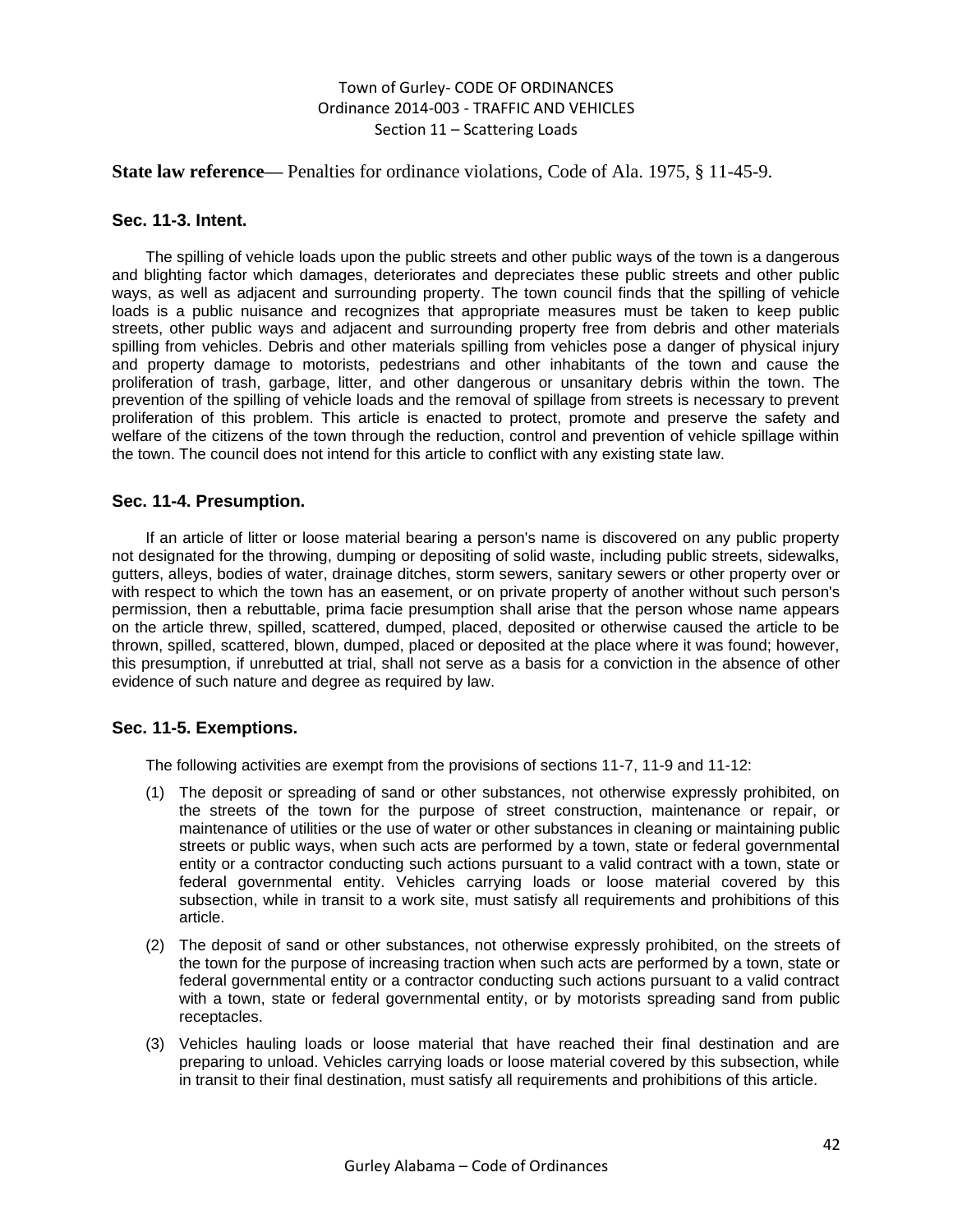#### **Sec. 11-6. Enforcement.**

The provisions of this article shall be enforced by the police department. Any sworn officer of the police department is empowered to issue citations to appear in municipal court to answer charges for violation of any provision of this article.

### **Sec. 11-7. Spilling vehicle loads prohibited.**

It shall be unlawful for any person to drive, operate or permit to be operated any vehicle upon the public streets or other public ways of the town when such vehicle is so constructed, maintained or loaded that the vehicle's load or loose material is permitted to blow, spill, drop, bounce, fall, waste or otherwise escape from such vehicle upon the public streets or other public ways or adjacent or surrounding property.

**State law reference—** Vehicles scattering loads, Code of Ala. 1975, § 32-5-76.

## **Sec. 11-8. Solid sides, tailgate and solid top or tarpaulin or confinement system required with exception for special vehicles.**

It shall be unlawful for any person to haul a load or loose material unless the vehicle has solid sides and a tailgate, and is further equipped with a solid top or so rigged that a tarpaulin or confinement system can be spread or secured tightly over the top of such vehicle and is further equipped with a tarpaulin or confinement system. Any one or more of the requirements imposed by this section shall not apply to a special vehicle. Each vehicle shall have signs painted on both doors or, if the vehicle does not have doors, then on both sides of the vehicle indicating the correct name of the hauler and his or her telephone number.

### **Sec. 11-9. Covering, securing, or sealing of loads required.**

It shall be unlawful for any person to haul a load or loose material unless the vehicle is covered, secured or sealed to the extent that there will be no loss or spillage during haulage to cause littering of streets or highways or cause a nuisance or hazard to the public health. The requirement imposed by this section shall not apply to a special vehicle.

### **Sec. 11-10. Securing of boat loads required.**

It shall be unlawful for any person to haul a boat upon the public streets or other public ways of the town unless all food, coolers, trash, life jackets, vests, skis, ropes, fishing gear, other equipment and loose material are stored and secured to prevent these items from blowing, spilling, dropping, bouncing, falling, wasting or otherwise escaping onto public streets or other public ways or adjacent and surrounding property.

**State law reference—** Securing of loads, Code of Ala. 1975, § 32-5-75.

### **Sec. 11-11. Maximum load height imposed.**

It shall be unlawful for any person to haul a load or loose material in a vehicle which does not have a solid top unless the load or loose material remains at least four inches below the top of the sides of such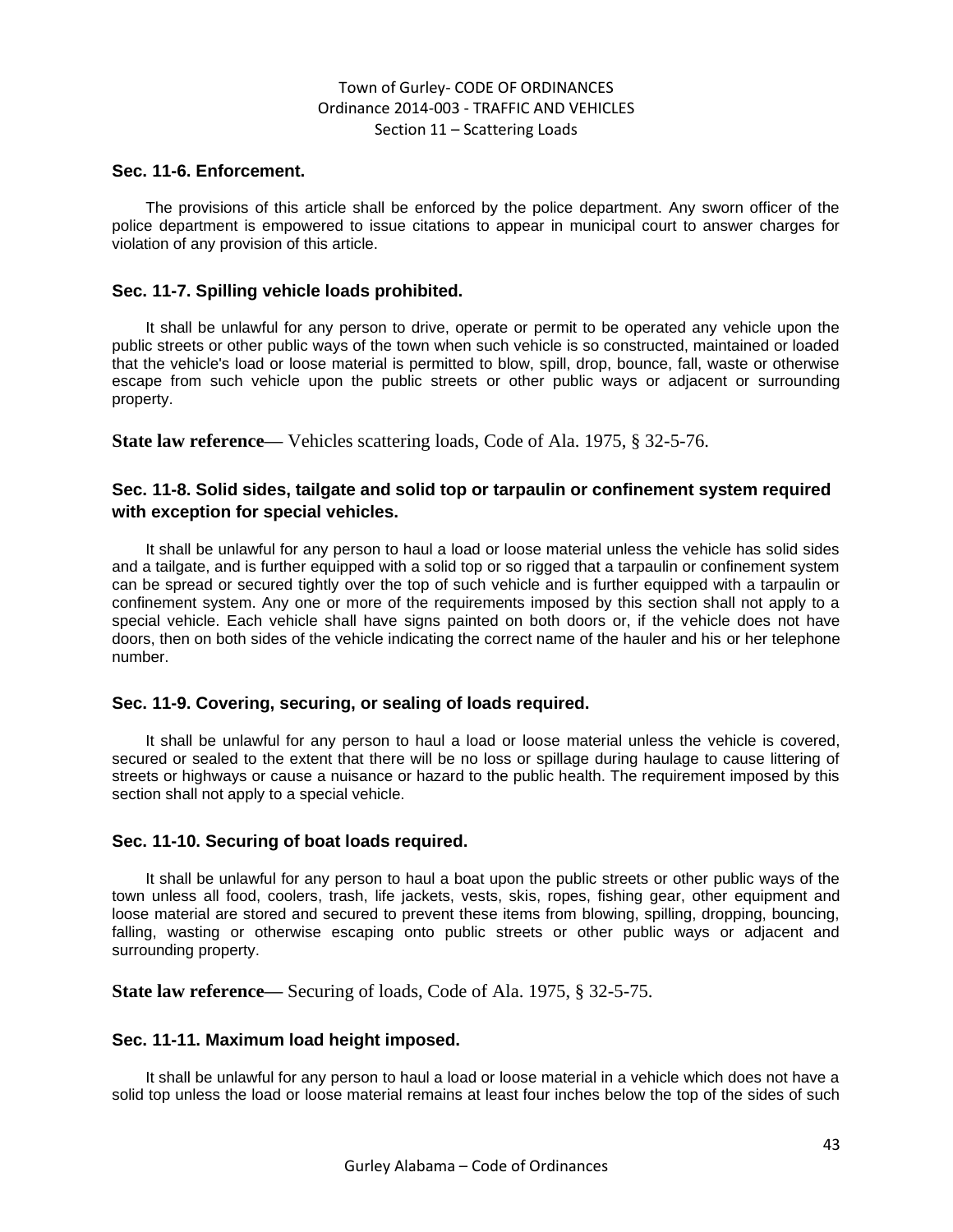vehicle as measured at the front, back and side walls of the vehicle. The use of a tarpaulin or confining system on a vehicle shall not excuse any person from compliance with the provisions of this section. The requirement imposed by this section shall not apply to a special vehicle.

#### **Sec. 11-12. Tracking debris onto public streets or other public ways prohibited.**

It shall be unlawful for any person to drive, operate or permit to be operated any vehicle upon the public streets or other public ways of the town unless the vehicle is free of debris and trash that could be tracked onto the public streets or other public ways of the town in such a manner as to:

- (1) Cause a safety hazard;
- (2) Create rough driving conditions;
- (3) Impede the flow of water in gutters or along streets or that would tend to clog drains, ditches, or sewers;
- (4) Create a nuisance from dust generated by driving over debris and trash which has been tracked onto the highway; or
- (5) Create a likelihood of gravel, stone, other debris or trash being thrown into the windshield of other vehicles.

The requirements of this section shall not apply to the tracking of debris onto public streets and other public ways of the towntown if the public streets and public ways are part of a construction or maintenance work site.

### **Sec. 11-13. Clearing of streets by persons responsible for spills or tracking.**

Any person operating or permitting to be operated a vehicle or hauling a boat in violation of this article shall immediately cause the public street or other public way or surrounding and adjacent property to be cleared of spilled or tracked material so long as the person does not endanger himself or any other person. If traffic or other conditions are such that it would not be safe to remove the spilled or tracked material, the person responsible for the spilled or tracked material shall immediately notify the police department and request assistance. The person responsible for spilled or tracked material shall bear the costs involved in the containment and removal of the spilled or tracked material.

**Cross reference—** Streets, sidewalks and other public places.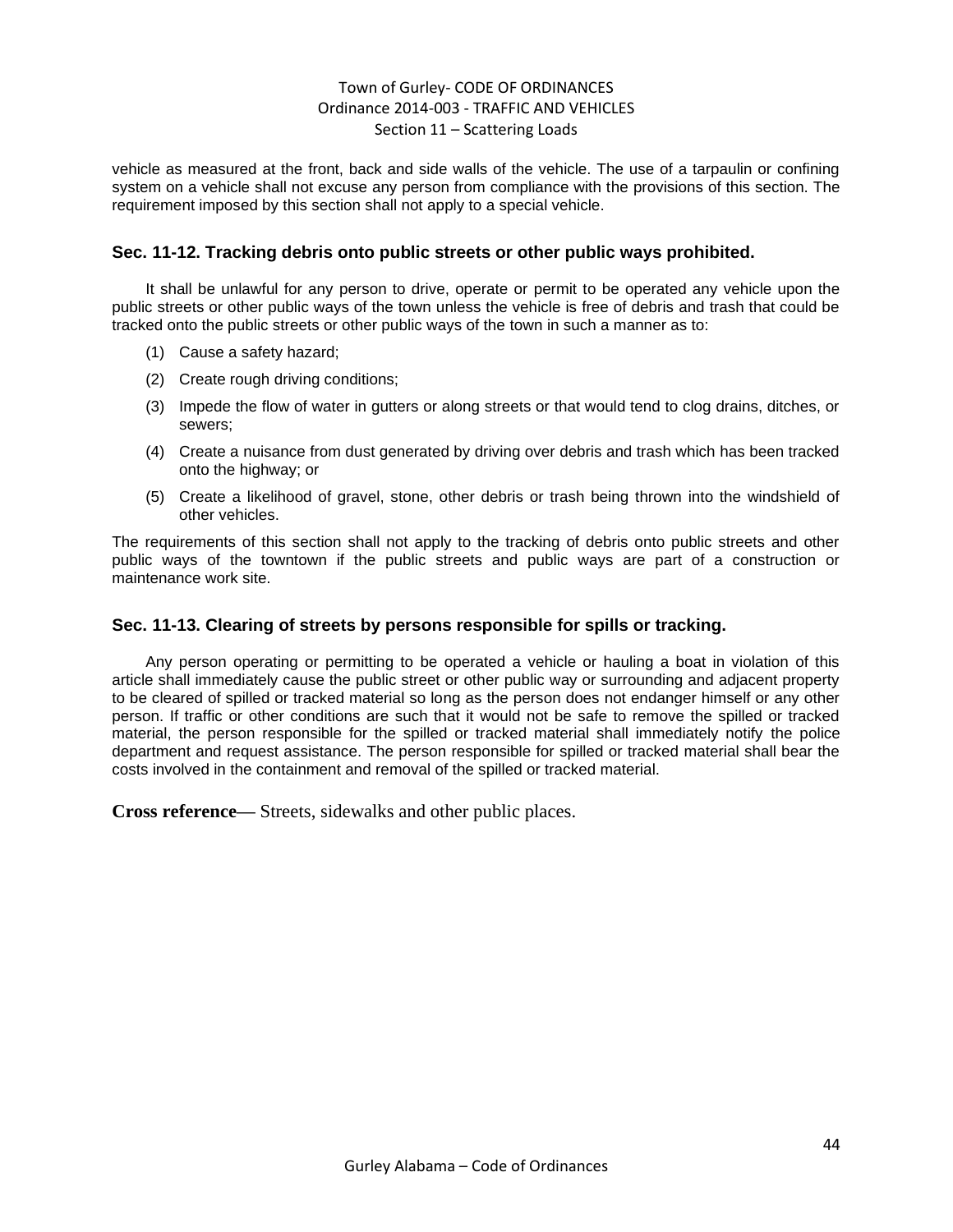## Town of Gurley- CODE OF ORDINANCES Ordinance 2014-003 - TRAFFIC AND VEHICLES Section 12 - Bicycles

## **SECTION 12. BICYCLES**

Sec. 12-1. Definitions. Sec. 12-2. Rider responsibility.

Sec. 12-3. Condition.

Sec. 12-4. Towing.

Sec.12-5. Riding on sidewalks.

Sec. 12-6. Trick riding.

Sec. 12-7. Parking.

Sec. 12-8. Warning for safe operation.

Sec. 12-9. Bicycle alterations.

## **Sec. 12-1. Definitions**.

The following words, terms and phrases, when used in this article, shall have the meanings ascribed to them in this section, except where the context clearly indicates a different meaning:

*Bikeway* means any facility that explicitly provides for bicycle travel. There are three classes of bikeways:

- (1) *Bike path.* A bike path is a completely separated right-of-way designated for the exclusive use of bicycles.
- (2) *Bike lane.* A bike lane is a restricted right-of-way designated for the semi-exclusive use of bicycles, usually on the street alignment.
- (3) *Bike route.* A bike route is a shared right-of-way designated as a bikeway by signs placed on vertical posts or stenciled on the pavement. Right-of-way may be shared with either or both motor vehicles and pedestrians.

### **Sec. 12-2. Rider responsibility.**

Every person riding a bicycle upon the streets of this town shall be granted all the rights and shall be subject to all the duties applicable to the driver of a motor vehicle by the laws of this state declaring rules of the road applicable to vehicles or by the traffic ordinances of this town applicable to the driver of a vehicle, except as to special regulations in this article and except as to those provisions of law and ordinances which by their very nature can have no application.

**State law reference—** Similar provisions, Code of Ala. 1975, § 32-5A-260.

## **Sec. 12-3. Condition.**

The rider of a bicycle shall be responsible for maintaining his bicycle in a safe mechanical condition.

### **Sec. 12-4. Towing.**

A bicycle operator shall not tow any vehicle or person except that bicycle trailers properly attached to the bicycle which allow for the firm control and braking may be used.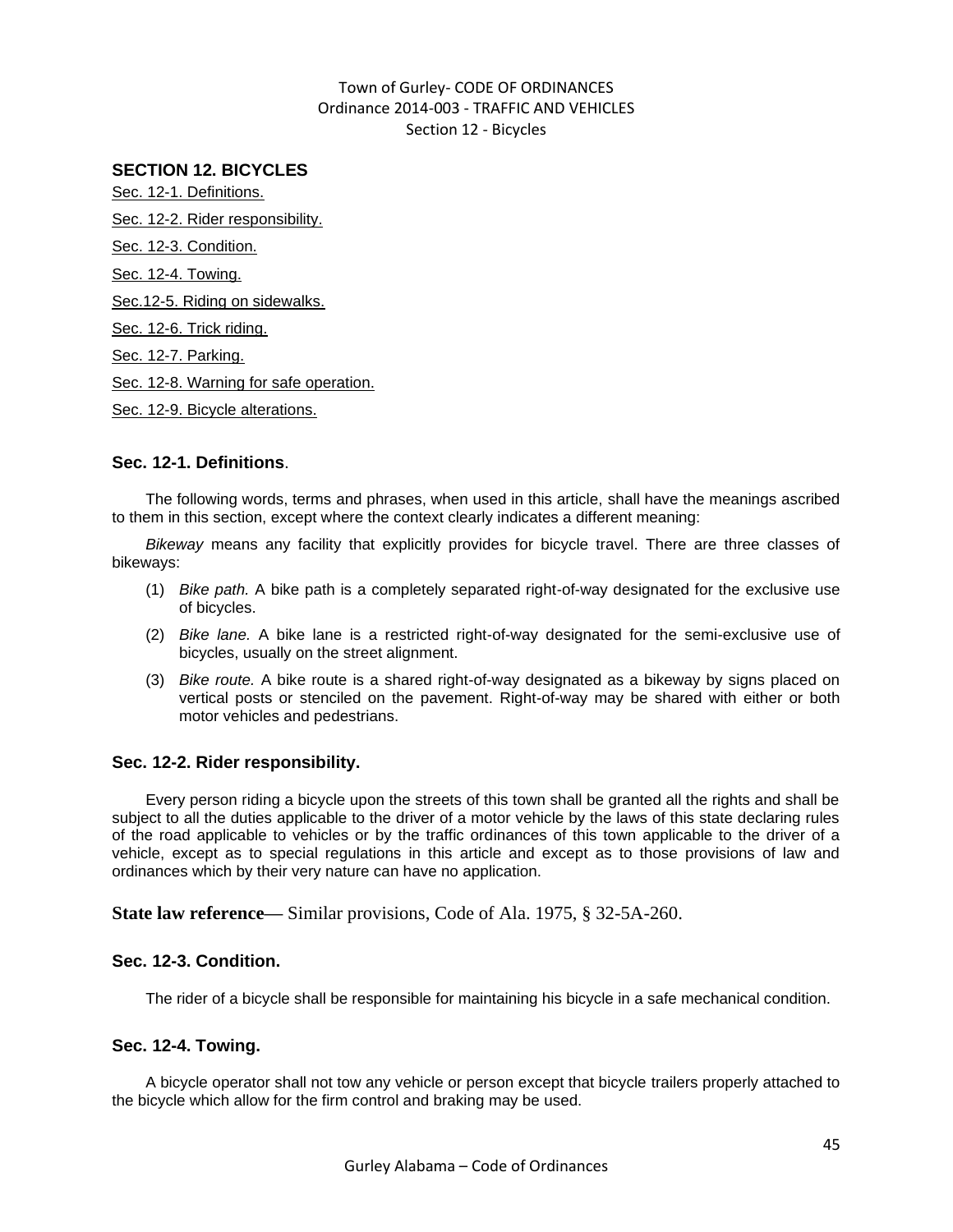## Town of Gurley- CODE OF ORDINANCES Ordinance 2014-003 - TRAFFIC AND VEHICLES Section 12 - Bicycles

**State law reference—** Clinging to vehicles, Code of Ala. 1975, § 32-5A-262.

#### **Sec. 12-5. Riding on sidewalks.**

Bicycles and tricycles shall not be ridden on the sidewalks of this town unless such sidewalk has been designated as a part of a bikeway.

### **Sec. 12-6. Trick riding.**

A person riding a bicycle shall not weave in and out of traffic or ride in an irregular or reckless manner such as zigzagging, stunting or otherwise ride with disregard for his own safety or the safety of others. It shall be unlawful for any person to ride a bicycle without having at least one hand upon the handlebars.

#### **Sec. 12-7. Parking.**

No person shall park a bicycle upon a sidewalk in such a manner as to obstruct pedestrian traffic. Bicycles shall not be parked upon the streets in spaces designated for the use of a motor vehicle.

#### **Sec. 12-8. Warning for safe operation.**

All persons operating a bicycle shall give an audible warning whenever necessary to ensure the safe operation of the bicycle; however, the use of a siren or whistle is prohibited.

#### **Sec. 12-9. Bicycle alterations.**

No bicycle shall be operated upon a street with handlebars so raised that the hands of the operator are above his shoulders while gripping them. No bicycle which has been altered by extending the fork, when such alteration has not been commercially manufactured, shall be operated upon a public street.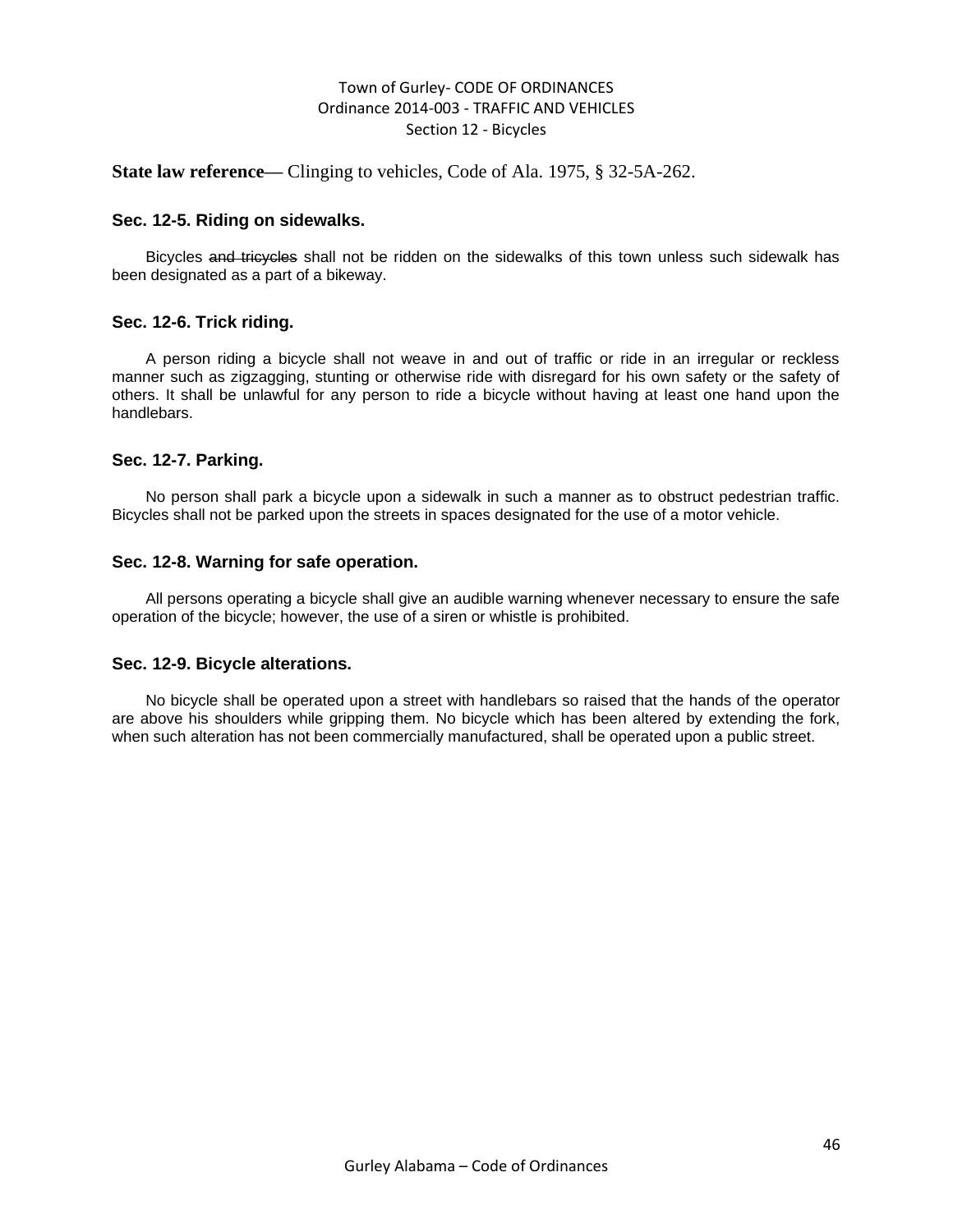## **SECTION 13. VISUAL OBSTRUCTIONS**

Sec. 13-1. Enforcement.

Sec. 13-2. Street intersections; visibility area delineated.

Sec. 13-3. Driveways; visibility area delineated.

Sec. 13-4. Outside the triangular area.

Sec. 13-5. Exceptions.

Sec. 13-6. Existing obstructions.

### **Sec. 13-1. Enforcement.**

The provisions of this article shall be enforced by the Town Administrator. When the Town Administrator shall find that any provision of this article is being violated, he shall issue written notification to the person owning, renting or leasing or otherwise in possession of the real property upon which the violation exists, of such violation, indicating the nature of the violation and the necessary action required to correct the violation. If the violation is not removed or abated within 14 days from the written notification, the Town Administrator may issue a citation to the person responsible for the violation, directing him to appear in the municipal court at a time and on a date stated in the citation to answer to charges of violations of this article, which charges shall be stated in the citation. It shall be unlawful and a misdemeanor for any person to fail to appear in municipal court at the time and place stated in a citation issued by the Town Administrator pursuant to this article.

#### **Sec. 13-2. Street intersections; visibility area delineated.**

- (a) It shall be a misdemeanor for any person owning, renting, leasing or otherwise in possession of real property at intersecting streets to install, set out or maintain or allow the installation, setting out or maintenance of any sign, hedge, fence, shrubbery, natural growth or other obstruction to the view, whether movable or stationary, higher than 30 inches (76.2 centimeters) above the level of the adjacent intersection.
- (b) No obstruction shall be placed in that triangular area between the property line and a diagonal line joining points on the property line, 30 feet (9.1 meters) from the point of their intersection.
- (c) In the case of rounded property corners, that triangular area shall be between the property lines extended and a diagonal line joining points on the property lines, 30 feet (9.1 meters) from the point of their intersection.
- (d) In both subsections (b) and (c) of this section, such area within the triangle that encroaches within the interior of the setback lines applicable to any lot or parcel of real property by and through the zoning ordinances of this town as fully set forth in this Code shall be exempted from the application of this section and shall not be deemed a part of the visibility area.
- (e) Subsections (b), (c) and (d) of this section shall also apply to the intersection of a public street rightof-way and a railroad right-of-way.

### **Sec. 13-3. Driveways; visibility area delineated.**

It shall be a misdemeanor for any person owning, renting, leasing or otherwise in possession of real property to install, set out or maintain or allow the installation, setting out or maintenance of any sign, hedge, fence, shrubbery, natural growth or other obstruction to the view, whether movable or stationary, higher than 30 inches (76.2 centimeters) above the level of the adjacent roadway on any lot where a private drive enters a street within the triangular area formed by the street property line, the private driveedge line and a line connecting them at ten feet (three meters) from their intersection.